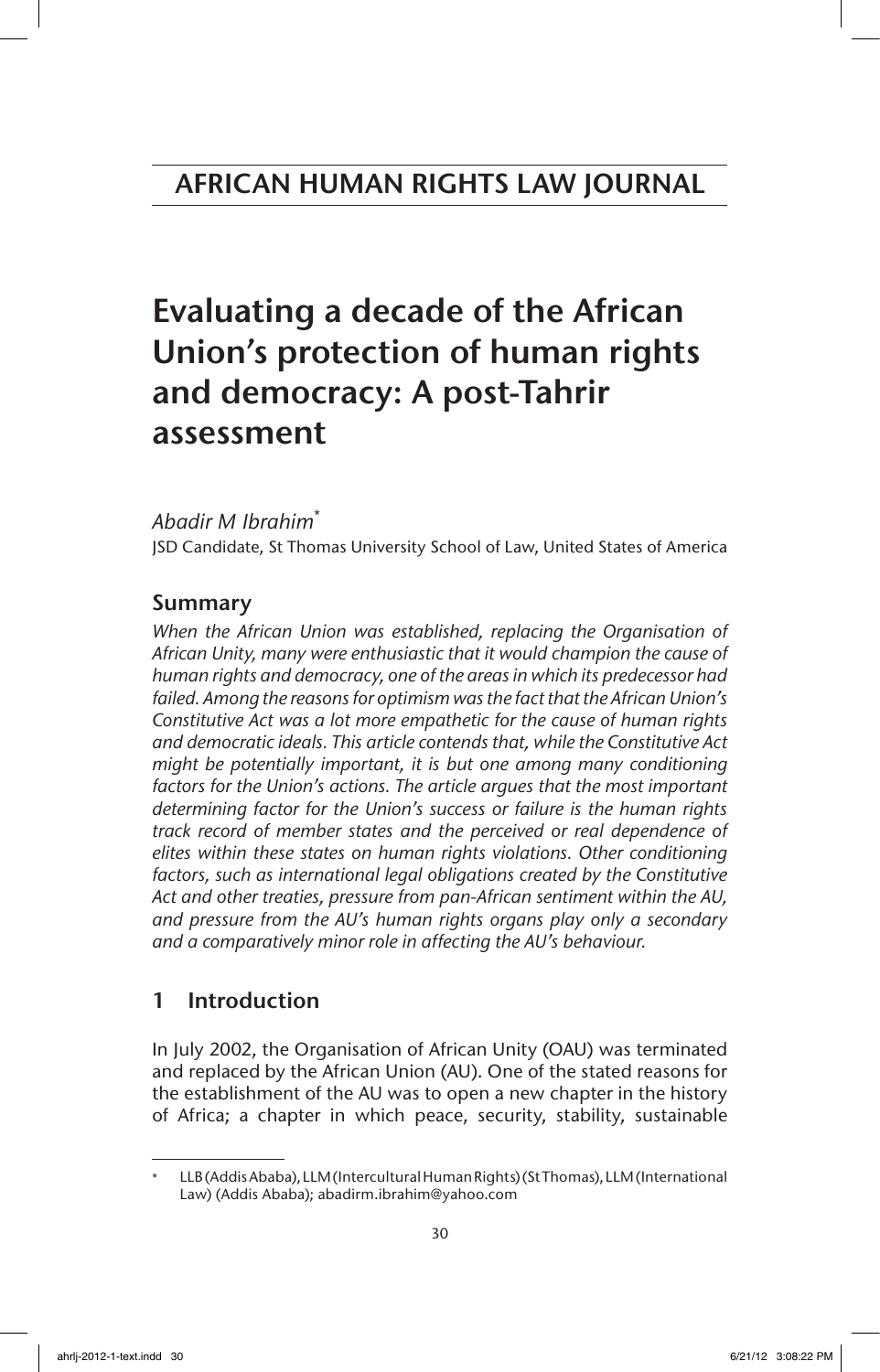development, democracy and human rights would be ensured.<sup>1</sup> By ratifying the Constitutive Act of the AU, the Heads of State and Government made an undertaking to ensure respect for democracy and human rights. $2$  A decade has passed since these undertakings, and numerous opportunities have presented themselves for the AU to work towards realising this promise. During this period, armed conflicts and peace, election-related violence and democratic transitions, *coups d'état* and constitutional restoration, international crime and international justice, have all visited the continent. Most recently, it was in Africa and under the guard of the AU that the momentous events described as the 'Arab Spring' occurred.<sup>3</sup>

The article takes stock of these events and whether and to what extent the AU has fulfilled its promise of a new Africa. In so doing, the article employs the policy-oriented or New Haven jurisprudential method initially developed by Yale Professors Harold D Lasswell and Myres SMcDougal.<sup>4</sup> Based on a broad conception of law as an ongoing social process of authoritative and controlling decision, the article attempts to map a developmental construct of the AU's human rights practice. The practical output of such an approach is a capacity to

<sup>1</sup> The Durban Declaration in Tribute to the Organisation of African Unity and on the Launching of the African Union ASS/AU/Decl 2 (I), Durban, South Africa, 10 July 2002; see paras 8 & 16, http://www.africa-union.org/Official\_documents/ Decisions\_Declarations/durban%202002/Durban-Ass-AU-decl2.pdf (accessed 31 January 2012). However, scepticism has been expressed about whether a change in the institution's constitutive document and name (dropping the 'O' from the OAU they teased) would guarantee that the AU would clean up the former's untidy practice in the protection and promotion of human rights. See eg the reaction of African press outlets, who are rather unconvinced, that the new AU is any different from its predecessor; 'Africa's press sceptical about Union' *BBC* 9 July 2002, http://news.bbc.co.uk/2/hi/africa/2117997.stm (accessed 14 December 2009); E Harsch 'African Union: A dream under construction. Planners of new continental organisation ponder design, encounter skepticism' (2002) 16 *Africa Recovery* 1 http://www.un.org/ecosocdev/geninfo/afrec/ vol16no1/161afrun.htm (accessed 12 January 2010).

<sup>2</sup> See arts  $3(f)$ , (g), (h), (j), (k) & (n) of the AU Constitutive Act.

Ben Ali of Tunisia, Hosni Mubarak of Egypt and Gaddafi of Libya were in power for 23, 30 and 40 years respectively before they were removed from power. See M Eltahawy 'Tunisia's jasmine revolution' *Washington Post* 15 January 2011; M Slackman 'A brittle leader, appearing strong' *New York Times* 11 February 2011; Y Saleh & B Rohan 'Libya declares nation liberated after Gaddafi death' *Reuters* 23 October 2011.

Since this article is not a jurisprudential piece, it does not attempt to defend or explain the policy-oriented method. For a comprehensive statement of the policyoriented method, see HD Lasswell & MS McDougal *Jurisprudence for a free society: Studies in law, science and policy* (1992); also generally see WM Reisman *et al* 'The New Haven school: A brief introduction' (2007) 32 *Yale Journal of International Law* 575; S Wiessner & AR Willard 'Policy-oriented jurisprudence and human rights abuses in internal conflict: Toward a world public order of human dignity' (1999) 93 *American Journal of International Law* 316. In this author's opinion, a very brief but one of the best expositions of the policy-oriented approach is contained in JN Moore 'Prolegomenon to the jurisprudence of Myres McDougal and Harold Lasswell' (1968) 54 *Virginia Law Review* 662.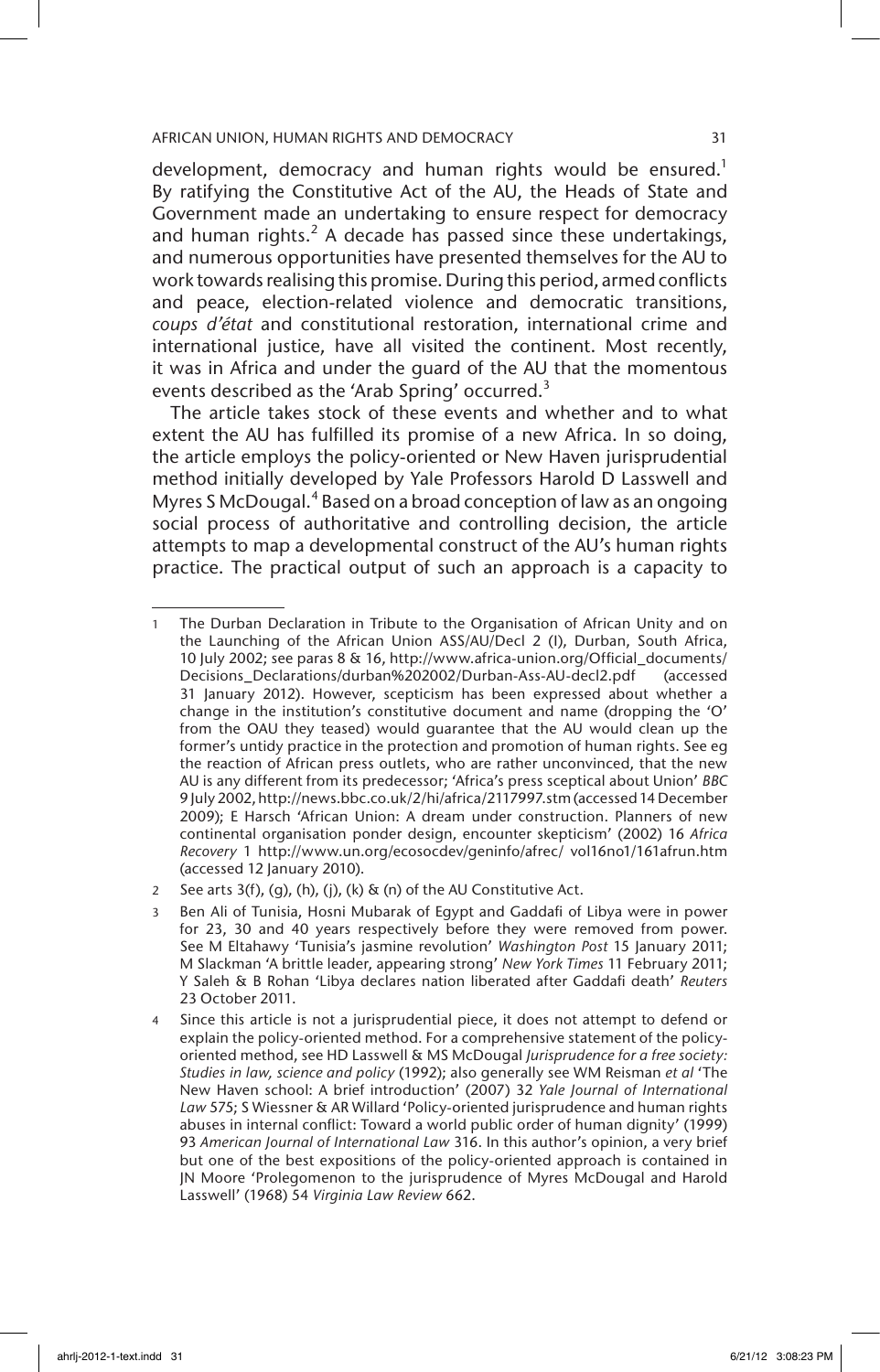methodically distinguish the determining factors for present and future trends in the decisions of the AU. The ultimate end of the endeavour, however, is not a mere ability to accurately determine future outcomes of authoritative decision making. A grasp of determining factors and possible future outcomes should allow the researcher, policy maker or activist to be able to make sensible recommendations so as to pursue an international order of human dignity.

The article looks at the positive/written legal undertakings made by African states in the different treaties, and the actual decisionmaking history of the political and judicial organs of the organisation. Accordingly, the second part of the article briefly introduces the AU's positive normative and institutional system in relation to human rights and democracy. The second part of the article analyses the continuum of past trends in decision making of the OAU and the AU. It then identifies the common and distinguishing conditioning factors for their successes and failures in protecting human rights and democracy. Analysing past trends and relevant conditioning factors, the third part of the article constructs possible future trends in the AU's decisions. Finally, solutions are outlined which may help in ensuring the AU's progress in the practice and promotion of human rights and democracy.

# 2 African Union's positive human rights system

At the core of the AU's human rights normative framework lies the African Charter on Human and Peoples' Rights (African Charter), which is supplemented by the following: the Protocol to the African Charter on Human and Peoples' Rights on the Rights of Women in Africa (African Women's Protocol); the AU Convention Governing the Specific Aspects of Refugee Problems in Africa (African Refugee Convention); and the African Charter on the Rights and Welfare of the Child (African Children's Charter) and the Cultural Charter for Africa.<sup>5</sup> At the time of writing, the African Charter on Democracy, Elections and Good Governance had been ratified by 12 states. This Charter became part of the normative framework on 15 February 2012.<sup>6</sup>

<sup>5</sup> These documents are available at http://www.africa-union.org/root/AU/ Documents/Treaties/ treaties.htm; see R Murray 'International human rights: Neglect of perspectives from African institutions' (2006) 55 *International and Comparative Law Quarterly* 193 197-203 (describing the potential for these instruments and the jurisprudence under them for mainstream international human rights law).

<sup>6</sup> List of Countries that have Signed, Ratified/Acceded to the African Charter on Democracy, Elections and Governance 21 May 2012, http://www.au.int/en/ treaties/status.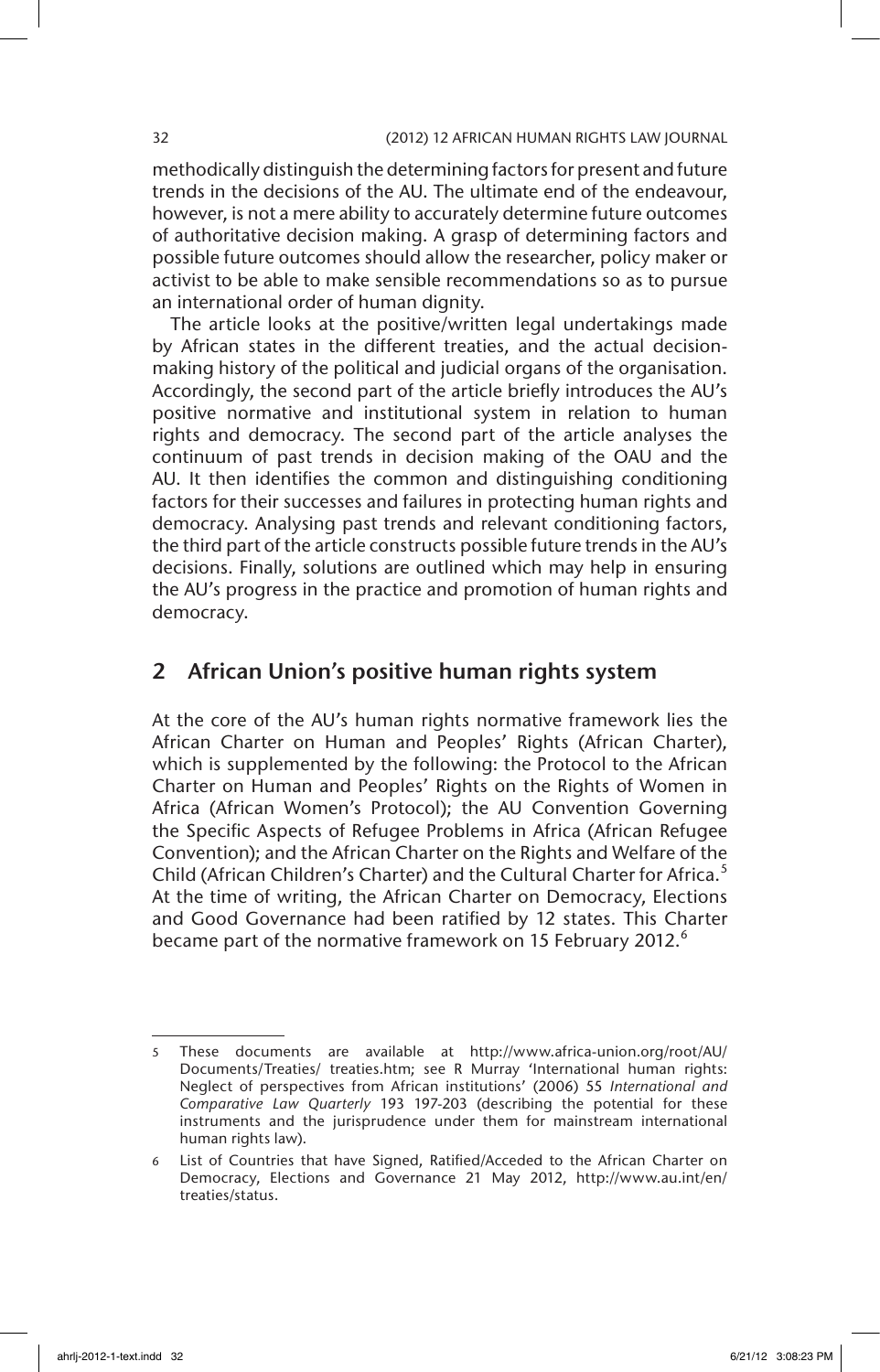The African Commission on Human and Peoples' Rights (African Commission) and the African Court on Human and Peoples' Rights (African Court) are the main human rights organs of the region.<sup>7</sup> Additionally, the Assembly of Heads of State and Government of the African Union and the Pan-African Parliament are political organs of the institution with important powers that affect the human rights practice of the AU. The African Peace and Security Council generally functions as a decision-making organ of the AU with important powers that have a bearing on human rights and democracy.<sup>8</sup>

The AU, which succeeded the OAU in 2002, $9$  is comparable to the Council of Europe and the European Union<sup>10</sup> in that its main aim is to promote regional integration and the co-operation of member states in their international relations.<sup>11</sup> One of the main objectives of the AU is the 'promotion and protection of human rights'. The Constitutive

<sup>7</sup> VO Nmehielle *The African human rights system: Its laws, practice and institutions* (2001) 170-183; also U Essien 'The African Commission on Human and Peoples' Rights: Eleven years after' (2000) 6 *Buffalo Human Rights Law Review* 93; see also A Lloyd & R Murray 'Institutions with responsibility for human rights protection under the African Union' (2004) 48 *Journal of African Law* 165; also generally see GJ Naldi 'The role of the human and peoples' rights section of the African Court of Justice and Human Rights' in A Abass (ed) *Protecting human security in Africa* (2010) 286.

<sup>8</sup> The PSC was established by the Protocol Relating to the Establishment of the Peace and Security Council of the African Union (9 July 2002).

<sup>9</sup> The overarching aim of the OAU Charter was the liberation and continued protection of African states from colonialism and neo-colonialism in addition to regional integration, while only one reference is made to human rights, where it is declared that one of the purposes of the OAU is to 'promote international co-operation, having due regard to the Charter of the United Nations and the Universal Declaration of Human Rights'. The Charter's concern with selfdetermination and apartheid stems from political concerns of the time rather than from a concern for human rights. Compare the Preamble and the second and third articles of the constituting documents of the OAU and the AU. For a discussion of the pan-African context of the OAU Charter and the reasons for the unwillingness to emphasise human rights, see AM Adejo 'From OAU to AU: New wine in old bottle?' paper prepared for CODESRIA's 10th General Assembly on 'Africa in the New Millennium', Kampala, Uganda, 8-12 December 2002, http://www.codesria. org/Archives/ga10/Abstracts%20Ga%206-11/Regionalism\_ Adejo.htm; see also E Baimu 'The African Union: Hope for better protection of human rights in Africa?' (2001) 1 *African Human Rights Law Journal* 299; for more information on the drafting process, see KD Magliveras & GJ Naldi 'The African Union – A new dawn for Africa?' (2002) 51 *International and Comparative Law Quarterly* 424.

<sup>10</sup> See generally art 1 of the Statute of the Council of Europe and art A of the Treaty on European Union (Maastricht Treaty), both of which emphasise European integration.

<sup>11</sup> See the Preamble and art 2 of the Constitutive Act of the AU. The Organization of American States (OAS) is different from the other continental intergovernmental organisations in that it is concerned neither with human rights nor with regional economic integration. According to art 1 of the Charter of the Organization of American States, the organisation is established 'to achieve an order of peace and justice, to promote their solidarity, to strengthen their collaboration, and to defend their sovereignty, their territorial integrity, and their independence'.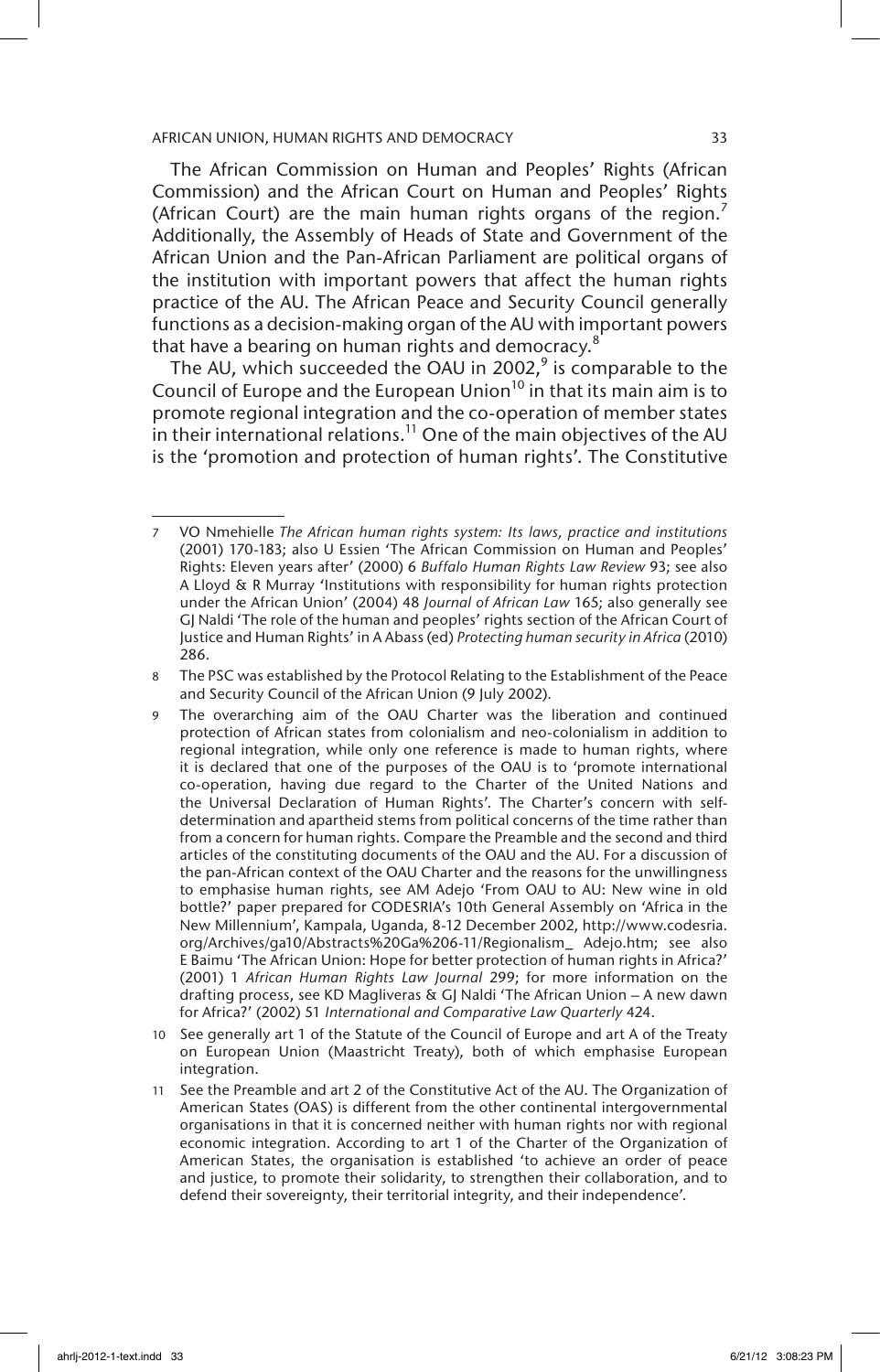Act makes numerous explicit references to human rights, including its declaration that the AU has the right to interfere in the internal affairs of states where gross violations, such as war crimes, genocide and crimes against humanity, occur.<sup>12</sup> Furthermore, among the novelties of the Constitutive Act (when compared to the OAU Charter) is that it creates the possibility whereby the AU's Assembly could impose sanctions 'such as the denial of transport and communications links with other member states, and other measures of a political and economic nature' where a member state fails to comply with the decisions and policies of the AU on human rights.<sup>13</sup>

As signs or symbols of authoritative communication, these statements of the AU's Constitutive Act authoritatively indicate what the AU is going to strive for in the future. However, the fact that these statements are contained in the Constitutive Act is not a definitive guarantee that the AU is going to be a champion of human rights in the years and decades to come. The Constitutive Act also contains provisions that are the negation of these pro-human dignity aims. Article 4(g) of the Constitutive Act declares that one of the principles in accordance with which the AU is to function is '[n]on-interference by any member state in the internal affairs of another'. According to article 3(b), one of the objectives of the AU is the defence of the sovereignty of member states. From this, one can see that studying the 'objective' indices<sup>14</sup> of the communication of the AU Constitutive Act will not yield an objective result of the interpretation of the Act.<sup>15</sup> This underlines the importance of studying the 'subjective' indices of the AU Constitutive Act in order to be able to understand the genuine shared expectations of Africa's political elites.

Merely studying the provisions of the AU's Constitutive Act does not present a complete picture of what the prevailing authoritative decisions on the place of human rights are, and what impact the AU is going to have on the human rights conditions of everyday Africans. It is only when one has studied the whole process of authoritative and controlling decisions that one can begin to understand the impact of the AU on the practice of human rights. Therefore, it is imperative to study how Africa's authoritative decision makers apply the Constitutive Act and how they reconcile the contradictions between

<sup>12</sup> Art 4(h) AU Constitutive Act. Art 4(j) also provides that member states may request the intervention of the African Union 'in order to restore peace and security'. See the Preamble; arts 3(e), (h) & (g), arts 4(c), (h), (l), (m), (o) & (p), art 23(2) and art 30 of the Constitutive Act of the AU emphasise the importance of human rights which, when compared to the OAS Charter, is considerable.

<sup>13</sup> Art 23(2) AU Constitutive Act.

<sup>14</sup> MS McDougal *et al The interpretation of international agreements and world public order: Principles of content and procedure* (1994) 38-39.

<sup>15</sup> However, see Magliveras & Naldi (n 9 above) 415 418, arguing that the reading of the Constitutive Act indicates that there is an obvious inclination towards limiting sovereignty.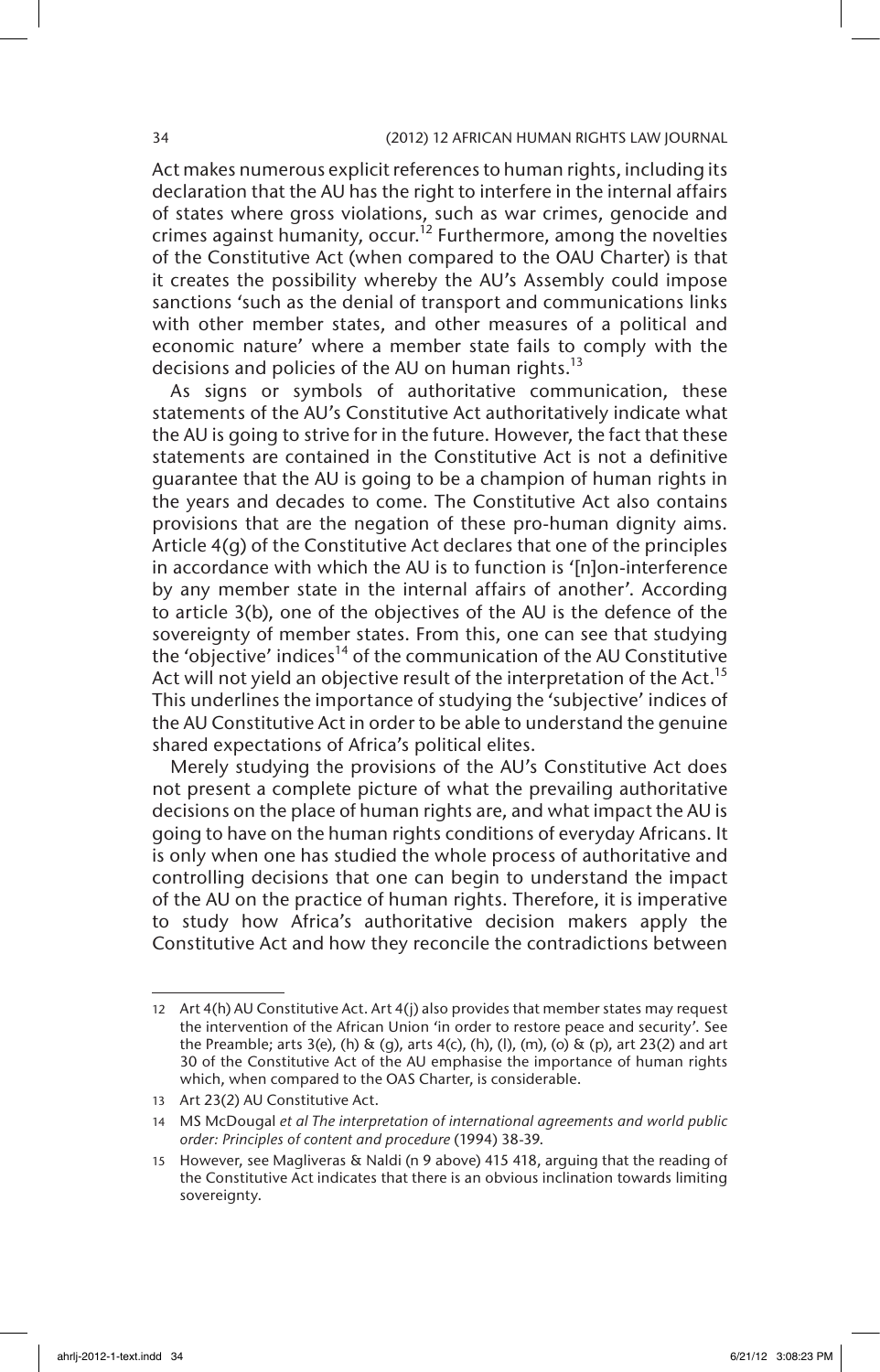the regional protection of human rights and the protection of their sovereignty.

Note that, although this article mostly uses 'states' and 'political elites' interchangeably, the latter word is purposefully used to connote a meaning beyond the legal/political fiction of statehood whereby the state is deemed a legitimate representative of a certain population. 'Political elite' is used in places where the use of the word 'state' would conceal the fact that a certain decision or move might not express the interest everyone implied by 'state', and represents the interest of the usually-undemocratic political elite.<sup>16</sup>

# 3 Past trends in decision and controlling factors

If anything shows the potential of African states to act as a collective force in the defence of human dignity, it is their successful effort to end the apartheid regime of South Africa that stands out.<sup>17</sup> The evidence suggests that if international action is effective at all, the international campaign of African states against apartheid was the most effective. The first ordinary session of the Assembly of Heads of State and Government outlines the strategy of the organisation that would see to it that apartheid was declared an international crime.<sup>18</sup>

<sup>16</sup> Such use was preferred especially because of the undemocratic nature of most African states as even in fully developed or mature democracies, the notion of representativeness (of the people *versus* the elite) is highly questionable. See S Chambers 'Deliberative democratic theory' (2003) 6 *Annual Review of Political Science* 307 308-309; C Pateman *Participation and democratic theory* (1979) 2-3; EL Rubin 'Getting past democracy' (2001) 149 *University of Pennsylvania Law Review* 711 733-744. The article, eg, would avoid the use of 'state' or 'state interest' when a ruler such as Gaddafi or Mugabe declares that something is in the interest of the state or the people to avoid the aura of legitimacy that is created by the statehood fiction.

<sup>17</sup> Another achievement that would not have been realised without the constant efforts of African states is the ascendance of what have come to be known as 'third generation of human rights' to international recognition. See generally UO Umozurike *The African Charter on Human and Peoples' Rights* (1997) 51-62. Although taking note of this fact is important, the interest of this part of the study is to show the potential of African states' collective capacity to enforce already existing standards. Therefore, a detailed description of Africa's role in the development of third generation rights jurisprudence is unnecessary.

<sup>18</sup> Resolutions adopted by the 1st ordinary session of the Assembly of Heads of State and Government held in Cairo, UAR, from 17 to 21 July 1964, 'Apartheid in South Africa' AHG/Res 6 (I) http://www.africa-union.org/root/au/Documents/Decisions/ decisions.htm#19631969. (The Resolution outlines the intention of state parties to have apartheid outlawed and to make pressure to tighten the noose on South Africa politically and economically.) Apartheid is now accepted without much ado as an international crime by major international documents; see the Preamble and art 1 of the International Convention on the Suppression and Punishment of the Crime of Apartheid, adopted and opened for signature, ratification by GA Res 3068 (XXVIII)), 28 UN GAOR Supp (No 30) 75, UN Doc A/9030 (1974); see also art 7 of the Rome Statute of the International Criminal Court (1998/2002).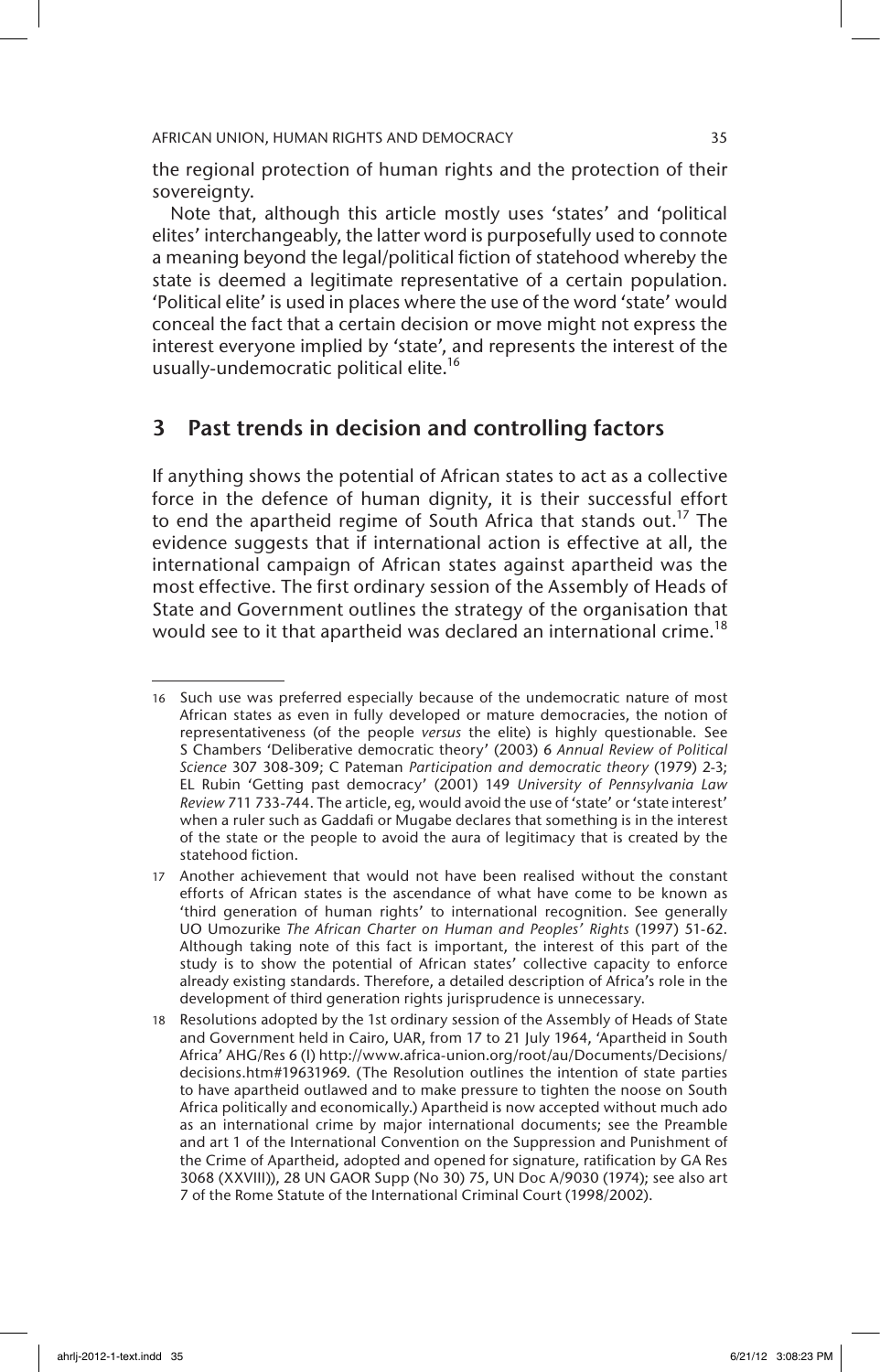Although the United Nations (UN) was initially indifferent to these gross violations,<sup>19</sup> it was forced to reverse its policy following the filling of the Assembly's seats with the newly-independent states of Africa.<sup>20</sup>

The activism of the Africa Group has altered the perception of the place of human rights in the international community. This is especially true as this group has left a permanent mark on the human rights mechanisms and practices of the Economic and Social Council (ECOSOC). Although decision makers in the UN originally considered neither the General Assembly nor the Security Council to have the mandate to monitor human rights, both organs were forced by the African Group to pass an embargo against South Africa and Rhodesia.<sup>21</sup> The actions of the General Assembly, in 1962, and the Security Council, in 1963, represented a major shift in patterns of decision making.<sup>22</sup> What is worthy of note is that the Security

<sup>19</sup> See JF Green *The United Nations and human rights* (1958) 779-793, reporting that India, followed by Pakistan, were the first states that protested the practices of the apartheid regimes in South Africa and Rhodesia, though their calls were for the better part ignored. The arguments of India and Pakistan would not have made sense if made in the name of human rights at that time, so they had to make their case by arguing that the apartheid regime was a threat to international peace and security.

<sup>20</sup> What followed was the longest and most intensive human rights campaign ever by the General Assembly, which was not hampered even by the Cold War. The African Group was, through the General Assembly, successful in alienating South Africa from UNESCO, the ECA, the International Bank for Reconstruction and Development (IBRD), IMF, WHO and ILO; J Carey *UN protection of civil and political rights* (970) 27-33; see also Green (n 19 above) 779-783. Note that South Africa was either outright expelled or forced to resign from membership of these institutions. It also made numerous attempts to expel it from the UN Conference on Trade and Development (UNCTAD) and even from the membership of the General Assembly itself. The Assembly also established the Special Committee against Apartheid (1962), called for the boycott of South Africa from the Olympics; P Jackson & M Faupin 'The long road to Durban: The United Nations role in fighting racism and racial discrimination' *UN Chronicle* 2007; see also S Rosner & D Low 'The efficacy of Olympic bans and boycotts on effectuating international political and economic change' (2009) 11 *Texas Review of Entertainment and Sports Law* 27 60. The UN also adopted the Convention on the Suppression and Punishment of the Crime of Apartheid and labelled the constitutional order of South Africa a crime against humanity. See Apartheid Convention (n 18 above).

<sup>21</sup> GA Res 1761 (XVII); Security Council Decision 181 (1963) Resolution of 7 August 1963 and 182 (1963) Resolution of 4 December 1963. The activities of the African Group were not limited to fighting apartheid, of course; the OAU's efforts also encompassed the ending of colonialism on the continent. See MA El-Khawas 'Southern Africa: A challenge to the OAU' (1977) 24 *Africa Today* 25.

<sup>22</sup> From the positivistic point of view, the former does not have formal power to pass embargos, while the latter does not have the power to do the same where there was no threat to international peace and security. A non-binding call for the cessation of trade with the Rhodesian *de facto* government (*de facto* because its declaration was void by virtue of SC Res 217 (1965)) was made in 1965; SC Res 217(1965). A similar resolution was made in the same year authorising the United Kingdom to search ships to ascertain if they were transporting oil to Rhodesia. See SC Res 221 (1966), also on (1966) 60 *American Journal of International Law*. The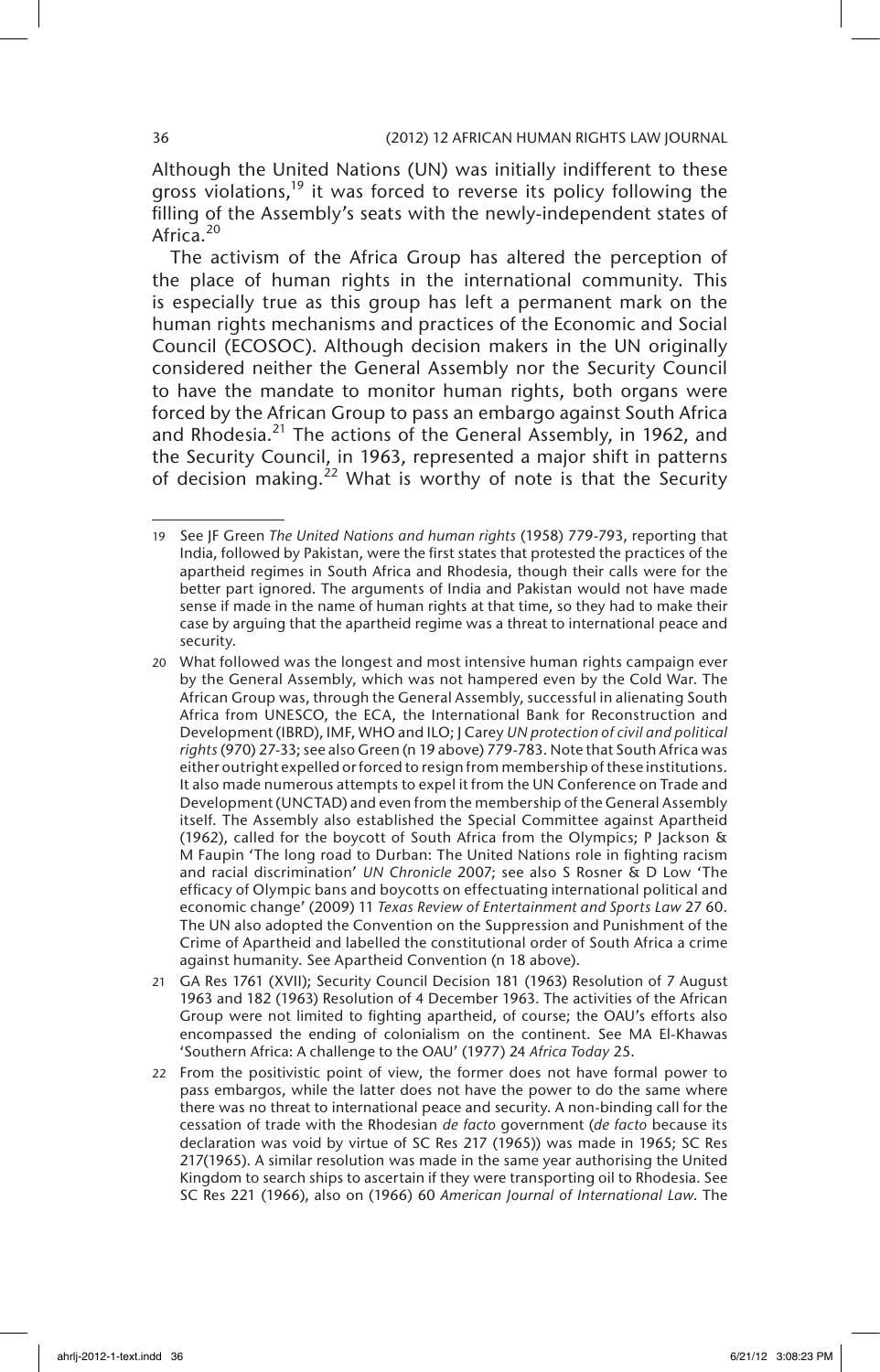Council imposed sanctions, not because South Africa caused a threat to international peace and security, but because of the threat coming from the anti-apartheid sentiment of member states of the OAU.<sup>23</sup> The United Nations Commission on Human Rights was compelled to widen its mandate because of pressure from African states in alliance with other developing states. With the pressure of the African Group, the notorious 'no power'<sup>24</sup> doctrine was reversed to allow the establishment of what used to be known as the 1235 and 1503 human rights procedures of the UN.<sup>25</sup>

# 3.1 Pre-Banjul trends in decision

In stark contrast to overwhelming activism mounted by OAU member states against institutionalised racism and apartheid, African elites stayed aloof from the idea of making similar decisions regarding the human rights of their own citizens. Their numerical strength in the General Assembly and the Human Rights Commission ensured that their domestic jurisdictions would not be disturbed by concerns for

Security Council did, however, impose its first binding decision in the form of a trade embargo under art 41 of the UN Charter against Rhodesia in 1966 (SC Res 232 (1966)); see FL Kirgis 'The Security Council's first fifty years, the United Nations at fifty' (1995) 89 *American Journal of International Law* 506 512, reflecting on how the Security Council's first decision was later taken as the norm in the interpretation of the Charter. The second-ever such binding decision was also taken after a decade, but under similar circumstances against South Africa (Security Council Resolution 418 (1977)).

<sup>23</sup> Carey hypothesises that the threat to peace and security is from other African states that might militarily intervene in the apartheid regimes; Carey (n 20 above) 25; P Malanczuk (ed) *Akehurst`s modern introduction to international law* (1997) 394. (Since there was no apparent threat that the racist regimes did not pose a threat to the peace, he hypothesises that the threat might come from the nature of the regimes that invite sub-regional revolution.) Others have hypothesised that, since the apartheid system itself is described as a threat to the peace in the relevant resolutions, the Security Council's actions should be seen as an attack on the regimes rather than a formalistic finding of a threat to the peace. See V Gowlland-Debbas 'Security Council enforcement action and issues of state responsibility' (1994) 43 *International and Comparative Law Quarterly* 64-65; CG Fenwick 'When is there a threat to the peace? Rhodesia' (1967) 61 *American Journal of International Law* 753.

<sup>24</sup> See H Tolley Jr 'The concealed crack in the citadel: The United Nations Commission on Human Rights' response to confidential communications' (1984) 6 *Human Rights Quarterly* 426-429, explaining how this 'procedural breakthrough' was a result of the Third World's independence and describes the evolution of the 1503 and 1235 procedures.

<sup>25</sup> The 1503 procedure was created as a result of objections by states who claimed that the non-confidential 1235 procedure could not use confidential communications to the UN as an input. The 1503 procedure was passed to allow confidential communications to pass to the 1235 procedure. See Tolley (n 24 above) 450. The accidental effect was the creation of a two-tiered process in which the 1503 superseded the 1235 process in its frequent use as it was preferred by states for its confidentiality. See HJ Steiner & P Alston *International human rights in context: Law, politics and morals* (2000) 612.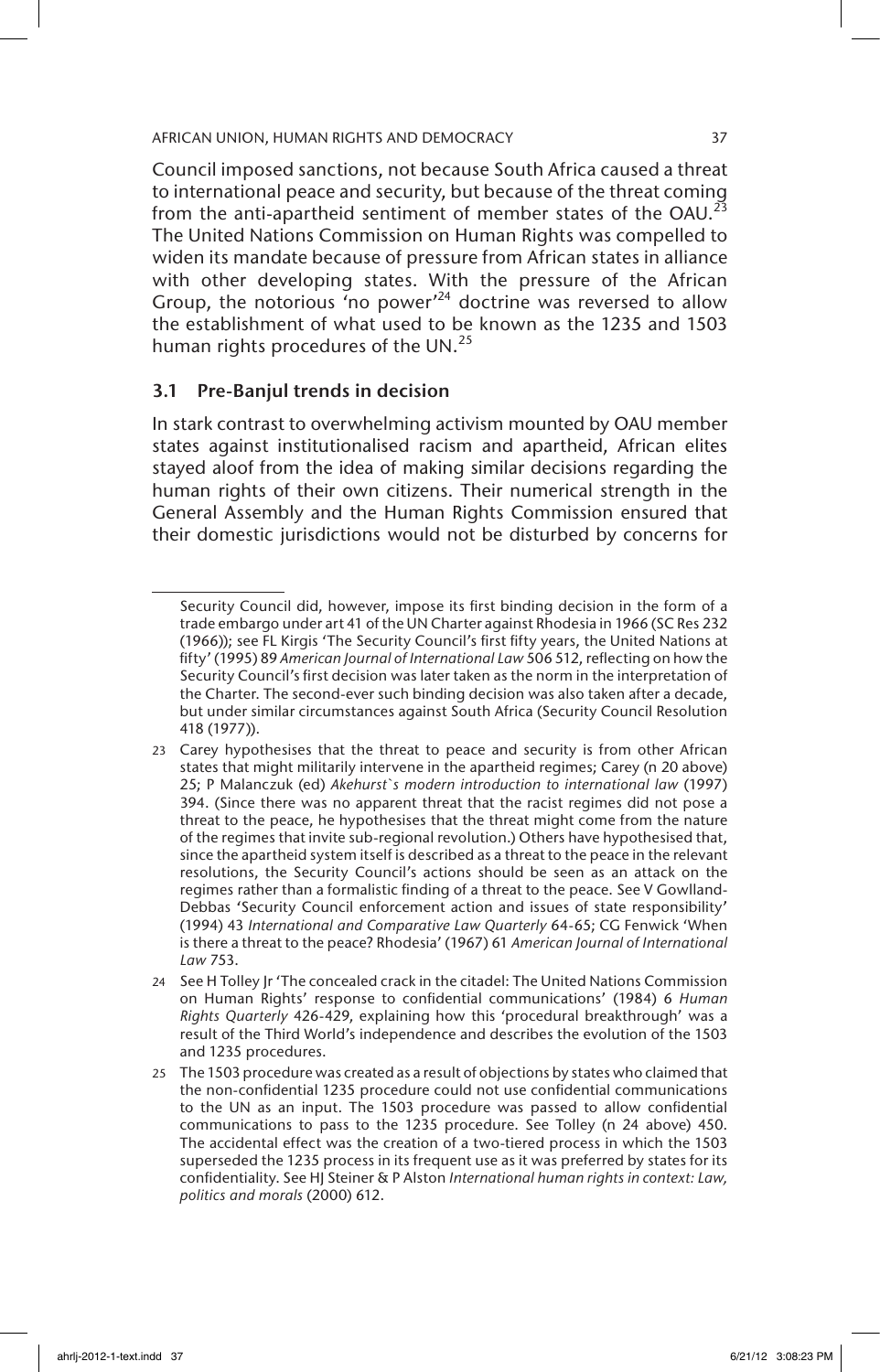human rights, at least until the end of the Cold War changed the dynamics of international politics.<sup>26</sup>

Ever since its establishment, a distinct trait of the OAU has been to respect and defend the *domain reserve* of its member states and the autocratic elites that ruled them.<sup>27</sup> For that reason, the 'domestic affairs' clause of the OAU Charter was followed to the letter.<sup>28</sup> Not only did member states make sure that the African Commission would be under strict political scrutiny, but they also made sure that the OAU would tolerate and turn a blind eye to the human rights excesses of member states.<sup>29</sup>

How tolerant the OAU was towards domestic excesses can be glimpsed from reactions to consecutive *coups d'état* and the execution of its founding fathers. It was not odd for the OAU to acknowledge 'the right of any member state to change its government in any way it sees fit', when appealing to Sergeant Samuel Doe not to execute the cabinet members of the previous elected government.<sup>30</sup> Dacko, Kasa-Vubu, Nkrumah, Haile Selassie, Olympio, Tolbert, Rawlings, Diallo Telli and Lumumba, some of the leaders who had confronted colonialism face to face, were being slowly killed off and replaced by

<sup>26</sup> J Donnelly 'Human rights at the United Nations 1955-85: The question of bias' (1988) 32 *International Studies Quarterly* 297, describing how, except for South Africa, Chile and Israel, who obtained universal and protracted condemnation, no Third World or African country received any negative attention unless it was a Western state or an ally thereof; also W Weinstein 'Africa's approach to human rights at the United Nations' (1976) 6 *A Journal of Opinion* 14 15-16. Immediately following the success of establishing the Human Rights Commission procedures, the procedure turned its attention to the violations of African states, thus leading them to rally to limit its ambit to the apartheid regime in South Africa.

<sup>27</sup> CE Welch Jr 'The African Commission on Human Rights and Peoples' Rights: A five-year report and assessment' (1992) 14 *Human Rights Quarterly* 43, explaining that this was caused by the fact that its newly-independent state parties had independence in their focus and not human rights protection; UO Umozurike 'The domestic jurisdiction clause in the OAU Charter' (1979) 78 African Affairs 197 202- 203, explaining the importance of the domestic jurisdiction clause, but also noting that apartheid was agreed to be an exception to this rule; JD Boukongou 'The appeal of the African system for protecting human rights' (2006) 6 *African Human Rights Law Journal* 268 293, finding the evidence for this not only in the failure of African leaders to establish a regional court, but in their espousal of a notion of non-litigious African (ie culturally relative) system of human rights.

<sup>28</sup> See arts  $2(1)(c)$  &  $3(2)$  &  $(3)$  of the OAU Charter.

<sup>29</sup> See IG Shivji *The concept of human rights in Africa* (1989) 104, reporting that the original draft of the Banjul Charter had envisaged a restriction on the appointment of government employees or diplomats of states, though that proposal was dropped. He also reports the subsequent appointment of partisan politicians to the post.

<sup>30</sup> NJ Udombana 'Can the leopard change its spots? The African Union treaty and human rights' (2002) 17 *American University Law Review* 1177, arguing that only 'the presence of a threat of foreign intervention' could prompt the OAU to act.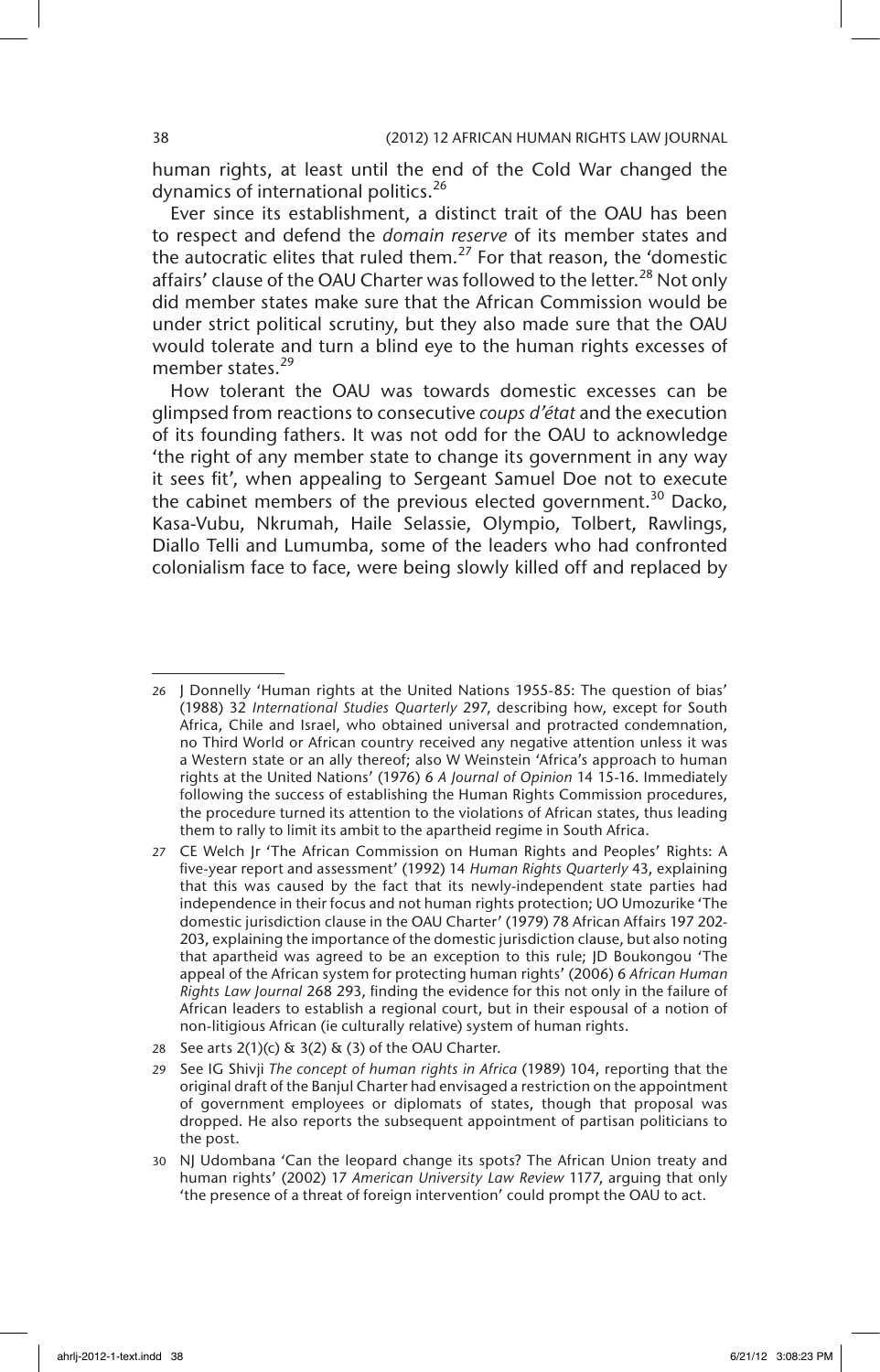coups d'état while the OAU followed a hands-off policy.<sup>31</sup> Following Idi Amin's ascent to power, a Ugandan delegate aptly explained the lack of enthusiasm of Africa's political elite to take up the cause of human rights and democracy when he argued: $32$ 

The question of a change in government in one country is purely an internal matter which is not the concern of the OAU. Twenty member states of the OAU which are now taking their seats in the OAU conference have had changes of government through coups and counter-coups. We strongly feel that if the OAU tries to involve itself in the internal affairs of member states, it is going to destroy itself.

Gross violations and unusually repressive regimes that today fill the shameful history pages of Africa were neither prevented nor condemned by the OAU. Among the pre-Banjul cases in which the OAU remained mute include the repression of the Tutsi minority and the massacre of more than 10 000 Tutsi in Rwanda (1964); the massacre of more than 150 000 Hutu in Burundi (1973); Ghana's mass expulsion of 100 000 aliens;<sup>33</sup> Bokassa's murderous regime;<sup>34</sup> and Mobutu Sese Seko's bloody military junta.<sup>35</sup> The most notorious Chairpersons of the OAU included Mengistu Haile Mariam, who masterminded the 'Red Terror' campaign which saw the 'liquidation' of a generation of Ethiopian youth,<sup>36</sup> and Idi Amin Dada; who was responsible for the perishing of 400 000 Ugandans and the robbery and exile of some 100 000 members of the Asian community.<sup>37</sup>

<sup>31</sup> As above. See PC Aka 'The military, globalisation, and human rights in Africa' (2002) 18 *New York Law School Journal of Human Rights* 361 386-389, branding the political style prevalent on the continent as 'politics by the gun', describing the Nigerian civil war, which took three million lives (mostly Igbos) as one of 'genocidal proportions'; T O'Toole & JE Baker *The historical dictionary of Guinea* (2005) ixiii, stating that Telli was executed by the orders of Amadou Sekou Toure.

<sup>32</sup> Quoted by CE Welch Jr 'The OAU and human rights: Towards a new definition' (1981) 19 *Modern African Studies* 401 404.

<sup>33</sup> Weinstein (n 26 above) 17-18, describing the Rwandan, Burundian and Ghanaian expulsions and violations of human rights.

<sup>34</sup> Welch (n 27 above) also describes the lavish coronation party and Amnesty International's report of how in one incident in which 500 students were killed in a crackdown against the students' demonstration against a requirement that they wear uniforms that they could not afford – allegedly the uniforms were to be distributed and sold by a relative of Bokassa's.

<sup>35</sup> B Baker 'Twilight of impunity for Africa's presidential criminals' (2004) 25 *Third World Quarterly* 1587 1496, describing the Mobutu regime as the longest surviving and most corrupt regime, reporting that Mobutu had collected for himself a fee of \$5 billion for his disservices.

<sup>36</sup> GA Aneme 'Apology and trials: The case of the Red Terror trials in Ethiopia' (2006) 6 *African Human Rights Law Journal* 66-67.

<sup>37</sup> C Legum *Behind the clown's mask* (1997) 250 252 253, stating that many states could have objected to his nomination (which is distributed on a rotation basis). African leaders were forced to accept Amin's chairmanship and the holding of the 1975 ordinary session in Kampala because he had strong supporters and so as to keep cohesion within the organisation; Baker (n 35 above) 1493, describing the atrocities of Amin; Amnesty International estimates that the number of his killings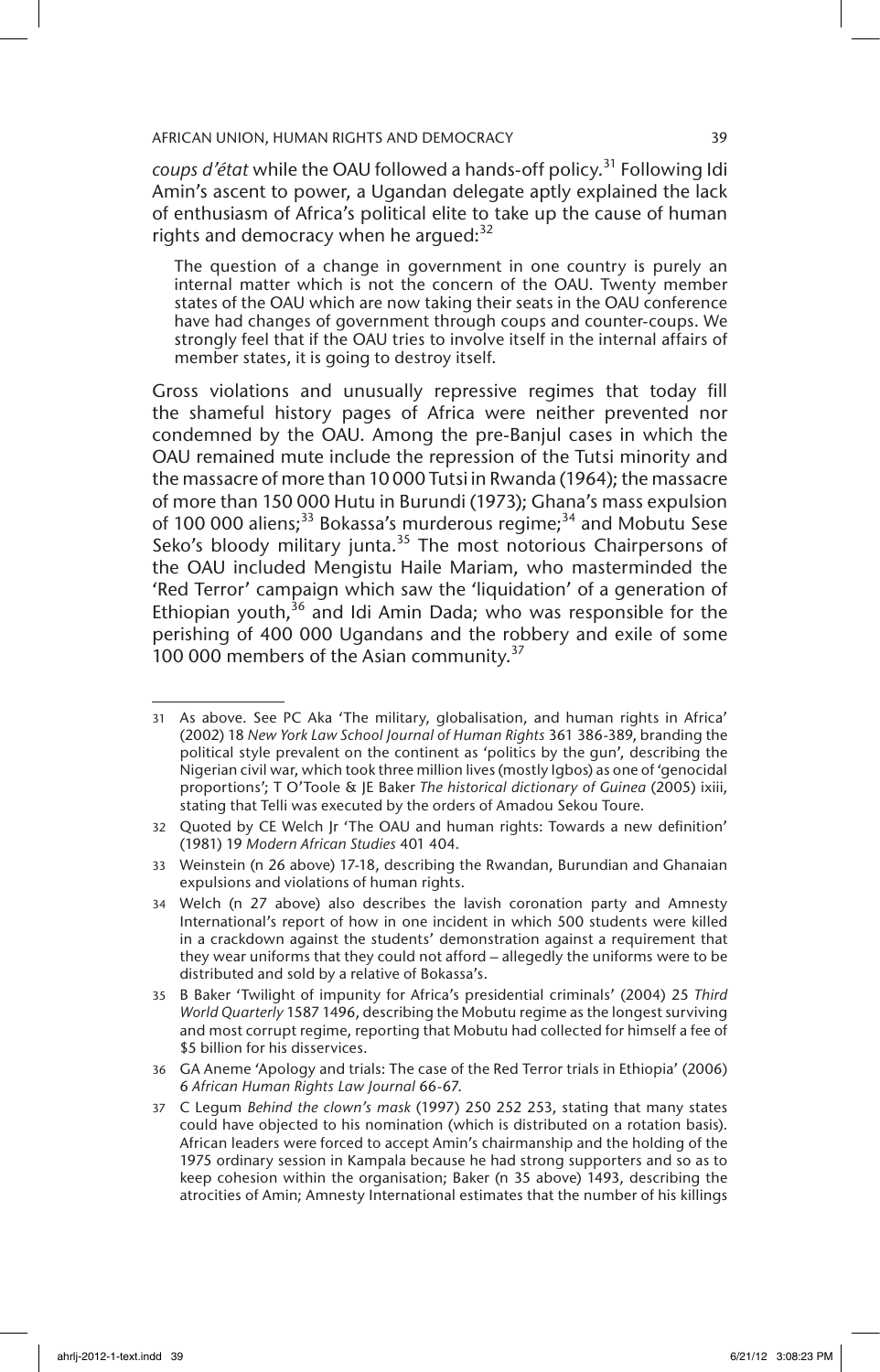# 3.2 Post-Banjul trends in decision

The entry into force of the African Charter and the consequent establishment of the African Commission do not seem to have had much of an impact on the practice of human rights on the continent. There is evidence that Africa's political elites were, and still are, unwilling to establish an institution that would examine their human rights practices and effectively put their human rights practices on trial when necessary. Further, the reaction of these elites to the gross violations that have taken place since the establishment of the African Commission shows that the establishment of the African Charter by itself did not make much of a difference.

The lack of intent on the side of African political elites to be bound by a human rights treaty that significantly limits their domestic prerogative can be seen in how blunt the African Charter was originally designed to be. To begin with, the African Charter gives a blank check when it comes to the limitation of rights. The only limitation that it purports to impose on states is that they should provide the limitation by law.<sup>38</sup> Additionally, the wording of the Charter indicates not only that the Commission was intended to be a predominantly promotional mechanism with little or no enforcement powers.<sup>39</sup> Even when declaring the obligation to submit periodic reports, the African Charter is sensitive to state parties' jurisdiction because it merely asks them to 'undertake to submit' periodic reports on 'legislative or other

might reach 500 000; Human Rights Watch 'Uganda: Idi Amin dies without facing justice' (2003) http://www.hrw.org/en/news/2003/08/18/uganda-idi-amin-dieswithout-facing-justice (accessed 31 January 2012); also see NJ Udombana 'Between promise and performance: Revisiting states' obligations under the African Human Rights Charter' (2004) 40 *Stanford Journal of International Law* 105 106, criticising among other things the inability of the OAU to prevent Amin from ascending the chairmanship of the OAU.

<sup>38</sup> Eg, art 6 of the African Charter states that '[e]very individual shall have the right to liberty and to the security of his person. No one may be deprived of his freedom except for reasons and conditions *previously laid down by law*. In particular, no one may be arbitrarily arrested or detained' (my emphasis). See R Gittleman 'The Banjul Charter on Human and Peoples' Rights: A legal analysis' in CE Welch & RI Meltzer (eds) *Human rights and development in Africa* (1984) 286. For a detailed discussion of the issue of limitations and derogations at the international and European level, see R Pati 'Rights and their limits: The constitution for Europe in international and comparative legal perspective' (2005) 23 *Berkeley Journal of International Law*  223.

<sup>39</sup> See art 45 of the African Charter. Rather than a duty to 'respect and ensure' and to provide an 'effective remedy', state parties are only required to '*allow* the establishment and improvement of appropriate national institutions entrusted with the promotion and protection of the rights and freedoms guaranteed by the present Charter' (my emphasis). Compare art 2 of ICCPR to art 26 of the African Charter.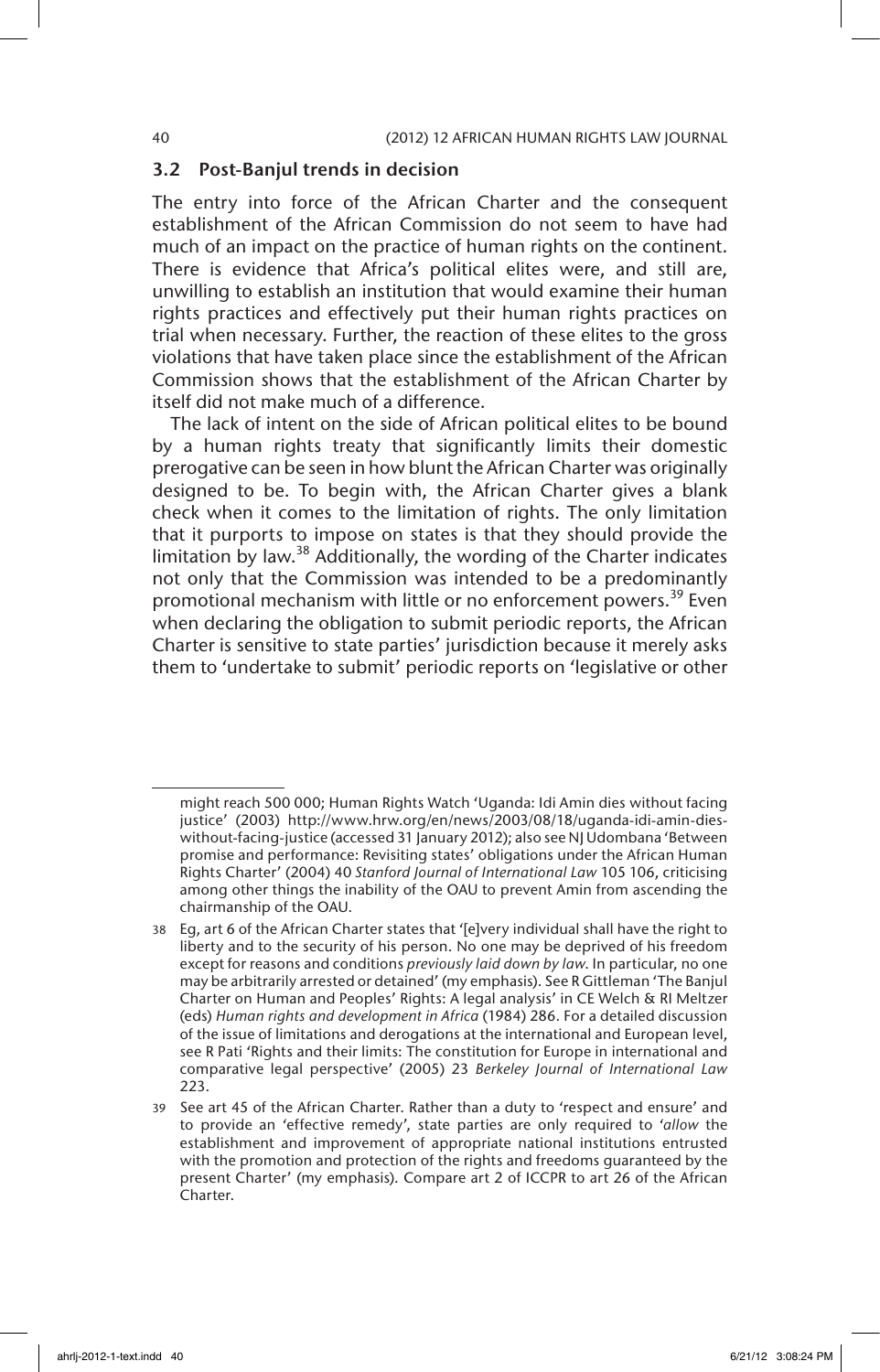measures'.40 Furthermore, what has evolved to become the individual communications mechanism of the Commission was never actually intended or designed to be an individual mechanism. Originally, individual communications were intended only to be input for the Commission to determine whether there are serious and massive patterns of violations.<sup>41</sup>

Although the conclusion of the Cold War had raised expectations of a more peaceful continent, Africa did not take the road to lasting peace and prosperity. The OAU had the dishonour of not being able to prevent or put a stop to conditions such as those in Liberia, Sierra Leone, Rwanda, Democratic Republic of Congo, Northern Uganda, Somalia and Southern Sudan.<sup>42</sup> The OAU was not able to offer more than a 'handful of pious declarations', partly because of the institution's decision to respect domestic jurisdiction,  $43$  and a dire lack of resources, including military means.<sup>44</sup> In addition to acknowledging the role played by a lack of resources, the OAU's International Panel of Eminent Personalities to Investigate the 1994 Genocide in Rwanda and the Surrounding Events reproached the OAU and its heads of state whose silence and inaction before and during the Rwandan genocide it found a 'shocking moral failure'.<sup>45</sup>

One very interesting post-Banjul trend in the decisions of the OAU that continues to date is that, while the political organs of the OAU have shown little willingness to establish a strong and professional human rights mechanism, the mechanisms that have been established

<sup>40</sup> Art 62 African Charter, compared with art 40 of ICCPR, which requires state parties to submit reports on a wider category of 'measures'; see TS Bulto 'Beyond the promises: Resuscitating the state reporting procedure under the African Charter on Human and Peoples' Rights' (2006) 12 *Buffalo Human Rights Law Review* 57 60-61, arguing that it is was not logical to focus on legislative measures at a time when Africa was seeing its most serious violations, therefore suggesting that reporting should have focused on situations on the ground.

<sup>41</sup> Arts 55-58 African Charter. Thus, the individual communication procedure was intended to be more like the UN Human Rights Commission 1503 procedure.

<sup>42</sup> BT Nyanduga 'Conference paper: Perspectives on the African Commission on Human and Peoples' Rights on the occasion of the 20th anniversary of the entry into force of the African Charter on Human and Peoples' Rights' (2006) 6 *African Human Rights Law Journal* 255 257-258, reasoning that the failure of the Commission to probe into the human rights abuses in these circumstances is mainly due to its financial disability. For a detailed look at the OAU's role in Rwanda, see A Tekle 'The OAU: Conflict prevention, management and resolution' in H Adelman & A Suhrke (eds) *The path of a genocide: The Rwanda crisis from Uganda to Zaire* (2000) 118-124.

<sup>43</sup> PM Munya 'The Organisation of African Unity and its role in regional conflict resolution and dispute settlement: A critical evaluation' (1999) 19 *Boston College Third World Law Journal* 537 578, criticising the OAU's distinction between internal and international conflicts in Africa.

<sup>44</sup> Udombana (n 30 above) 1224.

<sup>45</sup> R Murray 'The Report of the OAU's International Panel of Eminent Personalities to Investigate the 1994 Genocide in Rwanda and the Surrounding Events' (2001) 45 *Journal of African Law* 123 130.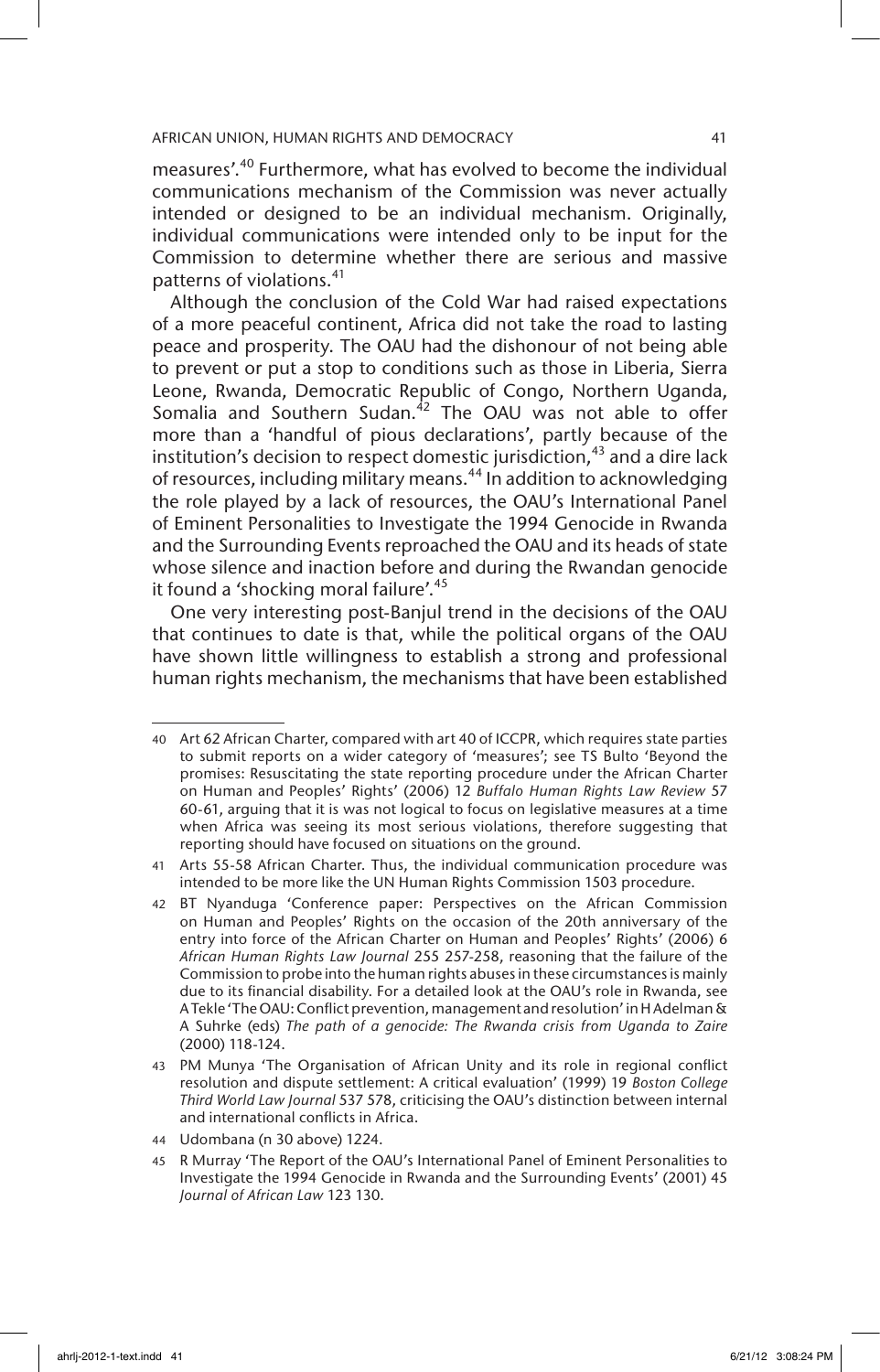# 42 (2012) 12 AFRICAN HUMAN RIGHTS LAW JOURNAL

have proven to be more effective than originally intended. Primarily through its professionalism and the assertiveness of its members, the African Commission has been able to overcome many of its structural difficulties. For instance, while the 'individual communications' mechanism was designed only as an information-input system to show the existence of gross violations, the Commission has in practice turned it into an individual complaints mechanism.<sup>46</sup> While the African Charter was phrased to give states a nearly unlimited right to decide what limitations can be imposed on human rights, the Commission has taken an assertive step of interpreting the Charter to require the standards of legitimate aim, proportionality, absolute necessity as essential conditions for the limitation of rights.<sup>47</sup> Among other things, the Commission's attempts to overcome its structural deficiencies include its publication of a strong condemnation of noncompliance with its decisions, making binding 'decisions' in place of 'recommendations', the appointment of Special Rapporteurs and the initiation of *in loco* visits, in addition to a plethora of jurisprudential innovations.<sup>48</sup>

Despite the assertiveness of the African Commission, and its jurisprudential and substantive achievements, the fact remains that

<sup>46</sup> According to the Commission, this practice is justified as 'a single violation still violates the dignity of the victim and is an affront to international human rights norms'. The African Commission Human and Peoples' Rights, Information Sheet 2, Guidelines of the Submission of Communications, Organisation of African Unity 6; also see CA Odinkalu 'The individual complaints procedures of the African Commission on Human and Peoples' Rights: A preliminary assessment' (1998) 8 *Transnational Law and Contemporary Problems* 359 369-378, discussing the legal basis of the individual communications procedure under the African Charter; R Murray 'Decisions by the African Commission on individual communications under the African Charter on Human and Peoples' Rights' (1997) 46 *International and Comparative Law Quarterly* 412 413, arguing that the individual complaints mechanism of the Commission does not have positive legal support within the treaty system; CA Odinkalu & C Christensen 'The African Commission on Human and Peoples' Rights: The development of its non-state communication procedures (1998) 20 *Human Rights Quarterly* 235 240-244, arguing that individual communication has enough positive conventional basis.

<sup>47</sup> VO Nmehielle 'Development of the African human rights system in the last decade' (2004) 11 *Human Rights Brief* 6 7; JH Knox 'Horizontal human rights law' (2008) 102 *American Journal of International Law* 1 17; GJ Naldi 'The African Union and the regional human rights system' in M Evans & R Murray (eds) *The African Charter on Human and Peoples' Rights: The system in practice, 1986-2000* (2002) 27-28.

<sup>48</sup> J Harrington 'Special Rapporteurs of the African Commission on Human and Peoples' Rights' (2001) 1 *African Human Rights Law Journal* 247 248-249; also see F Ouguergouz *The African Charter on Human and Peoples' Rights: A comprehensive agenda for human dignity and sustainable democracy* (2003) 626-627, discussing its jurisprudence of presuming that the evidence provided by an applicant will be presumed true if the state does not respond to an application; R Murray, 'Evidence and fact-finding by the African Commission' in Evans & Murray (n 47 above) 112- 115; Odinkalu (n 46 above) 377; R Murray 'Recent developments in the African human rights system 2007' (2008) 8 *Human Rights Law Review* 356 366-370, discussing the most recent jurisprudential contribution of the Commission on the exhaustion of local remedies.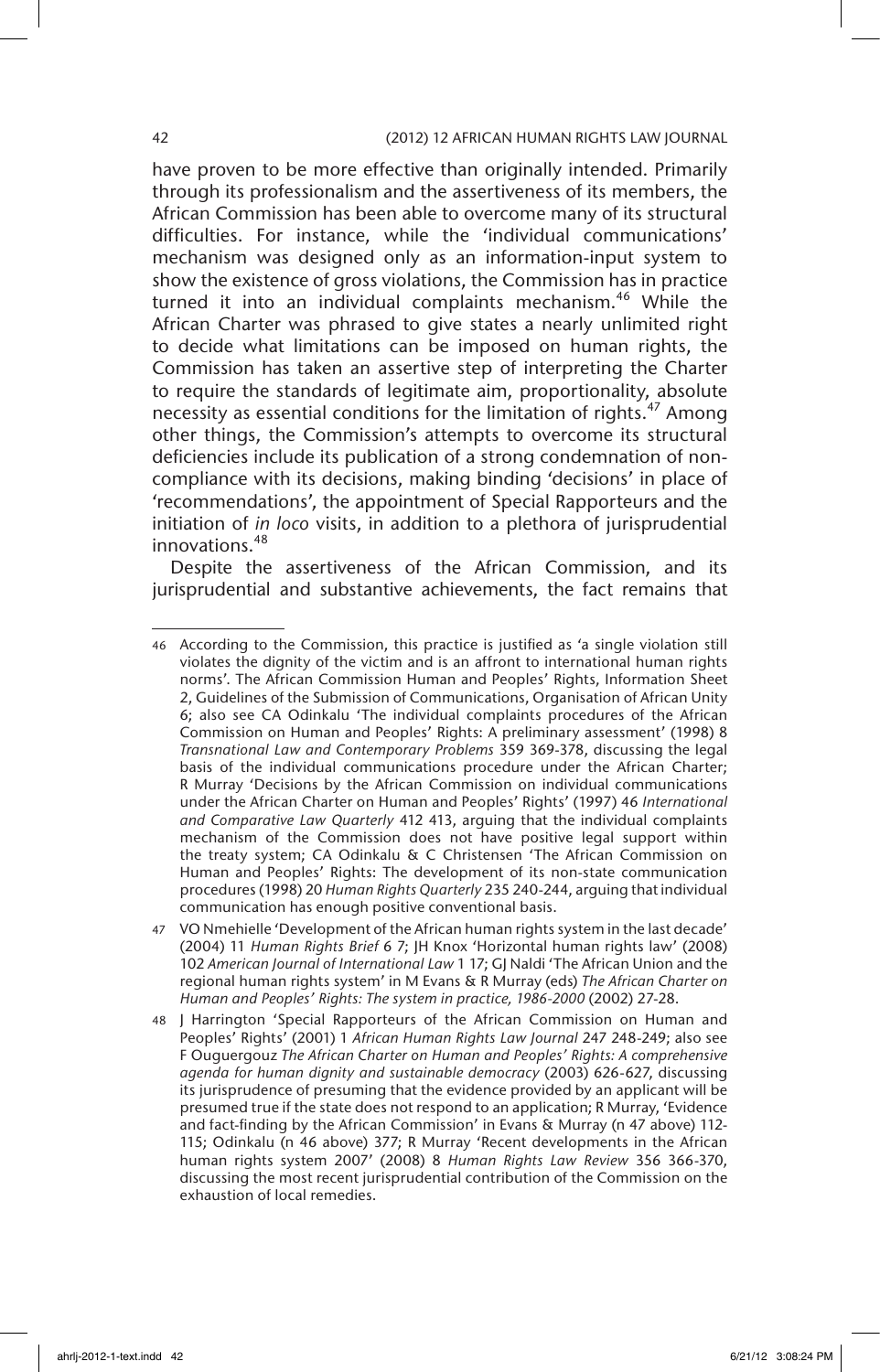these developments have not been encouraged by member states of the AU.<sup>49</sup> A study conducted by Viljoen and Louw on the implementation of the decisions of the African Commission shows that full compliance with its individual complaints decisions stands at only 14 per cent.<sup>50</sup> Since the formation of the Commission, states have been persistent in not co-operating with its decisions, have generally not provided it with sufficient financial support, and have nominated ineligible or barely eligible individuals to Commission membership.<sup>51</sup> Additionally, despite the Commission's efforts to establish sound reporting procedures and guidelines, the periodic mechanism has not been able to assert its significance as state parties have been reluctant to submit their

<sup>49</sup> See CE Welch 'The Organisation of African Unity and the promotion of human rights' (1991) 29 *Journal of Modern African Studies* 535 543-45; also see N Loum 'The African system of human rights: Institutional mechanisms and their interconnections' and SS Thompson 'The African human rights system: Comparison, context, and opportunities for future' in M Wodzicki (ed) *The fight for human rights in Africa: Perspectives on the African Commission on Human and Peoples' Rights* (2008) 24-26 38-39.

<sup>50</sup> F Viljoen & L Louw 'State compliance with the recommendations of the African Commission on Human and Peoples' Rights, 1994-2004' (2007) 101 *American Journal of International Law* 1 5.

<sup>51</sup> As above. See also F Viljoen 'Recent developments in the African regional human rights system' (2004) 4 *African Human Rights Law Journal* 344 345, explaining that the lack of adherence to the Commission's decisions is due to the fact that the OAU annual session does not put to public discussion (shame) state parties that do not comply with Commission decisions and is therefore easy to get away with violations; also Bulto (n 40 above) 69, concluding that the failure and delay in submitting periodic reports has been the 'chronic problem' plaguing the Commission's work; also see Odinkalu (n 46 above) 398-400, going through the reports of the Commission, pleading for resources, qualified staff, office equipment and money to at least pay for telephone bills and reports one ex-commissioner's complaint regarding 'a lack of money, lack of funds, lack of ability to act; see K Quashigah 'The African Charter on Human and Peoples' Rights: Towards a more effective reporting mechanism' (2002) 2 *African Human Rights Law Journal* 261 277, arguing that the whole state reporting mechanism is not taken seriously by states and the Commission itself pointing, among other things, to the fact that state representatives simply do not show up for reports and when they do, they do not stay for more than an hour and a half; also see GM Wachira & A Ayinla 'Twenty years of elusive enforcement of the recommendations of the African Commission on Human and Peoples' Rights: A possible remedy' (2006) 6 *African Human Rights Law Journal* 465 466-467, observing that 'the attitude of state parties, since the Commission's inception … by and large has been generally to ignore [its] recommendations, with no attendant consequences'; C Beyani 'Recent developments in the African human rights system 2004-2006' (2007) 7 *Human Rights Law Review* 582 587-588, noting that the Commission has unofficially pointed out that member states are not always complying with the eligibility criteria and that there are serious issues with budgeting.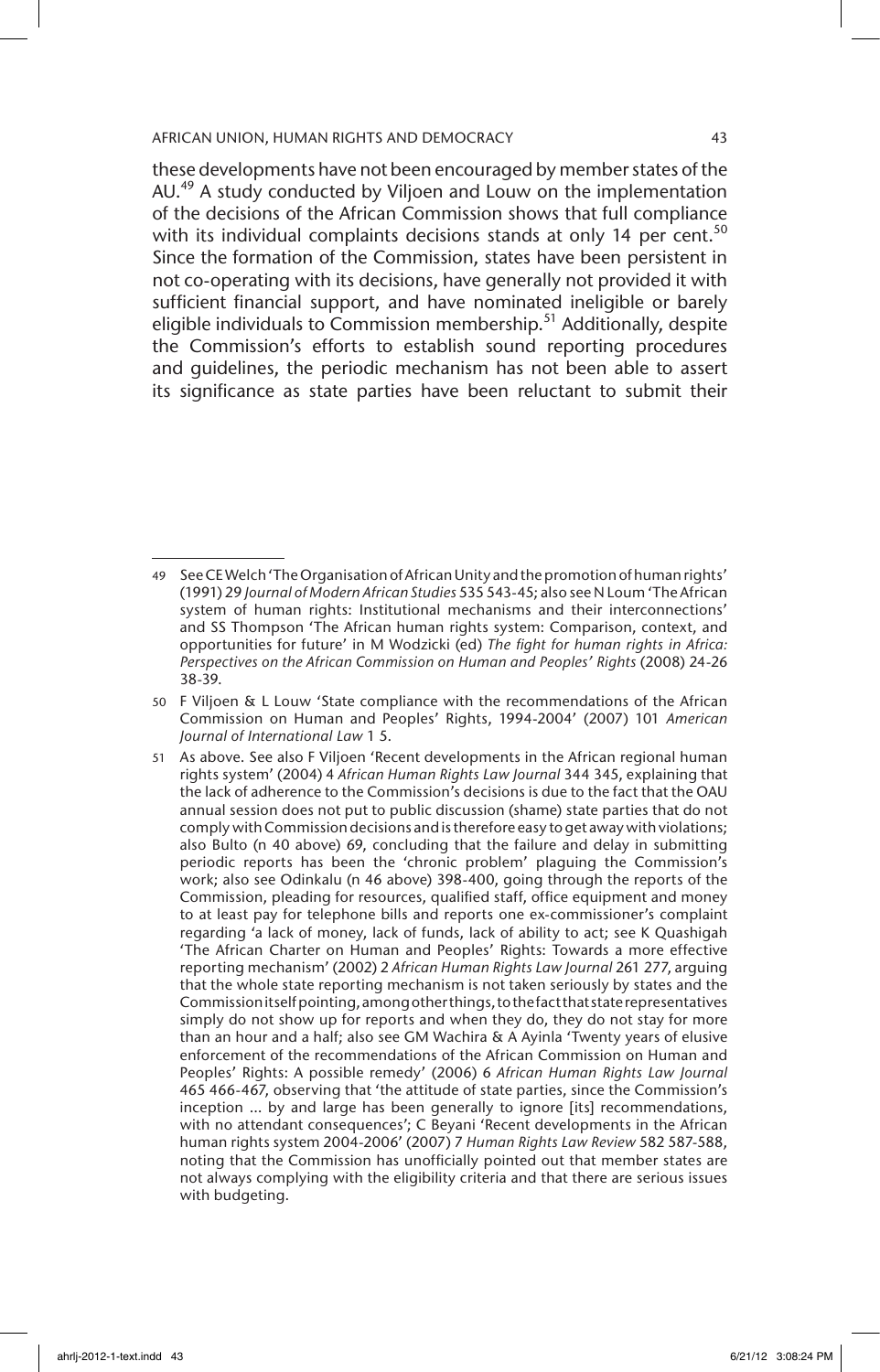reports.<sup>52</sup> Even where states have submitted reports, they have not included adequate and relevant information so as to preclude the Commission from making sense of their human rights situations.<sup>53</sup> That states have not followed the Commission's guidelines, have refrained from participating in the presentation of reports,  $54$  and have not given publicity to the reporting process and its results, have also contributed to the ineffectiveness of the reporting mechanism.<sup>55</sup>

# 3.4 Trends in decision since the formation of the African Union

# 3.4.1 Critical institutional analysis

A textual reading of its Constitutive Act suggests that the AU would be nothing like the sovereignty-centric OAU. Not only does the Constitutive Act place human rights and democracy on a pedestal among its priorities, but it makes them actionable.<sup>56</sup> The latter point is unique to the AU in that, in addition to promising to impose economic sanctions on states that grossly violate the principles of human rights and democracy, and excluding them from participation in its activities, the AU is given the power to intervene in a way reminiscent of the powers of the UN's Security Council.<sup>57</sup> The shift in the rhetoric of the AU Constitutive Act is certainly indicative of the emergence of an international intergovernmental institution with a constitutive mandate to take steps for the greater protection of human rights. $58$ 

<sup>52</sup> As at May 2010 (note that the African Charter came into force in 1986), 13 states had not yet submitted any report, while 16 had only made their initial reports. Rwanda stands out for submitting the most number of reports, totalling five reports, whereas, according to art 62 of the African Charter, it ought to have submitted 12 reports by 2010; African Commission on Human and Peoples' Rights, Status on Submissions of State Initial/Periodic Reports to the African Commission (updated: March 2008) http://www.achpr.org/english/\_info/statereport\_considered\_ en.html (accessed 4 October 2008).

<sup>53</sup> C Heyns 'The African regional human rights system: The African Charter' (2004) 108 *Penn State Law Review* 696; Welch (n 49 above) 555.

<sup>54</sup> Although the African Commission was for a long time prevented from considering state reports because states did not appear before the Commission for a consideration of their own situation, it has since 2006 (at its 39th ordinary session) been considering state reports in the absence of the states concerned; L Stone 'The 38th ordinary session of the African Commission on Human and Peoples' Rights, November 2005, Banjul, The Gambia' (2006) 6 *African Human Rights Law Journal*  225 227.

<sup>55</sup> F Viljoen 'State reporting under the African Charter on Human and Peoples' Rights: A boost from the south' (2000) 44 *Journal of African Law* 111.

<sup>56</sup> See generally the 7th paragraph of the Preamble and arts  $3(q)$ ,  $4(c)$ , (h), (j) & (l) and 9(g) of the AU Constitutive Act.

<sup>57</sup> See arts 4(h), 23(2) & 30 of the AU Constitutive Act.

<sup>58</sup> See T Maluwa 'From the Organisation of African Unity to the African Union: Rethinking the framework for inter-state co-operation in Africa in the era of globalisation' (2007) 5 *University of Botswana Law Journal* 5 36-37.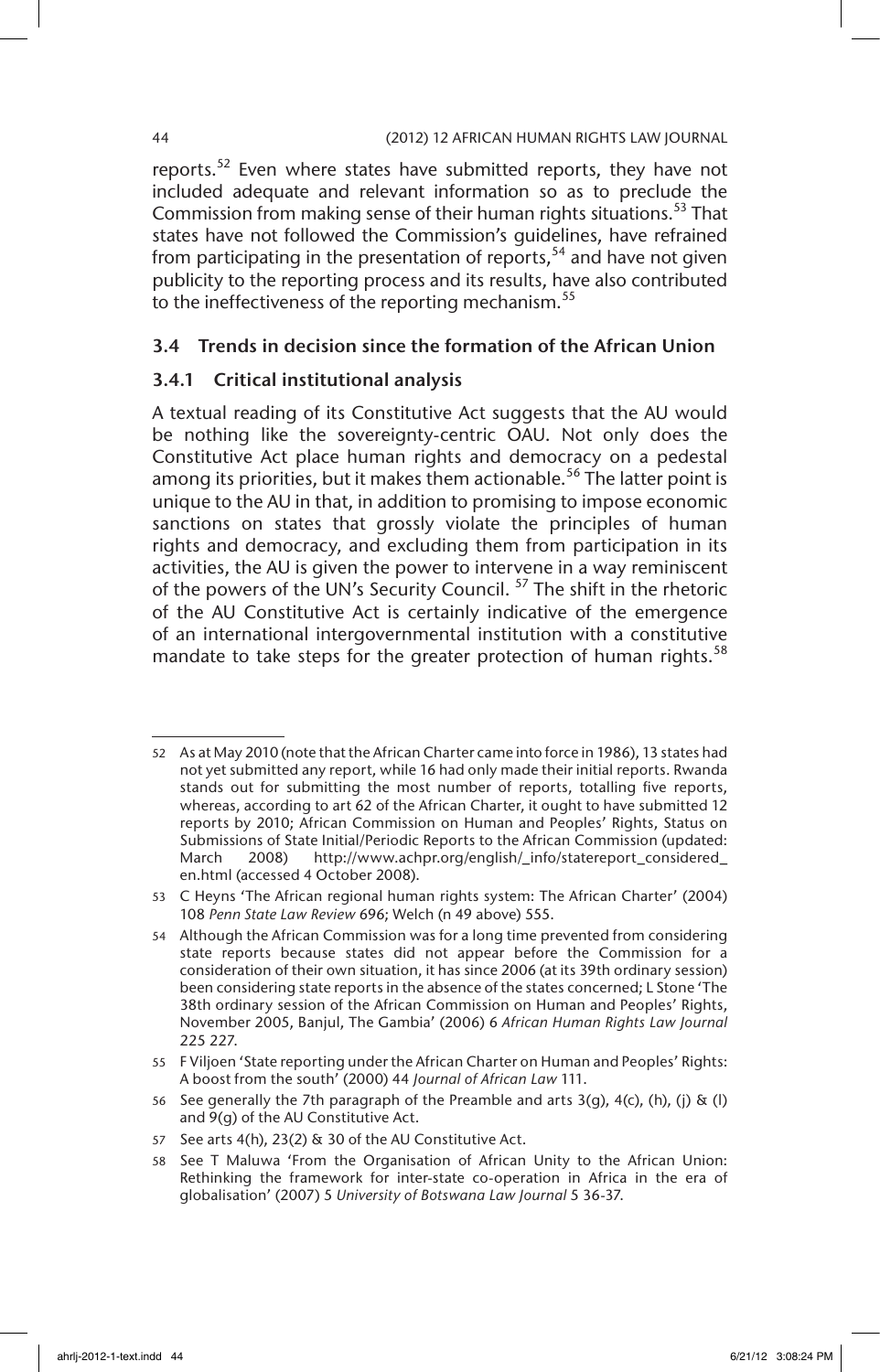Nevertheless, there are some glitches in this mechanism that lead to a great deal of scepticism.

The first source of scepticism is the identity of the AU Assembly: the fact that the identity of its members remains the same as that of the previous Union.<sup>59</sup> This raises the question as to why the same states with pretty much the same domestic political composition would now want to impose on themselves greater intergovernmental supervision. One's scepticism is not helped by the fact that one of the longeststanding despots of the continent, the self-styled 'international leader, the dean of the Arab rulers, the king of kings of Africa and the *imam* of Muslims',<sup>60</sup> Muammar al-Gaddafi, was at the forefront of the initiative to establish the AU. One can speculate that Libya's human rights record, or that of any other state with a comparably alarming human rights record, is not going to be a cause for concern for the AU Assembly. The Assembly has, in the process of thanking the Libyan leader's sponsorship of the process of forming the AU, chosen to reiterate the Libyan regime's international relations rhetoric stating that $^{61}$ 

the persistent attempts to destabilise the Great Libyan Arab Jamahiriya and thereby divert the attention of its leader from reasserting the dignity and

<sup>59</sup> CS Martorana 'The new African Union: Will it promote enforcement of the decisions of the African Court on Human and Peoples' Rights?' (2008) 40 *George Washington International Law Review* 583 595-596, arguing that if member states of the African Union are to allow the Commission to do its job and co-operate with it in enforcing human rights on other states, other states would do the same, and this is exactly why they do not wish to be co-operative in condemning violations; AE Anthony 'Beyond the paper tiger: The challenge of a human rights court in Africa' (1997) 32 *Texas International Law Journal* 511 517, questioning whether the states who control who becomes a member of the Commission would have independent experts appointed.

<sup>60</sup> 'I'm the king of kings: Gaddafi storms out of Arab summit and labels Saudi king "a British product"' *Mail on Line News* 31 March 2009, http://www.dailymail.co.uk/ news/worldnews/article-1165858/Im-king-kings-Gaddafi-storms-Arab-summitlabels-Saudi-king-British-product.html#ixzz0c2Y4tBK2 (accessed 31 January 2012); 'Gaddafi: Africa's "king of kings"' *BBC News* http://news.bbc.co.uk/2/ hi/africa/7588033.stm (accessed 31 January 2012), reporting that his ultimate intention in gathering African traditional leaders and conferring this title to himself is to push African political leaders by creating a grass-roots movements for African unification.

<sup>61</sup> 'Special Motion of Thanks to the Leader of the Great Socialist Libyan Jamahiriya Brother Muammar Al Ghaddafi' adopted by the 5th extraordinary session of the Assembly of Heads of State and Government, Decisions adopted by the 5th extraordinary session of the Assembly of Heads of State and Government of the OAU/AEC, 1-2 March 2001, Sirte http://www.au2002.gov.za/ docs/key\_oau/ sirterep.htm (accessed 31 January 2012); see H Richardson 'The danger of oligarchy within the pan-Africanist authority of the African Union' (2003) 13 *Transnational Law and Contemporary Problems* 266-269, speculating that Ghaddafi's Libya, alongside South Africa and Nigeria, may be emerging as a regional hegemon due to its capacity to finance an under-funded AU; a similar view is expressed by B Müller 'The African Union as security actor: African solutions to African problems?' Crisis States Working Papers Series 2 (Working Paper 57 August 2009).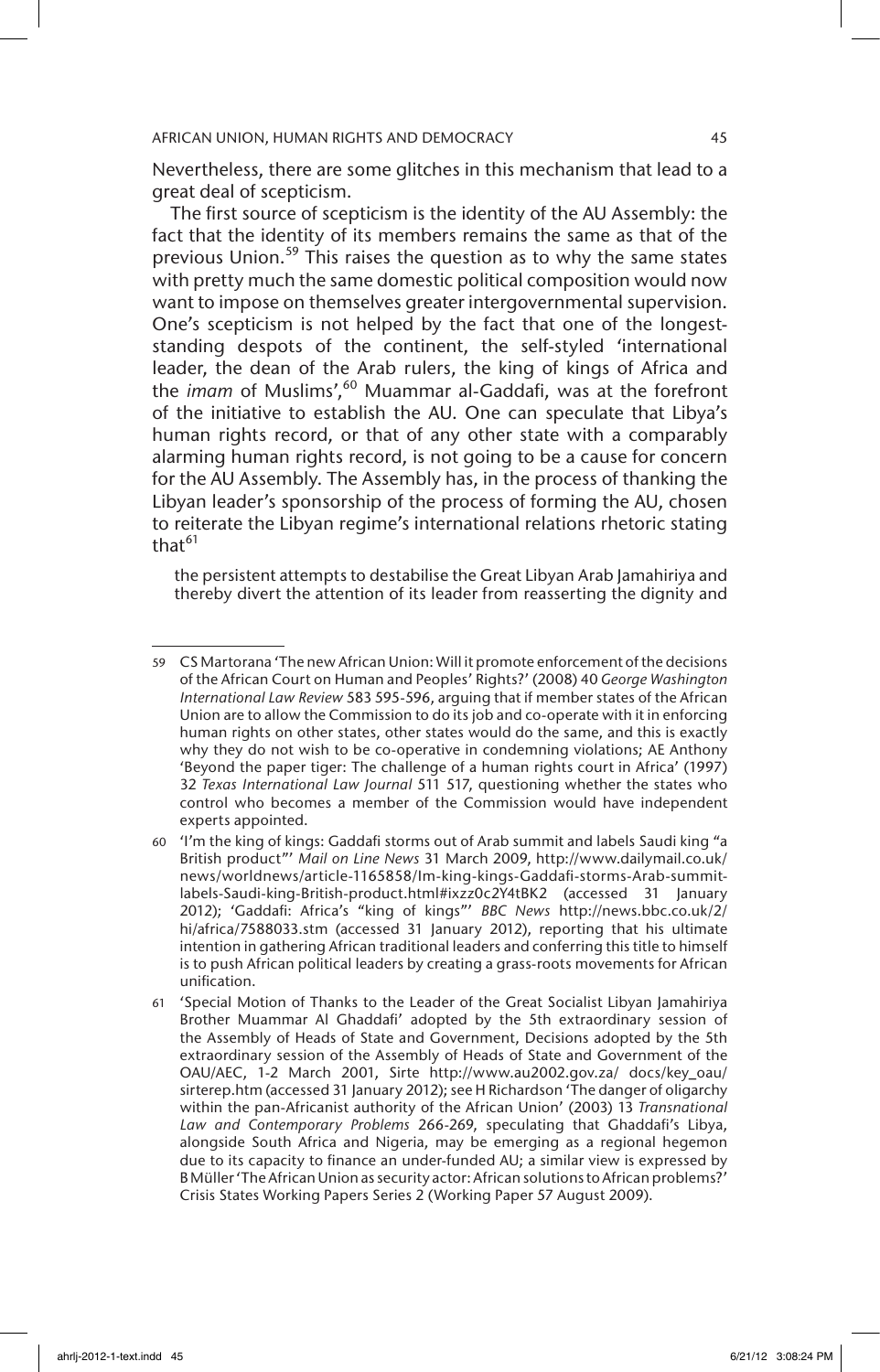freedom of his people as well as undermining the important role that our Brother and his people have been playing in our continent.

The mere fact that the Assembly would go as far as echoing the international relations ideology of one of the most repressive regimes in the world draws a picture of how unwilling the Assembly might be to interfere with the human rights and democracy affairs of member states.

There are two more details in the AU's Constitution that underscore a call for caution. While the establishment of a regional court *per se* calls for optimism, there is evidence in the Court's design of how African political elites are unwilling to allow the Court to probe into how they treat their citizens. The Court looks well designed on most counts, but for its exclusion of individuals and non-governmental organisations (NGOs) from the list of regular applicants. According to the treaties establishing both the African Court on Human and Peoples' Rights and the African Court of Justice and Human Rights, individuals and NGOs are allowed to petition the Court only if the relevant state has made an explicit declaration to that effect.<sup>62</sup> Without such a declaration, the only regular customers of the Court are envisaged to be state parties to the Protocol, the African Commission and other African intergovernmental organisations. Although this fact does not necessarily deal either court a fatal blow, it certainly indicates the unwillingness of state parties to allow the establishment of any court that has a real potential to hold them accountable.<sup>63</sup>

There has been doubt as to whether African states would make a declaration to allow a genuine individual complaints mechanism to flourish when the African Court on Human and Peoples' Rights was being established.<sup>64</sup> Even though the prohibition of direct access to individuals was one of the preconditions under which states

<sup>62</sup> See arts 5,  $6(2)$  & 34 $(6)$  of the Protocol to the African Charter on Human and Peoples' Rights on the Establishment of an African Court on Human and Peoples' Rights, 9 June 1998, OAU Doc OAU/LEG/EXP/AFCHPR/PROT (III); and also read cumulatively art 30 of the Statute of the African Court of Justice and Human Rights and art 8 of the Protocol on the Statute on the African Court of Justice and Human Rights.

<sup>63</sup> As the law currently stands, the chances that the Court will deal with enough cases to make itself relevant depend on whether the African Commission will refer cases to it.

<sup>64</sup> D Juma 'Access to the African Court on Human and Peoples' Rights: A case of the poacher turned gamekeeper' (2007) 4 *Essex Human Rights Review* 1 4, arguing that the assumption behind such a construction, that states and state institutions and inter-governmental organisations would submit cases, is a false one.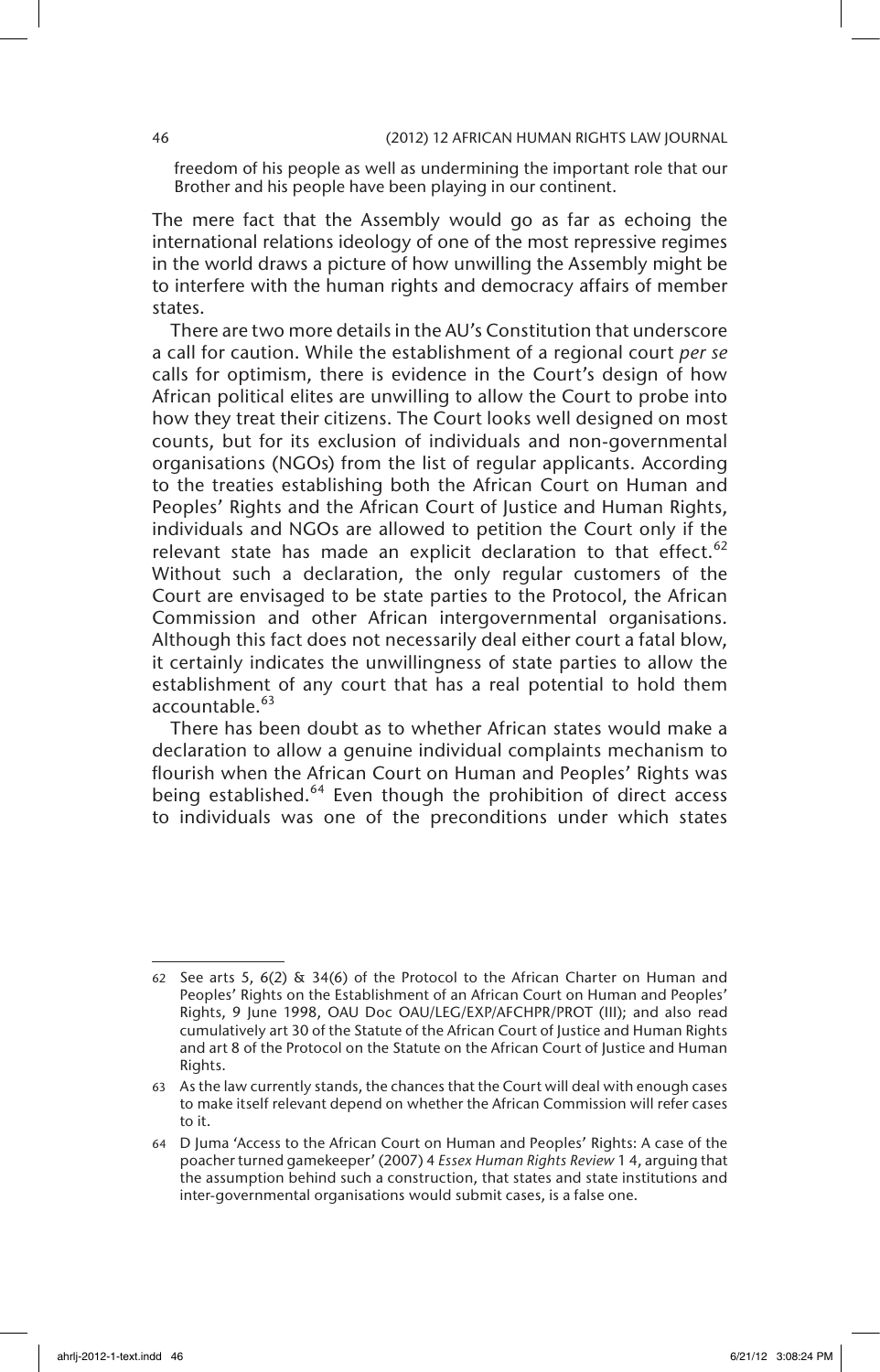agreed to sign the Protocol, ratification remains very slow.<sup>65</sup> Only five states had made a declaration accepting individual complaints.<sup>66</sup> Interestingly enough, before a significant number of states could ratify the Protocol, the whole process was restarted, when the states decided to merge the African Court on Human and Peoples' Rights with the African Court of Justice, to establish the African Court of Justice and Human Rights. As of January 2012, only three states (Libya, Mali and Burkina Faso) have ratified the Protocol on the Court of Justice and Human Rights.<sup>67</sup>

At the core of the discussion about the lack of individual complaints in a judicial mechanism is the assumption that a judicial mechanism is primarily fit for individual complaints. Africa's political leaders must have been aware of the fact that the Inter-American Court, apparently an institution which had a similar predicament, considered its first case seven years after its inauguration and its second case after ten years. $68$  Thomas Buergenthal, one of the first justices of the Court, reported the frustration with waiting in vain for the Commission to send it its first contentious case, which led the Court to express its frustration to the public.<sup>69</sup> The Court noted that, since states were not going to submit cases to the Court, the Commission 'alone is in a position, by referring a case to the Court, to ensure the effective functioning of the protective system established by the Convention'.<sup>70</sup> One should expect that, since member states of the AU will not normally have any incentive to make a declaration allowing individual communications, the Court is going to be getting its cases from the African Commission.

<sup>65</sup> Only 26 states had ratified it by the end of March 2011, List of Countries which have Signed, Ratified/Acceded to the Protocol to the African Charter on Human and Peoples' Rights on the Establishment of an African Court on Human and Peoples' Rights (11/03/2011) http://www.au.int/en/sites/default/files/992achpr. pdf (accessed 31 January 2012).

<sup>66</sup> As above.

<sup>67</sup> List of Countries which have Signed, Ratified/Acceded to the Protocol on the Statute of the African Court of Justice and Human Rights (08/11/2011) http://www. au.int/en/treaties (accessed 31 January 2012).

<sup>68</sup> T Buergenthal 'Remembering the early years of the Inter-American Court of Human Rights' Center for Human Rights and Global Justice Working Paper, NYU School of Law, New York (1, 2005) 10 http://www.chrgj.org/publications/docs/ wp/s05buergenthal.pdf (accessed 31 January 2012), explaining that the Court opened its doors in 1979, received its first case in 1986 and its second in 1989.

<sup>69</sup> As above.

<sup>70</sup> Para 10 of Declaration of Judge Maximo Cisneros, Compulsory Membership in an Association Prescribed by Law, IACHR Ser A, OC-5/85 (13 November 1985).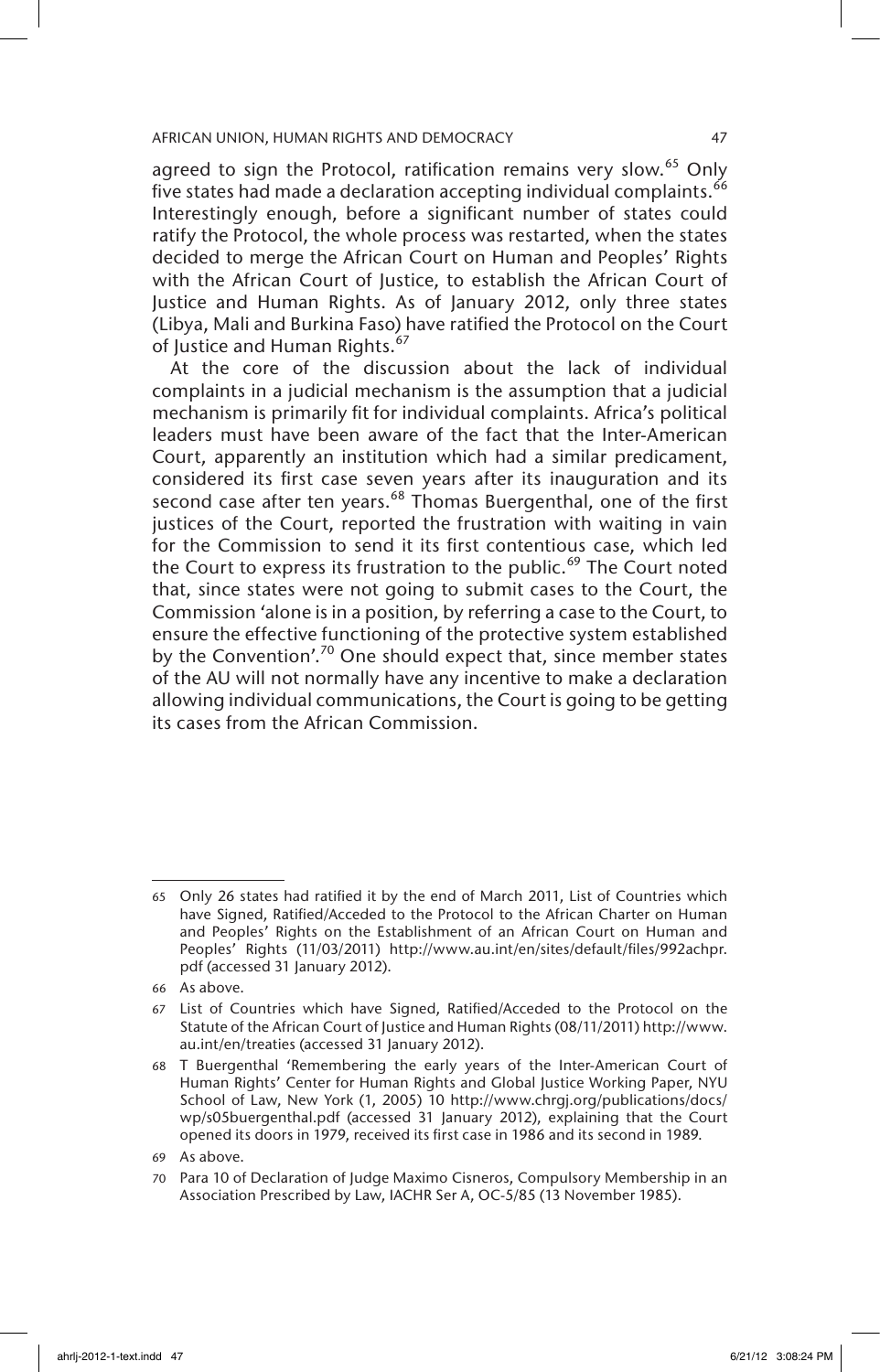The second matter that underscores a call for caution is the mushrooming of institutions under the AU, despite a known lack of resources.<sup>71</sup> It is known that the African Commission did not have enough resources to pay even its telephone bills.<sup>72</sup> Costs of an additional court have not been prepared for, and it is unlikely that the AU will be able to fulfil its financial obligations any time soon.<sup>73</sup> In 2008, the AU Assembly authorised a sizable sum to the Commission based on the logic that the Commission might fall under the influence of external funding institutions.<sup>74</sup> However, it did not follow through with the budgetary hike the following year and cut it in half, making it difficult, and the Commission is complaining not only that it is unable to pay the honorarium and allowances of commissioners, but decided to make up for the budgetary deficit by resorting back to external sources of funding.<sup>75</sup> This trend is apparent in the fact that the AU Assembly recently started a push towards burdening the Commission and Court with criminal jurisdiction, matching that of the International Criminal Court (ICC), in an apparent attempt to foil the ICC's conspiracy to 'abuse of the principle of universal jurisdiction' in Africa.<sup>76</sup> Thus, a valid critique of the African political elite is that it is creating unnecessary confusion with multiple mechanisms that it

<sup>71</sup> The institutions that deal with human rights have been discussed in sec 3.1.

<sup>72</sup> See below n 139 and accompanying text.

<sup>73</sup> F Viljoen 'A Human Rights Court for Africa, and Africans' (2004) 30 *Brooklyn Journal of International Law* 1 63, having reported in previous publications that the Commission is deficient in resources, staff, paper, printers, buildings and infrastructure, argues that '[i]nstitutional mechanisms and procedures are only words on paper'.

<sup>74</sup> From \$1,2 million in 2007, it raised the budget to \$6 million in 2008; see J Biegon & M Killander 'Human rights developments in the African Union during 2008' (2009) 9 *African Human Rights Law Journal* 295 297; also see J Biegon & M Killander 'Human rights developments in the African Union during 2009' (2010) 10 *African Human Rights Law Journal* 212 214, concluding that the African Commission was able to hold two extraordinary sessions because of the increased budget.

<sup>75</sup> Although the budget was increased in 2008 to 6 million, it came down to 3,5 million in 2009, Executive Council 15th ordinary session 24-30 June 2009, Sirte, Libya, EX CL/529(XV) paras 125-130 (27 May 2009); 28th Activity Report of the African Commission on Human and Peoples' Rights (ACHPR) EX CL/600(XVII) paras 57 (iv) & 192 (2010), reporting that the Commission ought to find alternative financial resources and that the staffing situation 'has reached critical levels'.

<sup>76</sup> Decision on the Meeting of African State Parties to the Rome Statute of the International Criminal Court (ICC), Doc Assembly/AU/13(XIII) (July 2010); Decision on the Implementation of the Assembly Decision on the Abuse of the Principle of Universal Jurisdiction, Doc Assembly/AU/3 (XII) Assembly/AU/Dec.213 (XII) adopted by the 14th ordinary session of the Assembly in Addis Ababa, Ethiopia on 2 February 2010; also see Coalition for an Effective African Court on Human and Peoples' Rights (CEAC) *et al*, Implications of the African Court on Human and Peoples' Rights Being Empowered to Try International Crimes such as Genocide, Crimes Against Humanity, and War Crimes: An Opinion 6-8, http://www.soros.org/initiatives/justice/news/ africa\_20091217/africa\_20091217.pdf (accessed 31 January 2012).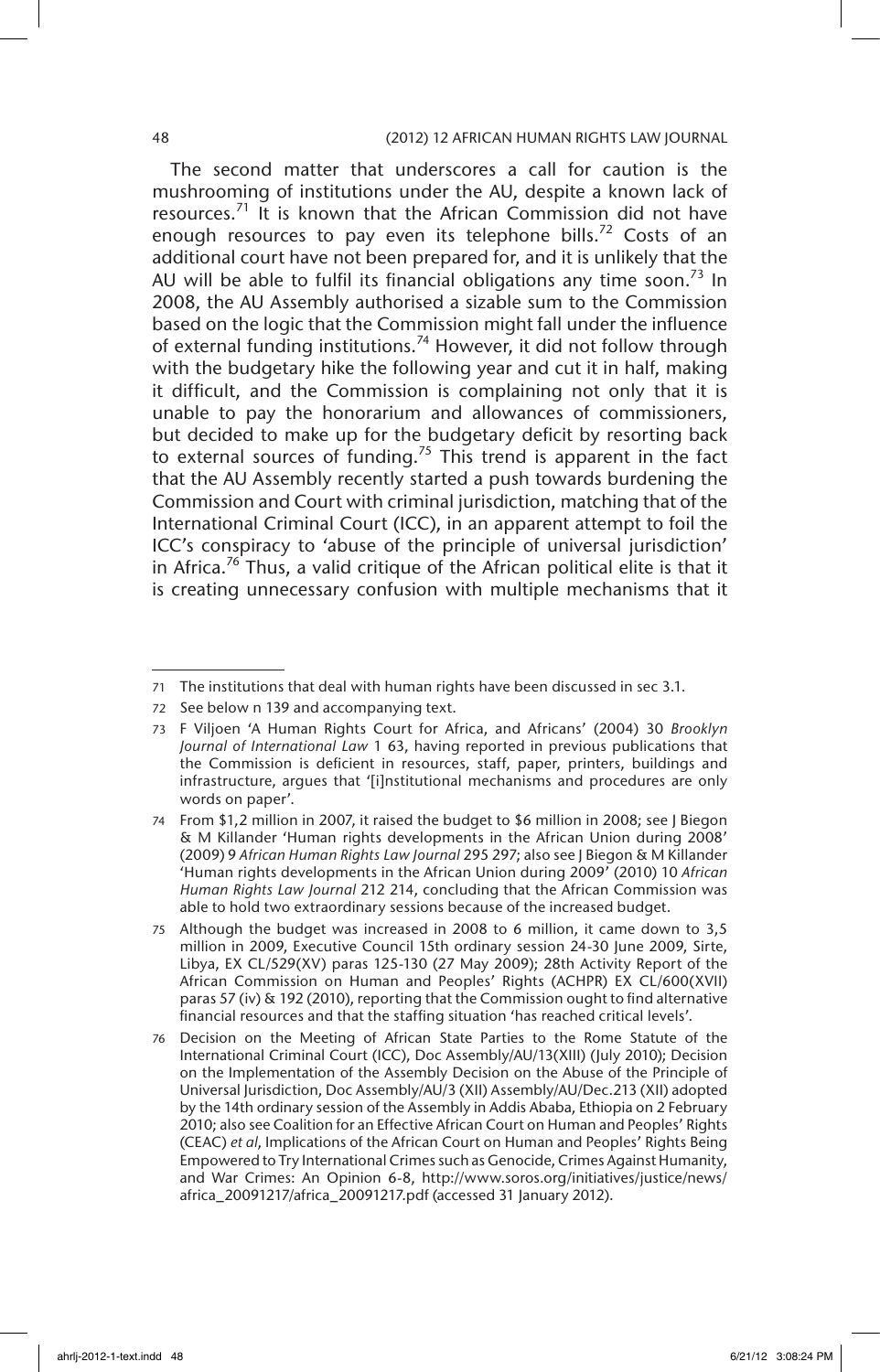cannot pay for and establishing new mechanisms without allowing previous mechanisms to take off.<sup>77</sup>

# 3.4.2 African Union in action: Case studies

Despite the fact that the AU was conservative in establishing institutions that seriously challenge domestic practices, the AU's activities do show some positive transformation in the areas of dealing with conflicts and *coups d'état*. The AU cannot be credited for preventing conflicts on the continent. Nevertheless, it is increasing its unilateral involvement in peace brokering and peacekeeping activities. For instance, the AU is credited for acting in a timely manner in sending its first peacekeeping force to Burundi, which was able to stabilise the country.<sup>78</sup> The African Mission in Somalia is also playing an important role in stabilising Somalia and preventing a rebel takeover.<sup>79</sup>

Even more impressive was the AU Peace and Security Council's ability to impose sanctions and suspend from AU activities states whose regimes were replaced by unconstitutional means (*coups d'état*). The AU's framework for responding to *coups* was established by the OAU's Lomé Declaration of July 2000, and was put to practice after the AU was established.<sup>80</sup> Following the unconstitutional transfer of power in

<sup>77</sup> S Gutto 'The reform and renewal of the African regional human and peoples' rights system' (2001) 1 *African Human Rights Law Journal* 178-179, describing the duplication of mechanisms as 'unfortunate and disturbing', explicating how the mechanisms related to the African children's and refugee conventions do not add any value to the whole African system other than its running cost; Heyns (n 53 above) 679 702, critiqueing how the NEPAD African Peer Review Mechanism was launched before the courts had been firmly established). A good picture of the situation in which the Commission is striving can be seen in its 2007/2008 report. In this report, the Commission disclosed that it did not have the resources to lease an office while it was being forced to relocate its offices. Though it has been able to have an office at all, mainly due to the generosity of the Gambian government, its financial constrains prevented it from conducting *in loco* visits and from conducting seminars, and it was not able to hire the necessary staff and had to rely on non-budgetary resources that covered 43% of its expenditure. See paras 45–48, 65 & 112 and annex II of Executive Council 13th ordinary session 24–28 June 2008 Activity Report of the African Commission on Human and Peoples' Rights, Submitted in Conformity with Article 54 of the African Charter on Human and Peoples' Rights, http://www.achpr.org/english/\_info/index\_activity\_en.html (accessed 31 January 2012).

<sup>78</sup> See E Svensson 'The African mission in Burundi: Lessons learned from the African Union's first peace operations' (2008) http://www.foi.se/upload/projects/Africa/ FOI2561\_AMIB.pdf (accessed 31 January 2012); JD Rechner 'From the OAU to the AU: A normative shift with implications for peacekeeping and conflict management, or just a name change?' (2006) 39 Vanderbilt Journal of Transnational Law 568.

<sup>79</sup> See 'Somalia Islamists al-Shabab "driven out of Mogadishu"' *BBC News Africa* http://www.bbc.co.uk/news/world-africa-15246093 (accessed 31 January 2012); also generally see T Murithi 'The African Union's evolving role in peace operations: The African Union mission in Burundi, the African Union mission in Sudan and the African Union mission in Somalia' (2008) 17 *African Security Review* 70 81.

<sup>80</sup> See Lomé Declaration of July 2000 on the framework for an OAU response to unconstitutional changes of government (AHG/Decl 5 (XXXVI).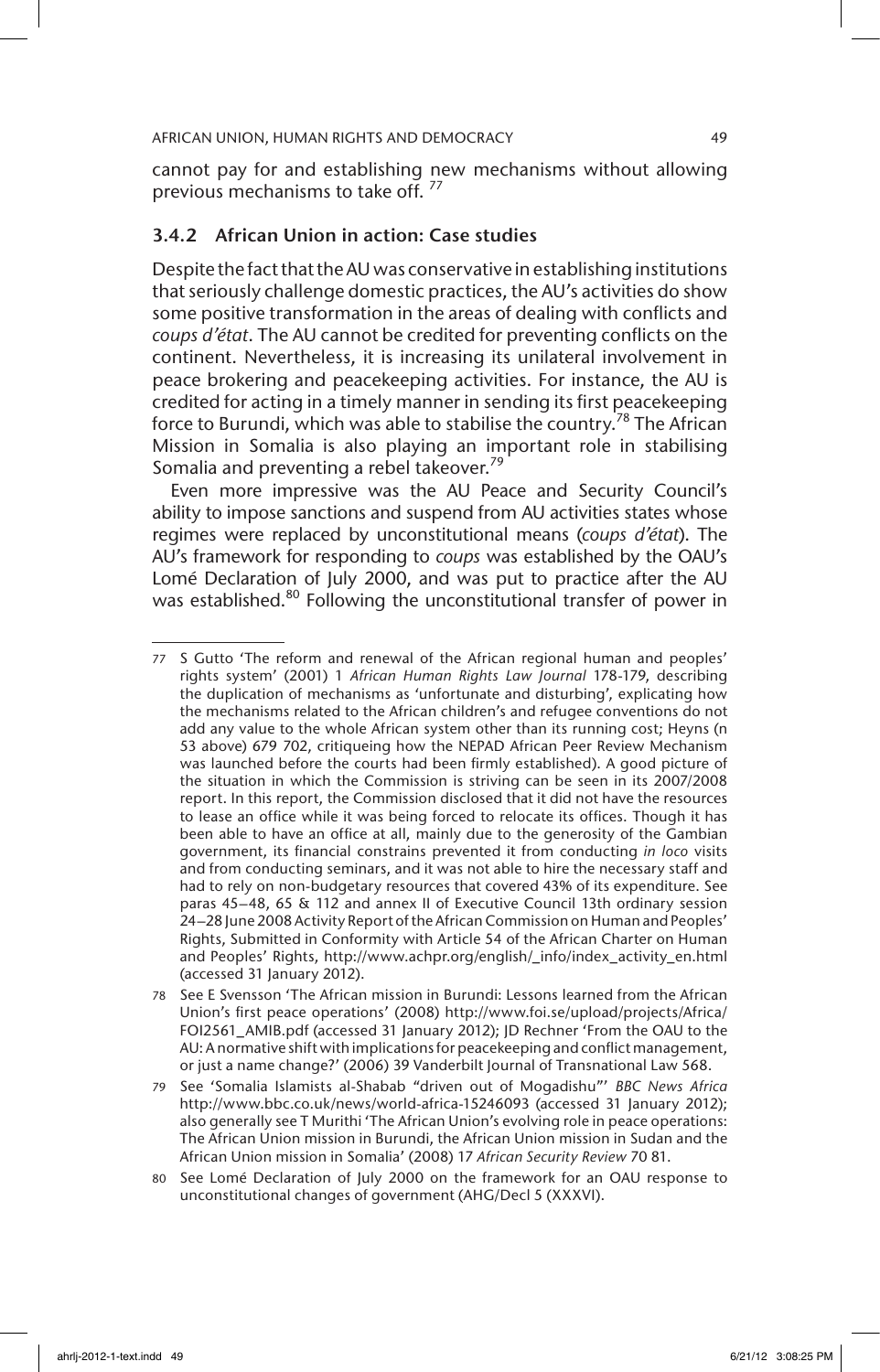Togo, Mauritania, Guinea, Madagascar, Niger and Mali, the AU Peace and Security Council imposed economic, military and travel sanctions on these states, and suspended their participation in the AU's activities.<sup>81</sup> In the case of the Union of the Comoros, the African Union went even further than imposing sanctions on Mohamed Bacar and his associates who took over the Comoros island of Anjouan.<sup>82</sup> Between November 2007 and March 2008, the AU troops established a naval blockade and finally seized the island in a raid that was named Operation Democracy in the Comoros.<sup>83</sup>

The AU also continuously monitored the progress that was being made by these states towards the re-establishment of a constitutional government.84 It is clear that the AU's actions have succeeded in depriving *coup d'état* regimes of international legitimacy. The AU removed its sanctions from the Comoros, Togo, Guinea, Mauritania and Côte d'Ivoire only after it was satisfied that elected governments had replaced the juntas.<sup>85</sup> Here, however, lies one problem: a lack of concern for the quality and accuracy of elections.

After reacting to *coups d'état* and pressuring the re-establishment of constitutional order, the AU has failed to ensure that democratic elections, through which constitutional governments are installed, are free and fair. For example, in the case of Togo, the AU had no complaints when the leader of the same *coup* won highly-controversial elections

<sup>81</sup> JI Levitt 'Pro-democratic intervention in Africa' (2006) 24 *Wisconsin International Law Journal* 785 813; 'Sanctions put on Mauritania junta' *BBC News* 6 February 2009, http://news.bbc.co.uk/2/hi/7874066.stm (accesse3d 31 January 2012); also AA Qadar 'The OAU's role in the consolidation of democracy in Africa' (2000) 4 *DePaul International Law Journal* 37 63-65; Peace and Security Council 181st Meeting, 20 March 2009 PSC/PR/COMM.(CLXXXI); Peace and Security Council 216th Meeting, 19 February 2010 PSC/PR/COMM.2(CCXVI); see also 'African Union bars Guinea on *coup*' *BBC News* http://news.bbc.co.uk/2/hi/7802803.stm (accessed 31 January 2012). The AU might have found a precedent for this sort of action in the interventions and involvements of sub-regional organisations such as ECOWAS (in Liberia, Sierra Leone, Guinea-Bissau, and Côte d'Ivoire) and SADC (Lesotho). Peace and Security Council 315th Meeting, 23 March 2012 PSC/PR/COMM (CCCXV).

<sup>82</sup> *BBC News Africa*, Comoros profile, http://www.bbc.co.uk/news/world-africa-13231758; *AFP*, 'African Union slaps sanctions on rebel Comoran Isle leaders', afp.google.com/article/ALeqM5guu-gW6VQp2KyXIZSyPJC5ibuUFg (accessed 31 January 2012).

<sup>83</sup> As above; E Svensson 'The African Union's operations in the Comoros: MAES and Operation Democracy, FOI Swedish Defence Research Agency' http://www.foi.se/ upload/projects/ Africa/foir2659.pdf (accessed 31 January 2012).

<sup>84</sup> See, eg, Peace and Security Council 221st Meeting, 17 March 2010 PSC/PR/ COMM.(CCXXI); Peace and Security Council 220th Meeting, 11 March 2010 PSC/ PR/BR.1(CCXX); Peace and Security Council 216th Meeting, 19 February 2010 PSC/ PR/COMM.2(CCXVI); P Heinlein 'African Union suspends Ivory Coast, reinstates Guinea' *Voice of America* 9 December 2010.

<sup>85</sup> Heinlein (n 84 above); 'African Union reinstates Ivory Coast' *CNN World* 22 April 2011 articles.cnn.com/2011-04-22/world/ivory.coast.african.union\_1\_peace-and-securitycouncil-african-union-president-laurent-gbagbo?\_s=PM:WORLD; AU Peace and Security Council, 30th Meeting, 27 May 2005, Addis Ababa, PSC/PR/Comm. (XXX),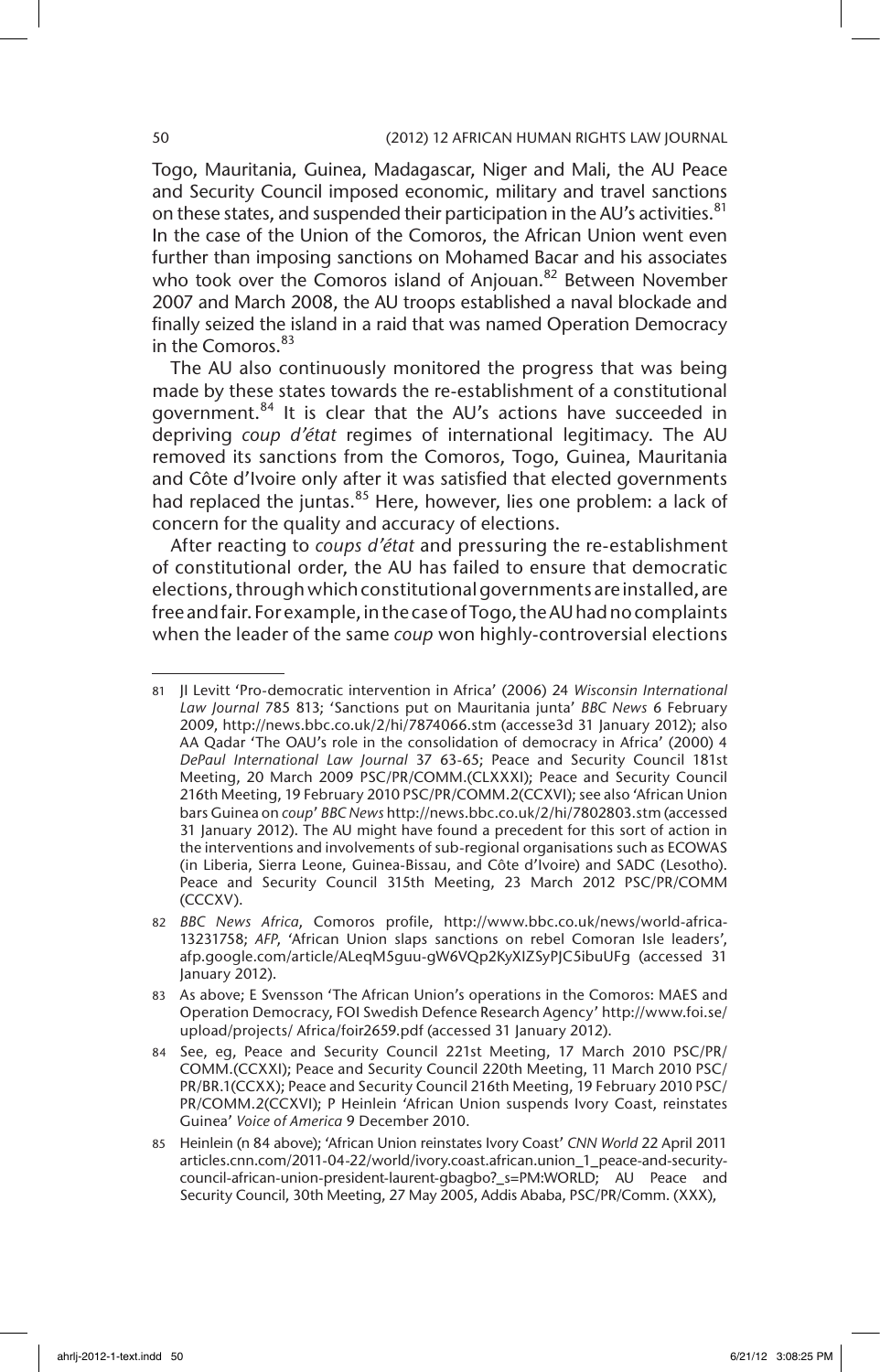which were held in an atmosphere of intimidation and disregard for freedom of expression, press, assembly and association.<sup>86</sup> The embargo was lifted against the background of post-election violence in which hundreds died and 56 000 individuals were displaced from their homes.87 Similarly, the *coup* leader of Mauritania had no problems coming back as an elected civilian president with the blessing of the AU.<sup>88</sup> In Guinea, Madagascar and Niger, however, negotiations succeeded in excluding *coup* leaders from running for power.<sup>89</sup>

While the AU's firm stance on *coups d'état* as a means of change in government is not perfect, it is highly praiseworthy, especially when compared with the practice of the OAU. However, outside of its reaction to *coups d'état*, its practice with regard to human rights and democracy is wanting. As will be shown in the cases of Darfur and the Arab Spring, the AU's political establishment is unwilling to challenge regimes that commit unspeakable human rights violations. Relevant examples are the AU's practice with regard to the Darfur situation, the worst crisis that the organisation has dealt with to date, and the most recent revolutions in Tunisia, Egypt and Libya.

The AU's lack of will to probe into or challenge its member states' undemocratic elections or the violation of rights is not limited to states that have undergone a *coup d'état*. For instance, the AU's tolerance, if not outright support, of Robert Mugabe's election and electionrelated suppression in Zimbabwe<sup>90</sup> could be partly explained by

<sup>86</sup> A Banjo 'Constitutional and succession crisis in West Africa: The case of Togo' (2008) 2 *African Journal of Legal Studies* 147 153-156, describing post-election crackdown on media and civil society and other related human rights abuses that were a backdrop to Faure Gnassingbe's victory; E Blunt 'African Union lifts Togo embargo' *BBC News* 27 May 2005, stating that African leaders accepted Mr Gnassingbe (the son of the former dictator) into their club despite the fact that the elections were controversial and the European Union did not lift its embargos for the same reason, http://news.bbc.co.uk/2/hi/7874066. stm (accessed 31 January 2012); PS Handy 'The dynastic succession in Togo: Continental and regional implications' (2005) 14 *African Security Review* 47 51.

<sup>87</sup> EY Omorogbe 'A club of incumbents? The African Union and *coups d'état*' (2011) 44 *Vanderbilt Journal of Transnational Law* 123 141.

<sup>88</sup> Omorogbe (n 87 above) 145; also see 'Mauritania and the African Union: All is rather easily forgiven' *The Economist* 23 July 2009; 'Opposition claims "massive fraud" in Mauritania poll' *AFP* 20 July 2009.

<sup>89</sup> Omorogbe (n 87 above) 149 151 153.

<sup>90</sup> Most independent observers are in agreement that the elections were won by Mugabe by the use of systematic violence against opposition supporters. Although the opposition leader, Morgan Tsvangirai, won a majority of votes, he withdrew from the second round citing violence against his electorate. See Amnesty International 'Zimbabwe: Amnesty International Report 2009', http://thereport. amnesty.org/en/regions/africa/zimbabwe (accessed 31 January 2012); Human Rights Watch 'Zimbabwe events of 2008', http://www.hrw.org/en/node/79221 (accessed 31 January 2012).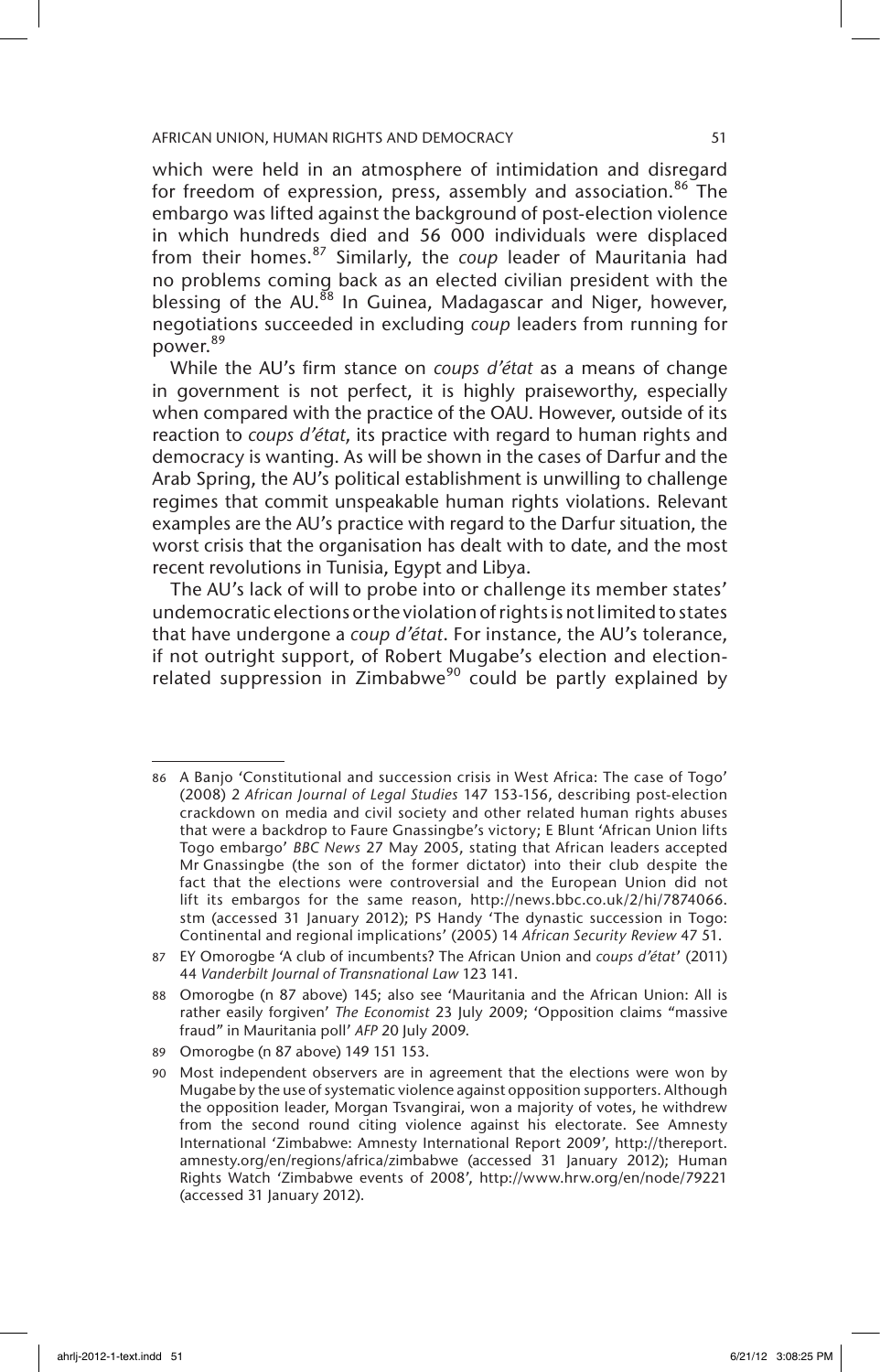# 52 (2012) 12 AFRICAN HUMAN RIGHTS LAW JOURNAL

the fact that more than a few African heads of government might have used electoral-rigging magic tricks and some hand twisting to stay in power.<sup>91</sup> The tolerance and moral support for Mugabe's regime by Africa's political elite is of course against the backdrop of the powerless and voiceless African Commission's conclusion that the Zimbabwean regime is committing serious violations of human rights.<sup>92</sup> In the elections that took place in the last two years, the AU has consistently given its seal of approval despite the controversy surrounding these elections. For instance, although the elections in Chad, Cameroon, Uganda, Djibouti, Equatorial Guinea, Gambia, Ethiopia and Rwanda were highly controversial, if not outright fraudulent, the AU observer missions found all of them to meet international standards and appealed to the populations to accept the official results.<sup>93</sup> Quite recently, amid reports and allegations of fraud in the presidential elections in Democratic Republic of Congo, the AU found that, except for 'logistical difficulties', the election was successful and ought to be accepted by Congolese voters.<sup>94</sup>

<sup>91</sup> R Bush & M Szeftel 'Sovereignty, democracy and Zimbabwe's tragedy' (2002) 29 *Review of African Political Economy* 5 11, arguing that self-interest must have been the interest that the African leaders were defending the Mugabe regime and supporting the argument with pertinent examples; PD Williams 'From nonintervention to non-indifference: The origins and development of the African Union's security culture' (2007) 106 *African Affairs* 423 274-275.

<sup>92</sup> Stone (n 54 above) 225 235, describing the African Commission's findings of violations in Zimbabwe, Eritrea, Sudan, DRC and Uganda; *Zimbabwe Human Rights NGO Forum v Zimbabwe* (2006) AHRLR 128 (ACHPR 2006); Final Communiqué of the 41st session of the African Commission on Human and Peoples' Rights, 30 May 2007; also Resolution on freedom of expression and the upcoming elections in Zimbabwe, ACHPR/Res 128 (XXXXII) 07 (28 November 2007); 'Kenya urges AU to suspend Mugabe' *BBC* 30 June 2008, http://news.bbc.co.uk/2/hi/africa/7481857. stm (accessed 31 January 2012).

<sup>93</sup> Generally, see Preliminary Statement of the African Union Observer Mission to the Sudan Elections 11-15 April 2010, issued at the AU Observer Mission Office Grand Holiday Villa Hotel, Khartoum, Sudan, 18 April 2010; Preliminary Statement of the African Union Observer Mission to the Presidential Elections in The Republic of The Gambia, 24 November, 2011, issued at the AU Observer Mission Office Senegambia Beach Hotel, Banjul, The Gambia, 25 November 2011; Joint Statement of International observer Mission of the Djibouti Presidential Elections held on 8 April 2011, Djibouti, 9 April 2011; Preliminary Statement of The African Union Observer Mission to the Presidential and Parliamentary Elections in Uganda, 18 February 2011, COP17/CMP7, 23 February 2011; 'Chad vote conformed to international standards: AU observers' *Radio Netherlands Worldwide* 27 April 2011; Declaration of the Election Observation Mission of the African Union, Republic of Cameroon, 9 October 2011; Preliminary Statement of the African Union Observer Mission on the Ethiopia Legislative Elections of 23 May 2010, issued at the AU Observer Mission Secretariat, Hilton Hotel, Addis Ababa, Ethiopia, 26 May 2010; Beyani (n 51 above) 591-592.

<sup>94</sup> See 'DRC election hailed a success by African observers' *BBC News* 30 November 2011; A Nossiter 'Congo President Kabila denies reports of election fraud' *New York Times* 12 December 2011.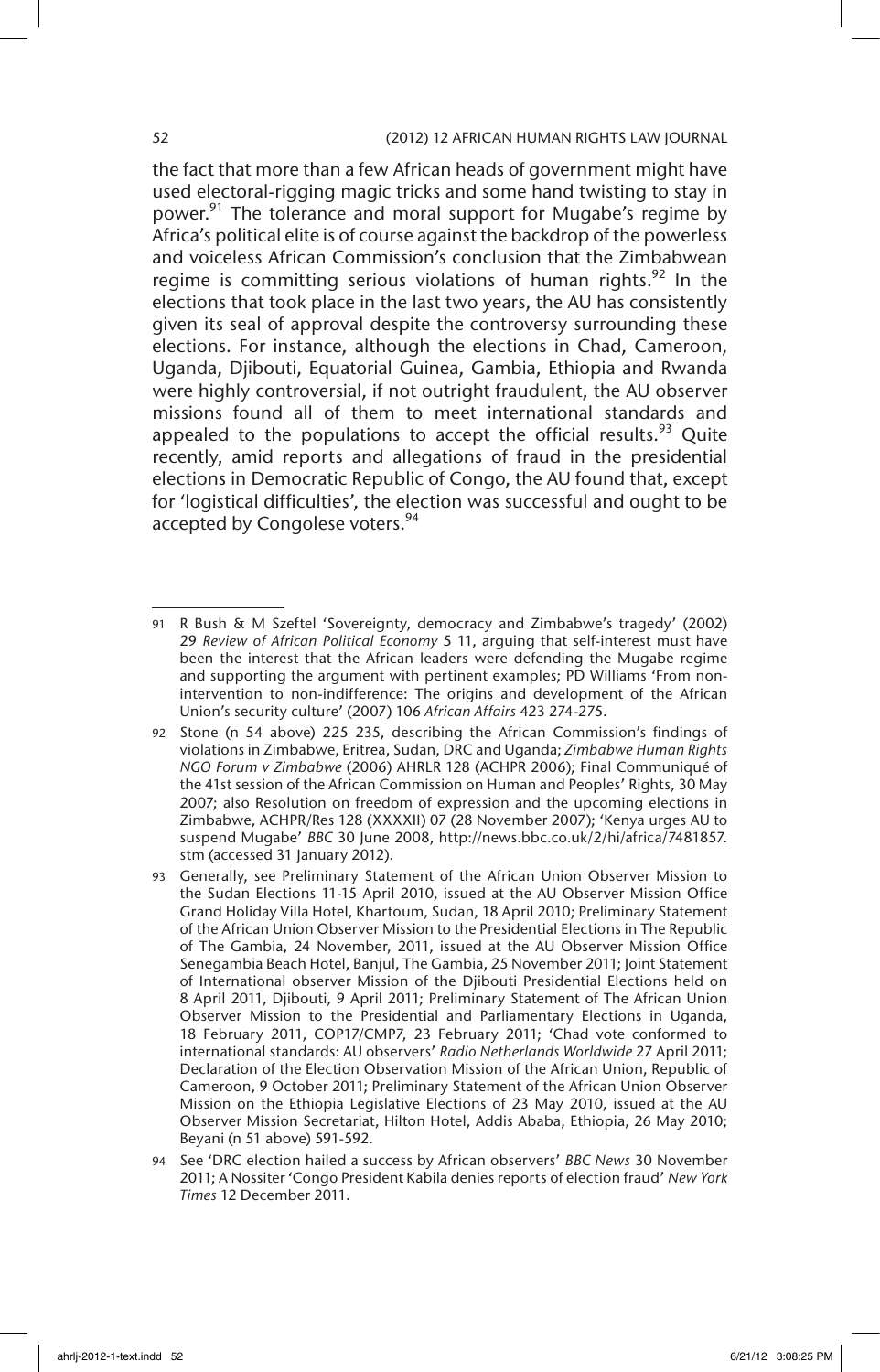Trends in decision of the AU's political organs concerning the Darfur situation suggest the development of a dual approach. This approach includes a willingness to treat internal conflicts as legitimate concerns of the organisation, while pushing the human rights aspect of the same conflict to the side line.<sup>95</sup> Notwithstanding its failure to prevent the hell that broke loose on Darfur, the AU played a good fire brigade role as it was at the forefront of the effort to mitigate the horrific effects of the conflict. Beginning from successfully mediating the N'Djamena Humanitarian Cease-Fire Agreement, the AU has been active in mediating peace talks and supporting the implementation of agreements by providing peacekeeping troops.<sup>96</sup> Additionally, the AU has not shied away from pointing fingers or even directing condemnations when any of the parties breached a ceasefire agreement.<sup>97</sup> Despite great financial constraints,<sup>98</sup> the AU's provision of troops has increasingly contributed to the safety of internally-

<sup>95</sup> In the past, the OAU had ignored violations of human rights and humanitarian law in the Sudan in keeping with its 'domestic affairs' doctrine. This is reflected in how the OAU sincerely dealt with the deteriorating relations of the Sudanese government with its neighbours (Ethiopia, Eritrea and Uganda) while ignoring the unfolding gross violations resulting from the war in the south; D Boubean 'A case study of Sudan and the Organisation of African Unity' (1998) 41 *Howard Law Journal* 413 436-37.

<sup>96</sup> African Union Peace and Security Council Communiqué of the 17th Meeting of the Peace and Security Council, PSC/AHG/Comm (X) 25 May 2004, Addis Ababa, Ethiopia, authorising the first observer mission (which eventually became the African Union Mission in Sudan) to observe the implementation of the ceasefire, http://www. africa-union.org/News\_Events/Communiqu%C3%A9s/ 25%20mayCommuniqu%C 3%A9%20\_10th\_.pdf (accessed 31 January 2012); also see JE Tangho & J Hermina 'The international community responds to Darfur: ICC prosecution renews hope for international justice' (2008-2009) 6 *Loyola University Chicago Law Review* 367 381- 382, describing the role of the AU in negotiations and peace keeping; also see WWG O'Neill & V Cassis 'Protecting two million internally displaced: The successes and shortcomings of the African Union in Darfur' The Brookings Institution – University of Bern Project on Internal Displacement 5-8 (November 2005) (for a general description of the AU's role in the Darfur situation). A detailed description of the AU's mission in Darfur can also be found in Human Rights Watch 'Imperatives for immediate change: The African Union Mission in Sudan' (Human Rights Watch 18 1 (A)); also see SM Makinda & FW Okumu *The African Union: Challenges of globalisation, security, and governance* (2008) 84-87.

<sup>97</sup> African Union, Press Release 112/2004, the Chairperson of the Assembly expressing serious concern over parties breaking the N'Djamena ceasefire, laying blame on both parties by describing specifically when and at what time each party was responsible for such, http://www.africa-union.org/News\_Events/Press\_ Releases/112%2004%20Darfur%20Ceasefire%20Agreement%20violation.pdf (accessed 31 January 2012); African Union, Press Release 116/2004, the Chairperson of the Assembly condemning specifically the government of Sudan, http://www. africa-union.org/News\_Events/Press\_Releases/116%2004%20Darfur%2018%20 dec%202004.pdf (accessed 31 January 2012).

<sup>98</sup> The AU has been emphasising this point. See Assembly of the African Union – Declaration on the Activities of the Peace and Security Council of the African Union and the State of Peace and Security in Africa (Assembly/AU/Decl 3 (VI)) http:// www.africa-union.org/root/au/Documents/Decisions/ decisions.htm (accessed 31 January 2012).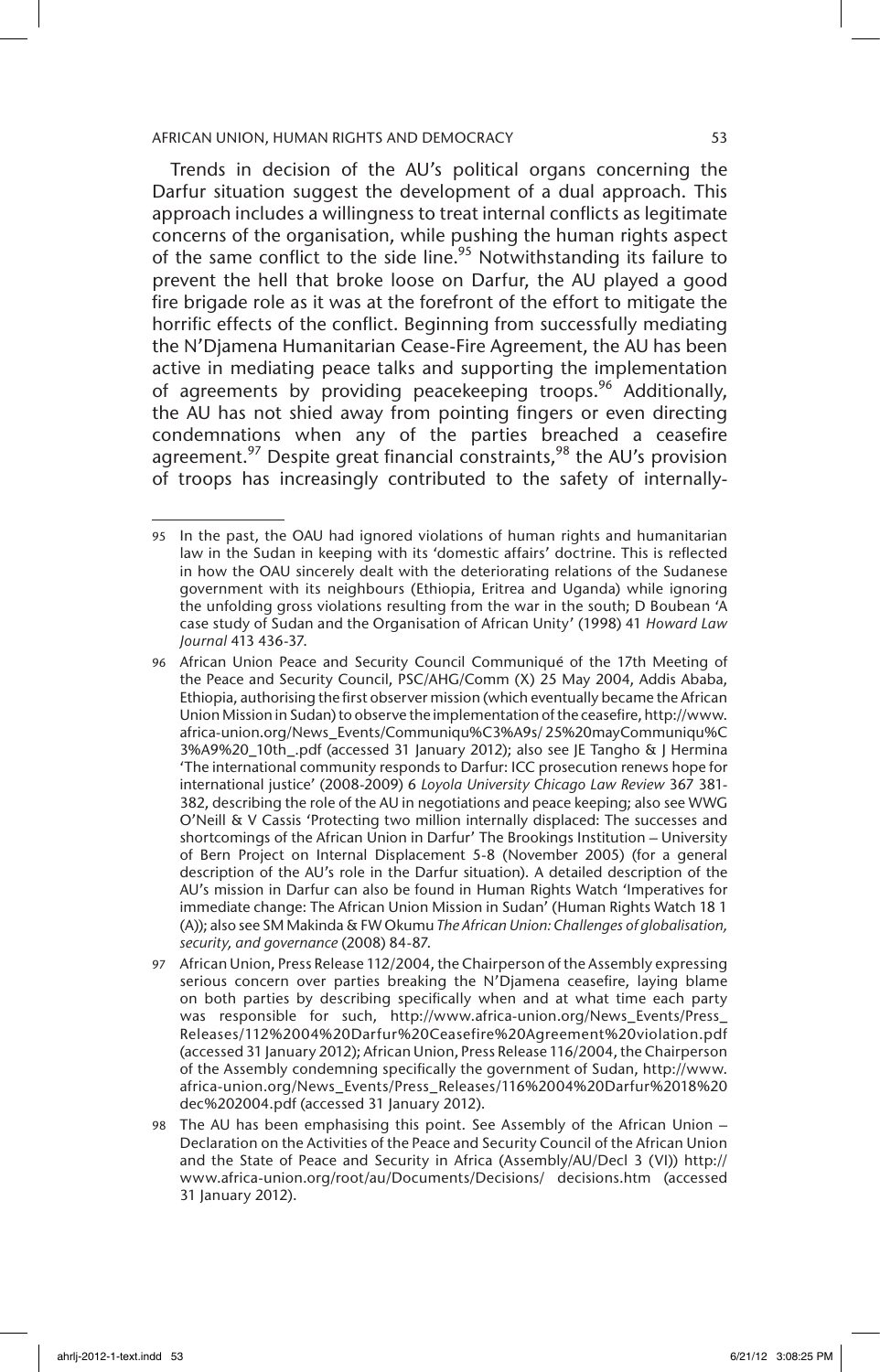displaced persons and it has won the confidence of both the rebels and the government as a neutral intermediary. $99$ 

Even though the AU has been actively engaged with the situation in Darfur, the actions of the AU Assembly suggest that they have a different attitude towards the issue of human rights. This attitude was, for example, reflected when the AU responded to the United States' allegation that genocide was taking place in Darfur. Without launching any investigation of its own,<sup>100</sup> the AU Assembly countered the allegations of the US and concluded that the situation did not constitute genocide and that it was only a 'humanitarian situation'.<sup>101</sup> The AU's indifference to the human rights aspect of the Darfur conflict is also reflected by the fact that the Sudanese government's implication in atrocities in Darfur has not affected Sudan's chairpersonship in the Peace and Security Council.<sup>102</sup> A similar interpretation can be given to the fact that the AU did not mind conducting its Assembly's annual ordinary session (2006) in Khartoum, despite the fact that their host stood accused of committing the most serious international crimes a few kilometres away from their meeting hall. The Executive Council has also conducted both its ordinary and extraordinary sessions of 2006 in Sudan and has decided to hold an AU conference of ministers in charge of social development in 2010 in Sudan.<sup>103</sup>

<sup>99</sup> Rechner (n 78 above) 572-73, arguing that the OAU would not have been involved had the Darfur conflict taken place a decade earlier under the OAU's guard; 'The African Union in Darfur *NewsHour* 5 October 2005 (interview with employees of Refugees International describing the situation of internally-displaced persons) http://www.pbs.org/newshour/bb/africa/july-dec05/darfur\_10-5.html# (accessed 31 January 2012).

<sup>100</sup> NJ Udombana 'An escape from reason: Genocide and the International Commission of Inquiry on Darfur' (2006) 40 *International Lawyer* 41 64.

<sup>101</sup> Para 2 of African Union, Assembly of the African Union 3rd ordinary session 6-8 July 2004, Addis Ababa, Ethiopia (Assembly/AU/Dec 54 (III)) http://www.africaunion.org/AU%20summit%202004/ Assm/Assembly%20Decisions%20-Final.pdf (accessed 31 January 2012); see also Udombana (n 100 above) 64, arguing that this shows that the member states of the AU chose to stand on Al Bashir's side on his confrontation with the US.

<sup>102</sup> Udombana (n 100 above) 65; see also JE Wokoro 'Towards a model for African humanitarian intervention' (2008) 6 *Regent Journal of International Law* 1 21, arguing that the chances that the Peace and Security Council of the AU or the AU in general will be a champion of human rights are slim.

<sup>103</sup> African Union, Decisions and Declarations: Assembly 1963-2008, http://www.africaunion.org/root/au/Documents/Decisions/decisions.htm (accessed 31 January 2012); African Union, Decisions and Declarations: Executive Council 1963-2006, http:// www.africa-union.org/root/au/ Documents/Decisions/decisions.htm (accessed 31 January 2012); Executive Council, 14th ordinary session 26-30 January 2009, Addis Ababa, Ethiopia, Decision on the 1st session of the African Union Conference of Ministers in Charge of Social Development, Doc EX.CL/477(XIV) para 7, http://www. africa-union.org/root/au/Documents/Decisions/ExeCoundecisions.htm (accessed 31 January 2012).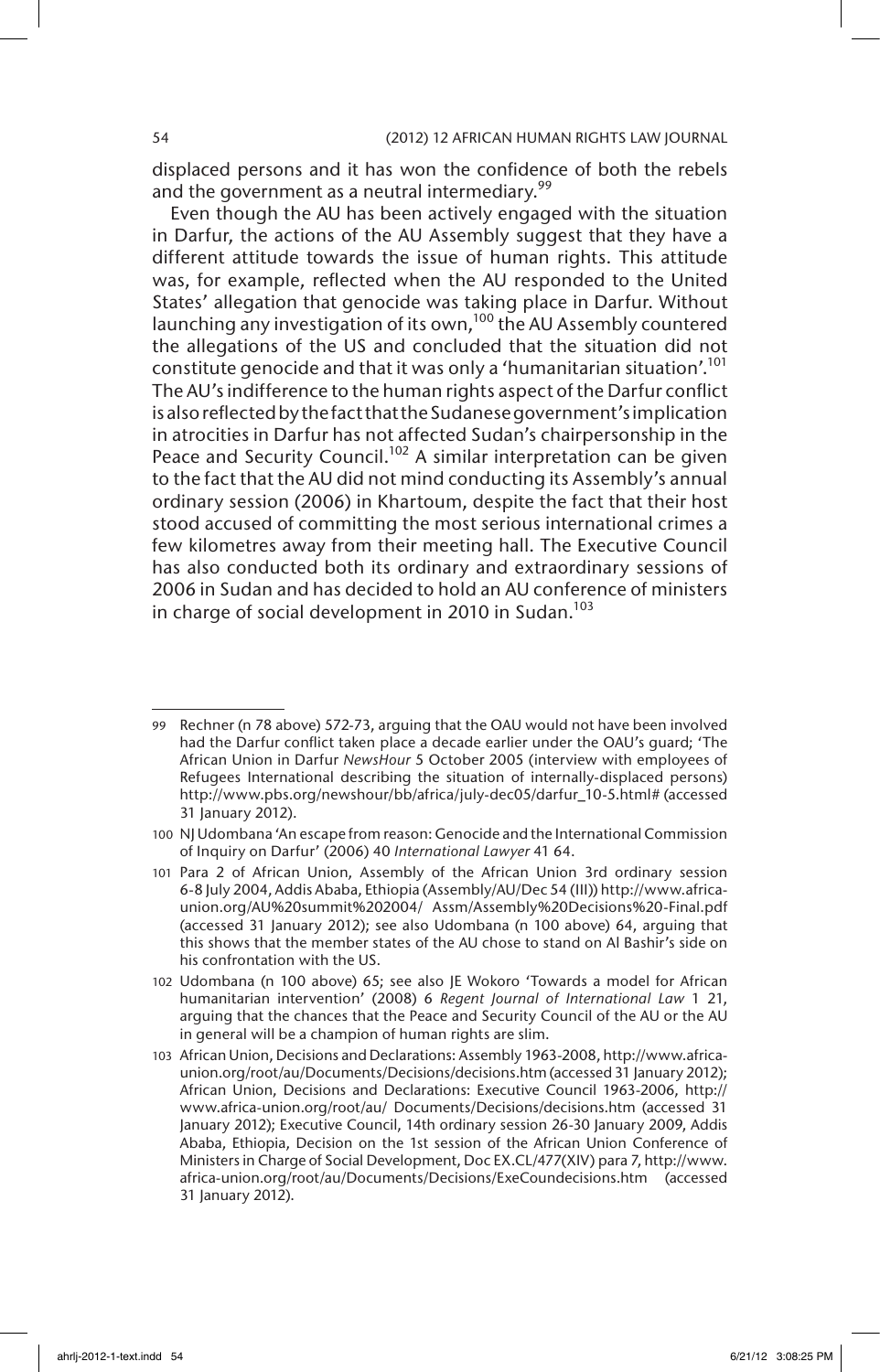The AU is also one of the institutions that rallied behind the government's argument that the issuance of an arrest warrant against Hassan Al-Bashir would hurt the peace process in Darfur.<sup>104</sup> Later, in July 2009, the AU issued a declaration in which the Heads of State and Government, including those that are party to the Rome Statute, agreed not to co-operate with the ICC prosecutor's arrest warrant for Al-Bashir.105 This position was reaffirmed at every AU summit, including at its 17th Summit held in July 2011.<sup>106</sup>

The possibility (and allegation) that the Mbeki report, which suggests the establishment of a UN-Sudan hybrid court to provide justice,<sup>107</sup> aims at removing the ICC's arrest warrant from Al-Bashir's list of nuisances, is also one of the doings of the AU that has raised controversy.<sup>108</sup> What is interesting, though, is that behind all this political support for Al-Bashir's regime, the almost invisible human rights organs of the AU have been making findings that are opposite

<sup>104</sup> Reporting that Jean Ping, Chairperson of the AU Commission, told a journalist: 'We say that peace and justice should not collide, that the need for justice should not override the need for peace.' 'Arrest warrant draws Sudan scorn' *BBC News* http:// news.bbc.co.uk/2/hi/africa/7924982.stm (accessed 31 January 2012); also see M Simons 'Court issues arrest warrant for Sudan's leader' *New York Times* http:// www.nytimes.com/2009/03/05/world/africa/05court.html (accessed 31 January 2012).

<sup>105</sup> 'African Union in rift with court' *BBC News* http://news.bbc.co.uk/2/hi/8133925. stm (accessed 31 January 2012); also see Human Rights Watch 'African civil society urges African states parties to the Rome Stature to reaffirm their commitment to the ICC' 30 July 2009, presenting the views and statements of 164 non-governmental organisations.

<sup>106</sup> Decision on the Implementation of the Assembly Decisions on the International Criminal Court Doc EX.CL/670(XIX); also see Decision on the Progress Report of the Commission on the Implementation of Decision Assembly/Au/Dec.270(Xiv) on the Second Ministerial Meeting on the Rome Statute of the International Criminal Court Doc Assembly/Au/10(XV).

<sup>107</sup> Report of the African Union High Level Panel on Darfur (AUPD), Peace and Security Council, 207th Meeting at the Level of the Heads of State and Government 29 October 2009 Abuja, Nigeria, PSC/AHG/2(CCVII) 64-67, http://www.africaunion.org/root/ar/index/AUPD%20Report%20on% 20Darfur%20%20\_Eng%20 \_%20Final.pdf (accessed 31 January 2012); also see 'Mbeki to brief the UNSC on the AU roadmap for Darfur' *Sudan Tribune* 21 December 2009, http://www. sudantribune.com/spip.php?article33535 (accessed 31 January 2012).

<sup>108</sup> '"Our goal was to find a way out for Sudan president" says Mbeki panel member' *Sudan Tribune* 2 November 2009, http://www.sudantribune.com/spip. php?article32981 (accessed 31 January 2012); Human Rights Watch 'UN: back AU call for Darfur prosecutions' 18 December 2009, arguing that the hybrid tribunal should be pursued but without affecting the ICC's arrest warrants on Al-Bashir and his co-accused collogues, http://www.hrw.org/en/news/2009/12/18/un-back-aucall-darfur-prosecutions (accessed 31 January 2012).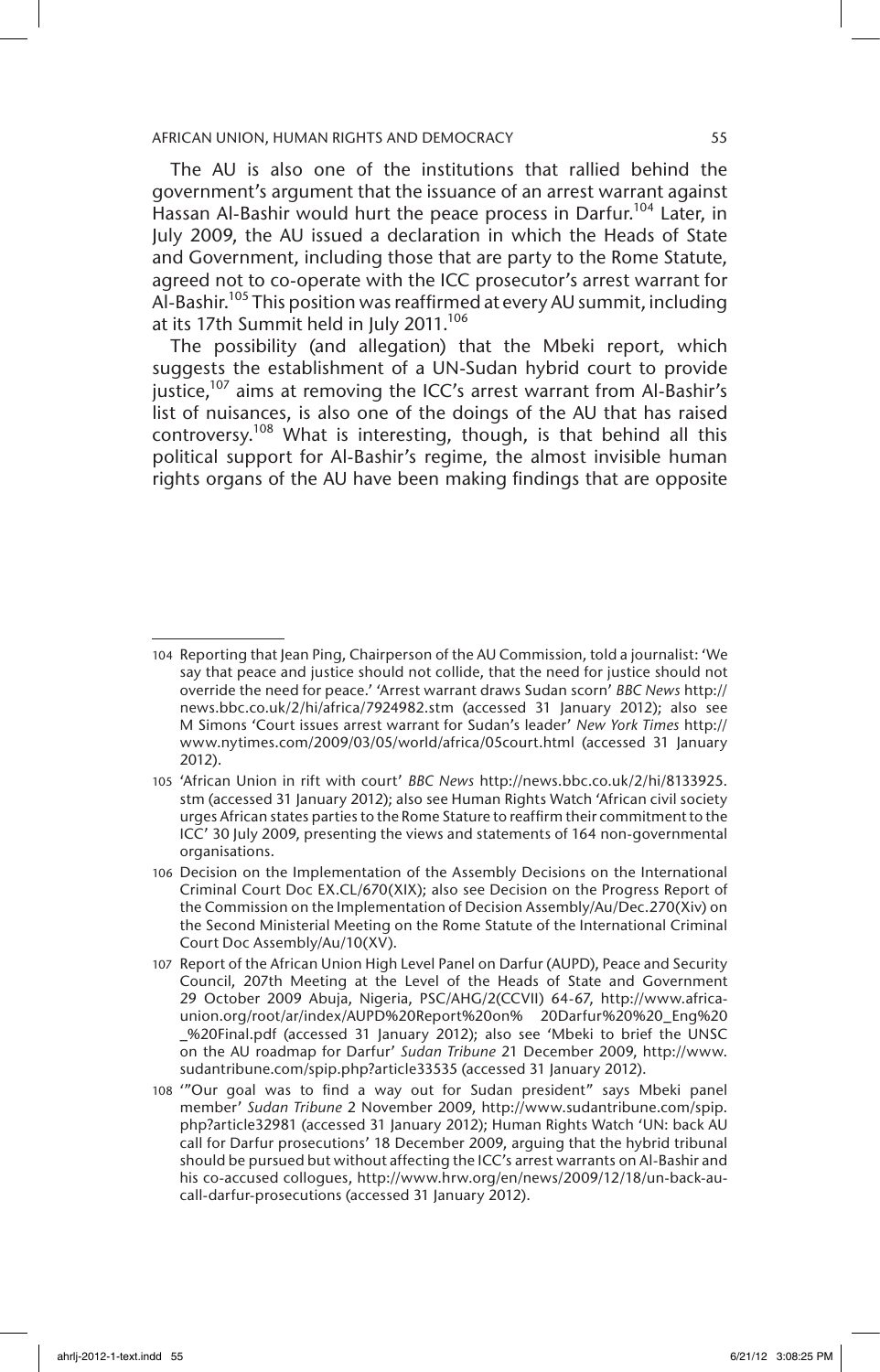of the actions of the political organs.<sup>109</sup> The political elite filling the AU have not faltered in rescuing Al-Bashir even from the censure of the harmless Commission on Human and Peoples' Rights by preventing the publication of the Commission's report on the situation in Darfur.<sup>110</sup> The political organs' activities are in negation of the Commission's finding that the government of Sudan is responsible for 'war crimes and crimes against humanity'.<sup>111</sup>

An indifference of the AU's political organs to the human rights practices of member states has also been reflected in the organisation's reaction to the Arab Spring revolutions. The AU's reaction to the revolutions in Tunisia and Egypt was very similar. During the critical days of the revolution where security forces were coming down hard on protesters, the AU kept completely silent. In the days following the success of both revolutions, the Peace and Security Council of the AU quickly met to make a declaration to condemn the violence that had already stopped, and expressed its solidarity with revolutionaries who would have benefited from that solidarity a day or so ago.<sup>112</sup> In the two situations, therefore, the AU's efforts were no more than a placebo, possibly also a face-saving move to smoothen diplomatic relations with future post-revolution governments.

In the Libyan situation, the AU initially took a different course by moving quickly to condemn the attacks on civilians. Within a week of the Libyan uprising, the AU Peace and Security Council condemned

<sup>109</sup> Press Release on the decision to suspend 13 international humanitarian organisations and the closure of three non-governmental organisations in Sudan (Commissioner, Special Rapporteur on the Rights of Human Rights Defenders in Africa) http://www.achpr.org/english/Press%20Release/ press%20release\_HRD\_ Sudan.htm (accessed 31 January 2012); Press Release of the Special Rapporteur on Refugees, Asylum Seekers, Internally-Displaced Persons and Migrants in Africa, http://www.achpr.org/english/\_info/news\_en.html (accessed 31 January 2012).

<sup>110</sup> Executive Council 8th ordinary session 16-21 January 2006, Khartoum, Sudan; Decision on the 19th Activity Report of the African Commission on Human and Peoples' Rights, Doc EX.CL/236 (VIII) (authorising the publication of the 19th Activity Report of the African Commission on Human and Peoples' Rights and its annexes, except for those containing the Resolutions on Eritrea, Ethiopia, Sudan, Uganda and Zimbabwe) http://www.africa-union.org/root/au/Documents/ Decisions/ExeCoundecisions.htm (accessed 31 January 2012).

<sup>111</sup> 22nd Activity Report of the African Commission on Human and Peoples' Rights EX.CL/364(XI) (2007); see paras 108-109, 123 & 137.

<sup>112</sup> While the President of Tunisia stepped down on 14 January and the AUPSC made the declaration the following day, the President of Egypt stepped down on 11 February and the AUPSC made the statement on 16 February; Peace and Security Council 257th Meeting, Addis Ababa, Ethiopia, 15 January 2011 PSC/PR/COMM.2 (CCLVII); Peace and Security Council 260th Meeting, PSC/PR/COMM.(CCLX) 16 February 2011. It was reported in the media that one of the commissioners of the AU Peace and Security Council was quoted to have stated in a summit: 'We believe that there are changes that are necessary in order to respond to the wishes of the people, economic reforms, social measures, and probably also issues related to the government that need to be addressed.' Technically, however, this cannot be considered as an action of any AU organ.'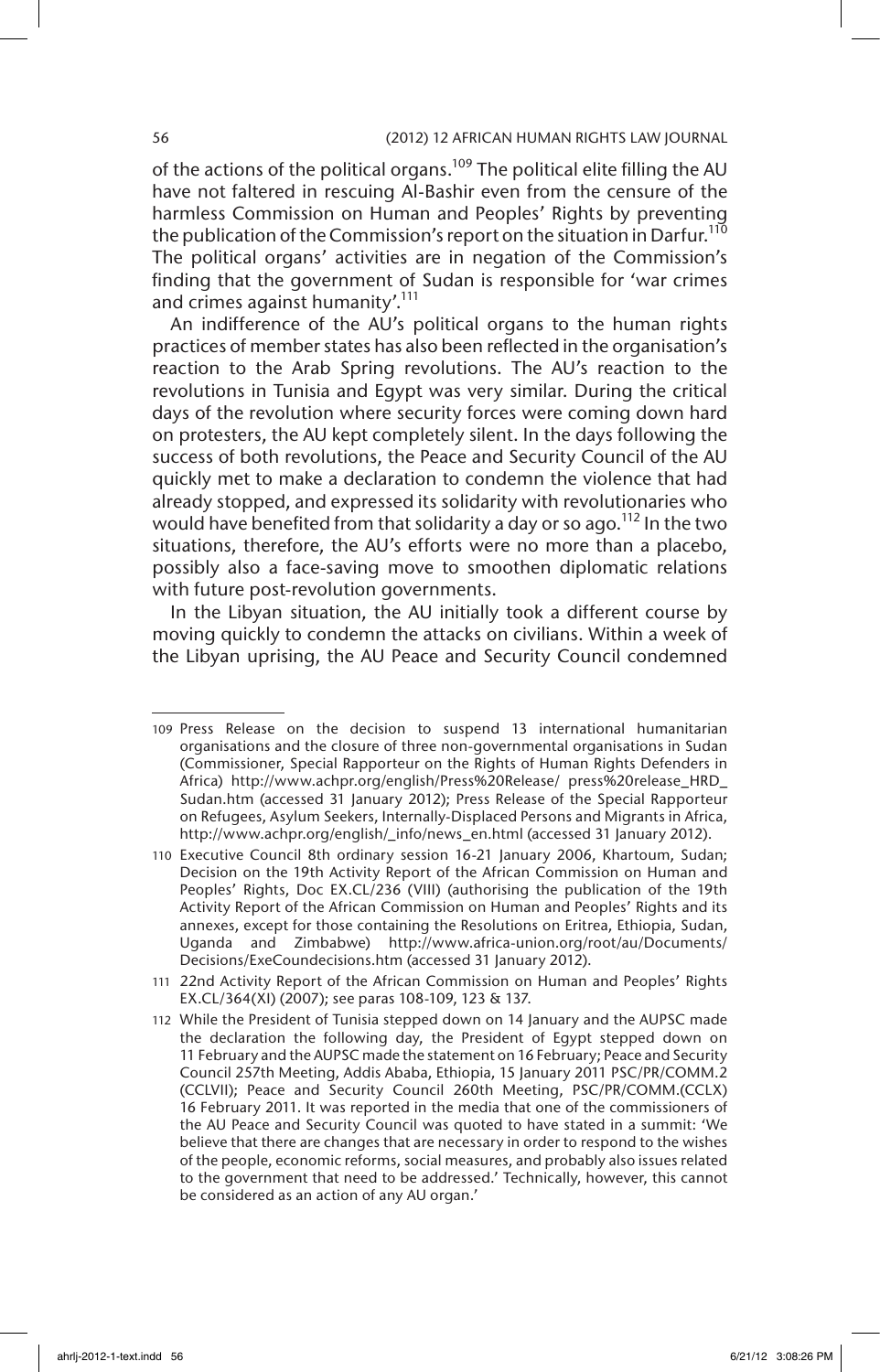'the indiscriminate and excessive use of force and lethal weapons against peaceful protestors' which it characterised as a 'violation of human rights and international humanitarian law'.<sup>113</sup> The Peace and Security Council also recognised the democratic right of the protesters and called on the government to show restraint in its actions and in its inflammatory statements.<sup>114</sup> The African Court passed provisional measures ordering Libya to 'immediately refrain from any action that would result in the loss of life or the violation of physical integrity'.<sup>115</sup> Thus, in the short time between the Tunisian and Egyptian revolutions, the AU's learning curve seems to have improved. However, the AU's actions could be criticised for not going as far as suspending Libya from the organisation or imposing sanctions on it.<sup>116</sup>

In the later stages of the conflict, however, the AU became protective of Gaddafi, especially when it was becoming clear that the intervention of the North Atlantic Treaty Organization (NATO) was becoming inevitable and would later determine the outcome of the conflict. Despite the fact that three AU member states voted in the UN Security Council for the authorisation of chapter VII measures, the AU was the only organisation to oppose the authorisation of the use of force in order to protect the civilian population.<sup>117</sup> All other relevant organisations, including the Arab League and the Gulf Co-operation Council, supported the resolution.<sup>118</sup> Until the last moment, the AU supported Gaddafi by pushing for its peace plan, shifting part of the blame for the crisis on NATO, and trying to salvage Gaddafi until the takeover of Tripoli.<sup>119</sup> Furthermore, the AU also called on its member states not to co-operate with the ICC arrest warrants against Gaddafi,

<sup>113</sup> Peace and Security Council 261st Meeting, PSC/PR/COMM (CCLXI) 23 February 2011; see para 2.

<sup>114</sup> Peace and Security Council 261st Meeting (n 113 above) para 5.

<sup>115</sup> In the matter of *African Commission on Human and Peoples' Rights v Great Socialist People's Libyan Arab Jamahiriya*, Application 004/2011.

<sup>116</sup> O Tungwarara 'The Arab Spring and the AU Response, Open Society Institute – Africa Governance Monitoring and Advocacy Project' 19 September 2011.

<sup>117</sup> See 'AU's opposition to military intervention in Libya ignored by UNSC' *Sudan Tribune* 18 March 2011; 'Africa: The African Union and Libya – On the horns of a dilemma' 2 November 2011, allafrica.com/stories/201111030819.html (accessed 31 January 2010); Department of Public Information 'Security Council approves "no-fly zone" over Libya, authorising "all necessary measures" to protect civilians, by vote of 10 in favour with 5 abstentions' Security Council 6498th Meeting (Night) (SC/10200).

<sup>118</sup> As above.

<sup>119</sup> Peace and Security Council 265th Meeting, PSC/PR/COMM (CCLXI) 23 February 2011; Decision on the Report of the Peace And Security Council on its Activities and the State of Peace and Security in Africa Doc.Assembly/AU/4(XVII); Assembly of the Union 17th ordinary session, Decision on the Situation in Libya Assembly/AU/ Dec.385(XVII); W Davison 'African Union withholds support from Libyan rebels, calls for peace talks' *Bloomberg* 26 August 2011; 'Libya: Benghazi rebels reject African Union truce plan' *BBC News Africa* 11 April 2011.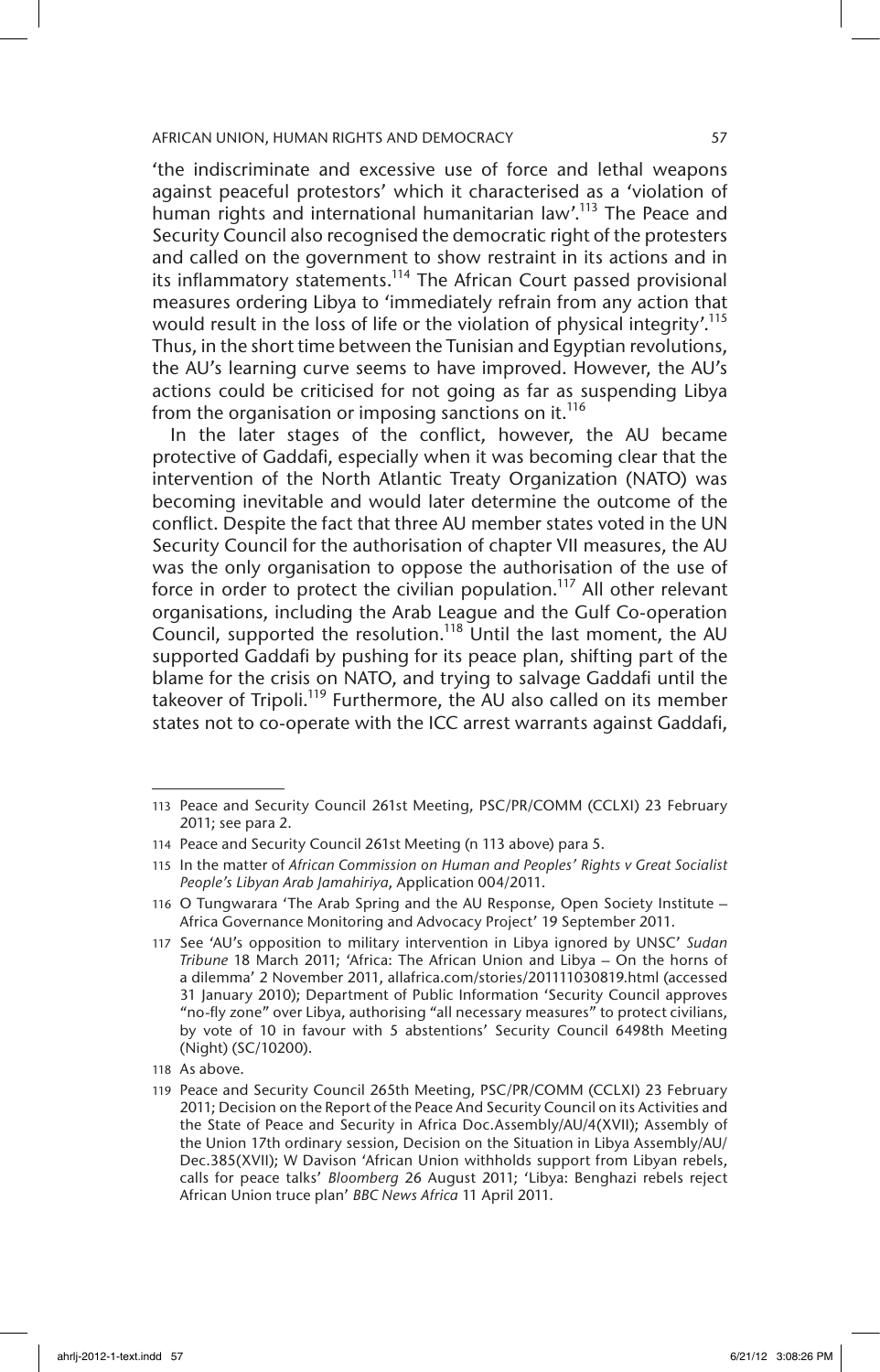Saif Al-Islam and Al-Sanusi.<sup>120</sup> Although it is understandable that the AU should be unhappy with Western hypocrisy with regard to Gaddafi and the encroachment of NATO on its turf, it is unfortunate that the AU was willing to trade grave violations of human rights and humanitarian law for this interest.

Although the main impetus of this study is on the AU and its direct participants, it is important to point out that there are other actors that play a significant role in influencing its actions or the actions of its member states. Behind every major situation with which the AU and its members are faced, there are at least a number of hegemonic powers pulling one way or another. For example, the US war on terrorism and China's trade policy have been a common theme in the assessment of most of these situations.<sup>121</sup> The trade and foreign policy of the European Union is another factor that has great influence.<sup>122</sup> Another example of the role of hegemonic power can be seen in the NATO involvement in Libya<sup>123</sup> or the French involvement in the situations in Chad and Côte d'Ivoire.124 However, because of the article's focus on the AU and actors within it, the article does not delve into the issue of hegemony in any depth.

<sup>120</sup> Assembly of the African Union, Decision on the Implementation of the Assembly Decisions on the International Criminal Court Doc.EX.CL/670(XIX); also AU Peace and Security Council, Decision on the Peaceful Resolution of the Libyan Crisis, Extraordinary Session of the Assembly of the Union on the State of Peace and Security in Africa, EXT/ASSEMBLY/AU/DEC/(01.2011) 25 May 2011.

<sup>121</sup> Generally see JE Wokoro 'Towards a model for African humanitarian intervention' (2008) 6 *Regent Journal of International Law* 1 15-18, arguing that the West's interests in Africa have been need based provides the scramble for Africa and the Cold War as examples of how only the need of the West can make Africa the centre of interest; JE Frazer 'Reflections on US policy in Africa, 2001-2009' (2010) 34 *Fletcher Forum of World Affairs* 95 105-107, briefly describing the US's counterterrorism initiatives and other interests in Africa; RP McAleavey 'Pressuring Sudan: The prospect of an oil-for-food programme for Darfur' (2008) 31 *Fordham International Law Journal* 1058 1066-1067, stating that the inability of the Security Council to impose sanctions against Sudan has been primarily due to Chinese veto power and the expression of their willingness to use this power if such a binding resolution was voted on; D Haroz 'China in Africa: Symbiosis or exploitation?' (2011) 35 *Fletcher Forum of World Affairs* 65 77, stating that China's investment policy does not take human rights practices into consideration.

<sup>122</sup> See generally NJ Udombana 'Back to basics: The ACP-EU Cotonou trade agreement and challenges for the African Union' (2004) 40 *Texas International Law Journal* 59.

<sup>123</sup> 'NATO and the African Union pursue dialogue on Libya, North Atlantic Treaty Organisation' 31 May 2011 http://www.nato.int/cps/en/natolive/news\_74968. htm (accessed 31 January 2012).

<sup>124</sup> A Hansen 'The French military in Africa, Council on Foreign Relations' 8 February 2008, http://www.cfr.org/france/french-military-africa/p12578#p2; S Stearns 'UN and French forces attack Gbagbo's heavy weapons in Abidjan' 10 April 2011.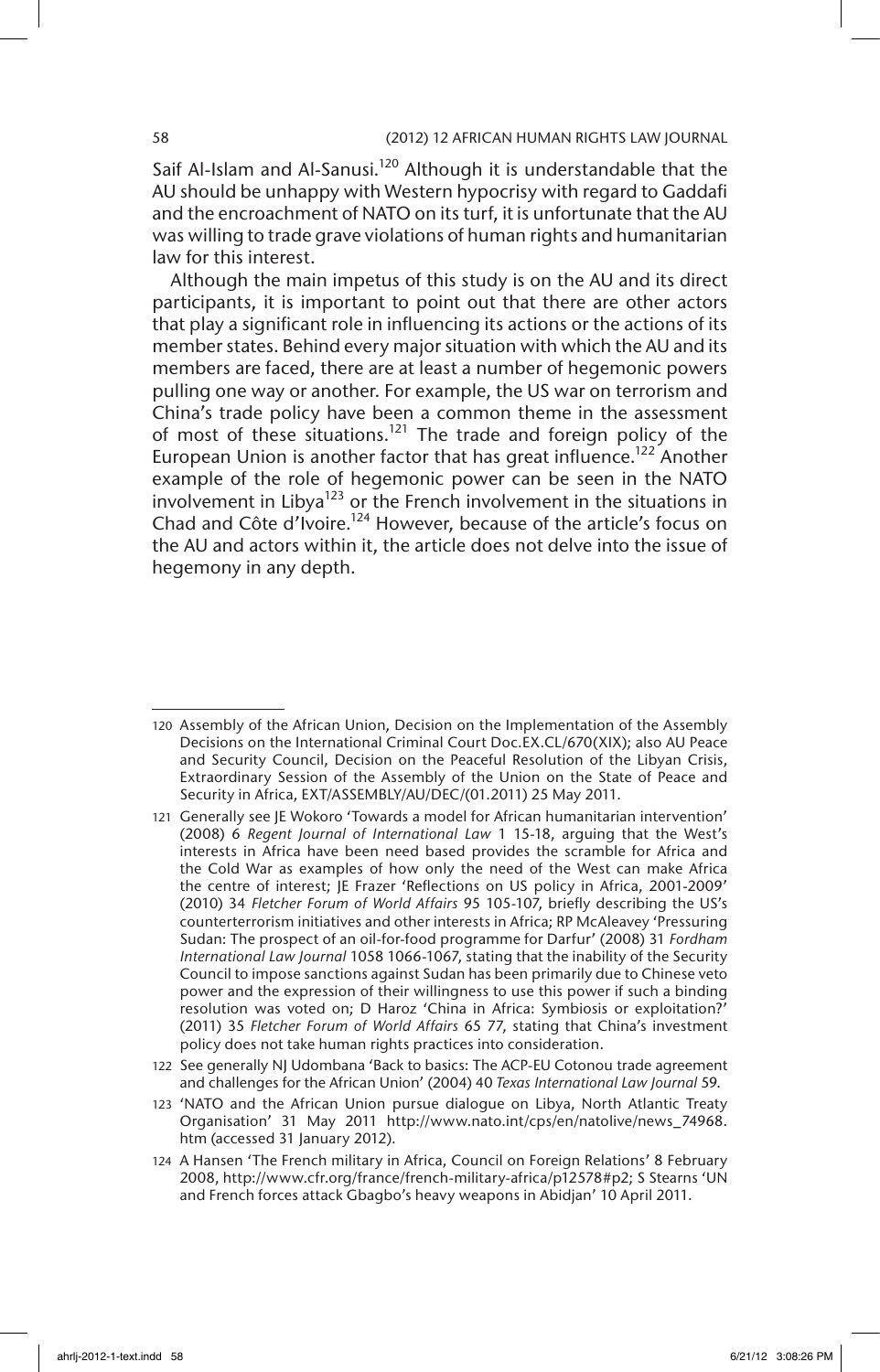# 4 Projection of future trends

# 4.1 Involvement in conflict situations

A look at the past trends in decisions indicates that the AU will be more actively engaged in mediating and keeping peace. The AU is unlikely to be able to prevent armed conflicts that are responsible for the suffering of millions on the continent. The controlling factors for conflicts have always been domestic factors and there has been no significant change in this respect that shows that the AU will be able to prevent conflicts. Where the belligerents are willing to stop fighting, the AU will play a role in mediating negotiations and in providing peacekeeping troops. The AU's involvement in Burundi, Somalia, Comoros and Darfur is indicative of the fact that the AU is willing to go to places in Africa that the rest of the international community is either unwilling or unable to march into.

This positive projection does not, however, imply that the AU will tackle the determining factors behind these conflicts. For instance, in situations such as the one in Darfur, where inter-tribal conflicts, mainly between agrarian and sedentary communities, have spiralled out of control and turned into one of the worst catastrophes, the determining factor for the conflict is the combination of a lack of resources exasperated by desertification and global warming, proliferation of small arms, lack of democratisation and political stability in the state. It is unlikely that the AU will be able to deal with these determining factors. However, the determining factor for the AU's willingness to mediate or to be involved in peacekeeping operations seems to be the growing convergence of national policy that has come to be described by the expression 'African solutions to African problems'.<sup>125</sup> This idea has been promoted since the mid-1990s by Africa, motivated by the prevention of another Rwanda, and by the West, motivated by a willingness to help from a distance.<sup>126</sup>

# 4.2 Prosecution of international crimes/Co-operation with the International Criminal Court

Despite increasing involvement in internal conflicts, the AU is likely to go through a long term phase of non-co-operation with the ICC. The AU has, regarding the situations in Sudan, Kenya and Libya,

<sup>125</sup> Generally see TM Mays 'African solutions for African problems: The changing face of African-mandated peace operations' (2003) 23 *Journal of Conflict Studies*; D Peterson 'Finding African solutions to African problems' (1998) 21 *Washington Quarterly*; Müller (n 61 above).

<sup>126</sup> M Goldmann 'Sierra Leone: African solutions to African problems?' (2005) 9 *Max Planck Yearbook of United Nations Law* 457, especially 459 fn 5; L Lawson 'US Africa policy since the Cold War' (2007) 5-1 *Strategic Insights*; A Purvis 'The Somalia syndrome' *Time* 22 May 2000.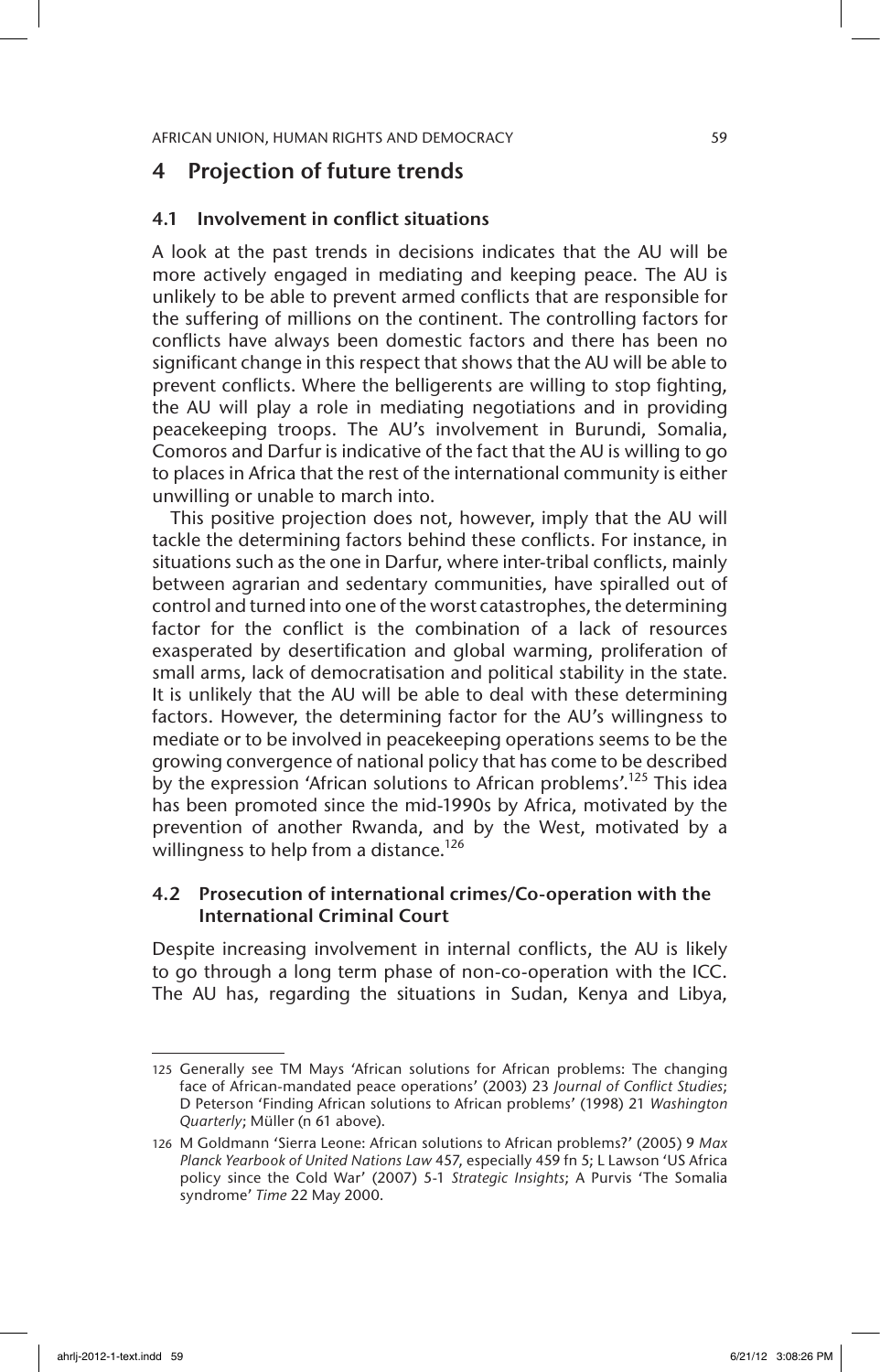# 60 (2012) 12 AFRICAN HUMAN RIGHTS LAW JOURNAL

decided to publicly condemn and protest the ICC's involvement and it is unlikely that they will reverse their position any time soon.<sup>127</sup> However, despite their consensus for non-co-operation within the AU, individual African states have shown some difference as to the application of the AU's decision. For instance, some African states that are members to the Rome Statute have declared that they would not abide by the AU Assembly's decision,<sup>128</sup> while others declared that they would not comply with the arrest warrants of the ICC.<sup>129</sup> Since the number of states that have taken exception to the AU's decision are small in number, this only indicates the proverbial light at the end of the tunnel.

The dominant determining factor for the AU's resistance is African political elites fearing that the ICC might at some point investigate their own practices. Such a fear is not merely a subjective perception, as all of the cases that the ICC is currently prosecuting are African cases. An additional determining factor for non-compliance is the view

<sup>127</sup> See Human Rights Watch 'Observations and Recommendations on the International Criminal Court and the African Union in advance of the 17th African Union Summit' 26 June 2011.

<sup>128</sup> 'South Africa legally rebuts AU resolution on arresting Bashir' 3 August 2009, http://www.sudantribune.com/spip.php?article31996 (accessed 31 January 2012); 'Botswana says Sudan's Bashir will be arrested if he visits' *Sudan Tribune* 10 June 2009, http://www.sudantribune.com/spip.php?article31449 (accessed 31 January 2012); 'Botswana says Bashir still vulnerable for arrest on its territory despite AU resolution' *Sudan Tribune* 16 August 2010, http://www. sudantribune.com/spip.php?article35980 (accessed 31 January 2012); also see 'Botswana stands by International Criminal Court, Ministry of Foreign Affairs and international co-operation' 28 July 2010, http://www.iccnow.org/documents/ BotswanaStandsByICC\_28Jul2010\_en.pdf (accessed 31 January 2012).

<sup>129</sup> Djibouti, Chad, Uganda, Malawi and Kenya have invited Al-Bashir and pledged not to arrest him despite the fact that all three are members of the Rome Statute; see 'Sudan's President Bashir defies arrest warrant in Chad' *BBC News Africa* http:// www.bbc.co.uk/news/world-africa-10718399 (accessed 31 January 2012); 'Court worry at Omar al-Bashir's Kenya trip' *BBC News Africa* http://www.bbc.co.uk/ news/world-africa-11117662 (accessed 31 January 2012); 'Djibouti has specifically declared that Al-Bashir would not be arrested if in its territory though Al-Bashir would not travel to Djibouti because of the French and US military presence in the country' *Sudan Tribune*; 'Djibouti will not honour its Rome Statute obligations, invites Sudan's Bashir' 6 April 2009, http://www.sudantribune.com/spip. php?article30777 (accessed 31 January 2012); 'Uganda pledged to arrest Al-Bashir until the July 2010 AU Summit when it invited him to attend'; Aljezeera 'Uganda invites al-Bashir to summit: Kampala reverses decision to bar Sudan's President, wanted by ICC, from AU gathering' http://english.aljazeera.net/news/africa/2 010/06/201068123447183209.html (accessed 31 January 2012). In addition to these member states to the Rome Statute, Al-Bashir has visited Ethiopia, Eritrea, Zimbabwe and Egypt; although Kenya is one of the states that are opposed to the arrest of Al-Bashir, a Kenyan High Court issued an arrest warrant against him causing great concern on the side of the foreign ministry; D Miriri & A Dziadosz 'Kenya, Sudan move to fix fallout from Bashir ruling' *Reuters Africa* 30 November 2011; 'Sudan's Omar al-Bashir in Malawi: ICC wants answers' *BBC News* 20 October 2011, http://www.bbc.co.uk/news/world-africa-15384163 (accessed 31 January 2012).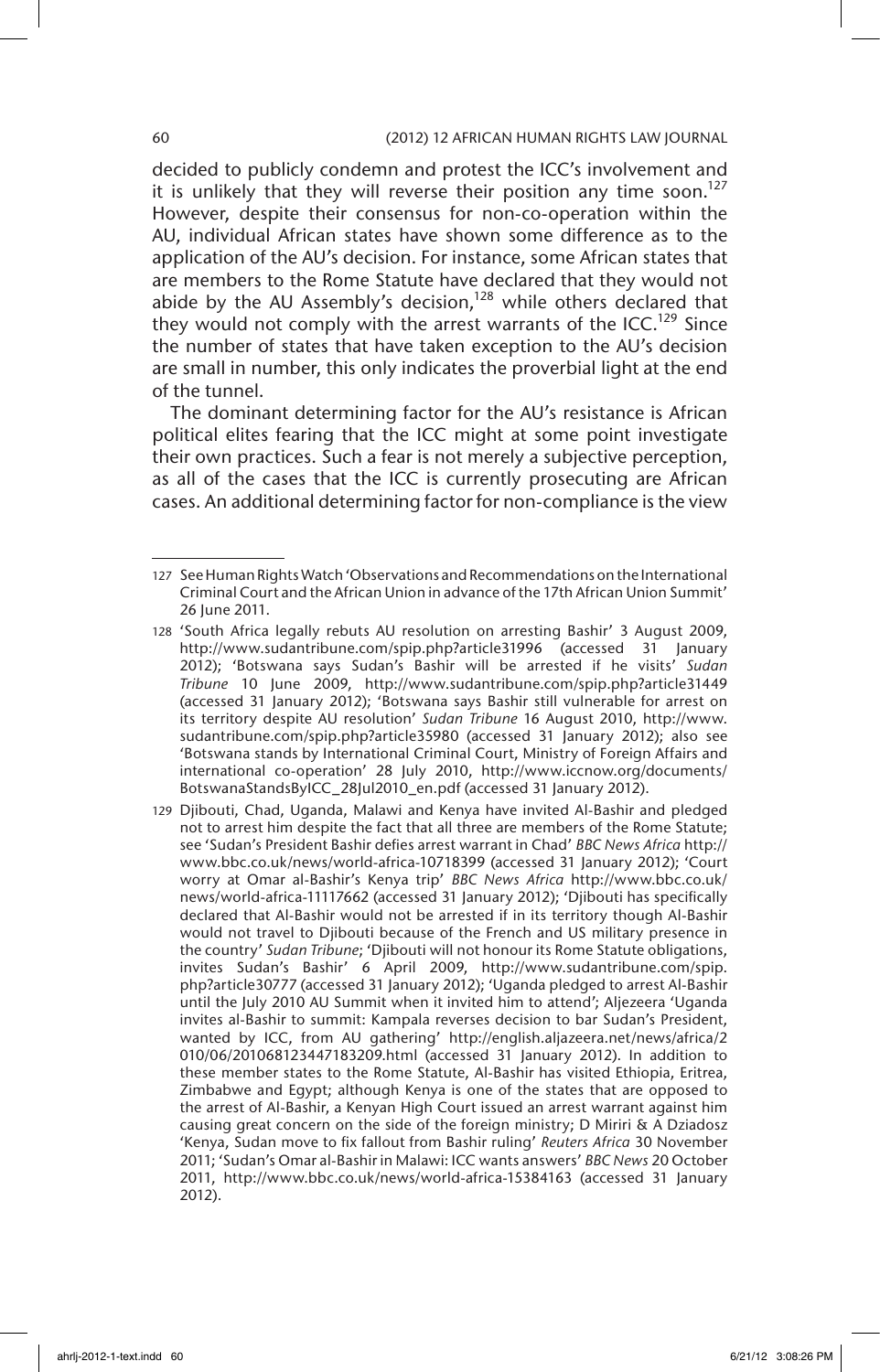that the ICC is somehow enforcing the neo-colonial agenda of the West.<sup>130</sup> Although this perspective is not clearly articulated in official AU declarations and documents, it is a powerful perspective that gives a rallying point and ideological support to political elites who wish to challenge the moral authority of the ICC.<sup>131</sup>

A third determining factor is the role of the Rome Statute as a positive obligation upon states and as an authoritative symbol of state intent. Out of the 53 AU members, 41 states have signed the Rome Statute (not counting Sudan which withdrew its signature),<sup>132</sup> while 33 of the signatories have ratified the statute.<sup>133</sup> This means that the majority of the members of the AU are members of the Rome Statute and have a legal obligation to comply with ICC arrest warrants. Herein lays one determining factor for future compliance with ICC decisions. As the substantive and procedural rules emanating from the Rome Statute permeate into domestic legislation and practice, the likelihood of compliance might also increase. Ratification of the Rome Statute as a determining factor of AU compliance will be strengthened if more African states ratify the Rome Statute.

# 4.3 Support for democracy and human rights

There is a strong indication that the AU might have shifted its practice of burying its proverbial head in the domestic affairs doctrine when it comes to dealing with *coups d'état*. By reacting swiftly to the *coups*  of Togo, Mauritania, Guinea, Madagascar and Niger, it deprived the takeover regimes of diplomatic and ideological support. That the AU had low standards for some of the gaps in the subsequent election processes and that it was neglectful of the human rights conditions indicate that democratisation may not be a major priority. The focus

<sup>130</sup> See eg M du Plessis *The International Criminal Court that Africa wants* (2010) 20-21; K Ainley 'The International Criminal Court on trial' BISA Annual Conference 18, 15 December 2009; 'The International Criminal Court: Why Africa still needs it' *The Economist* 3 June 2010; 'Gadhaffi indictment hinders peace: African Union' *CBS News 2* July 2011, http://www.cbc.ca/m/touch/news/story/2011/07/02/worldafrican-union-gadhafi.htm (accessed 31 January 2012); A Arieff *et al* 'International Criminal Court cases in Africa: Status and policy issues' *Congressional Research Service* .15 2 April 2010, http://fpc.state.gov/documents/ organization/141591.pdf (accessed 31 January 2012); S Akaki 'Zimbabwe coalition: African solutions to African problems?' *The African Executive* 1 October 2008, http://www.africanexecutive. com/modules/magazine/articles.php?article=3575 (accessed 31 January 2012).

<sup>131</sup> Generally see AM Ibrahim 'The International Criminal Court in light of controlling factors of the effectiveness of international human rights mechanisms' (2010-2011) 7 *Eyes on the ICC* 157 177-186, discussing how the ICC and specifically the Office of the Prosecutor can minimise the perception of bias on the side of the ICC.

<sup>132</sup> See 'Sudan may lose access to EU funds under Cotonou agreement' *Sudan Tribune* 25 April 2009, http://www.sudantribune.com/spip.php?article30980 (accessed 31 January 2012).

<sup>133</sup> A list of signatories and members of the Rome Statute can be found on the website of the Coalition for the International Criminal Court, http://www.icc-cpi.int/ Menus/ASP/States+Parties/ African%20States (accessed 1 December 2011).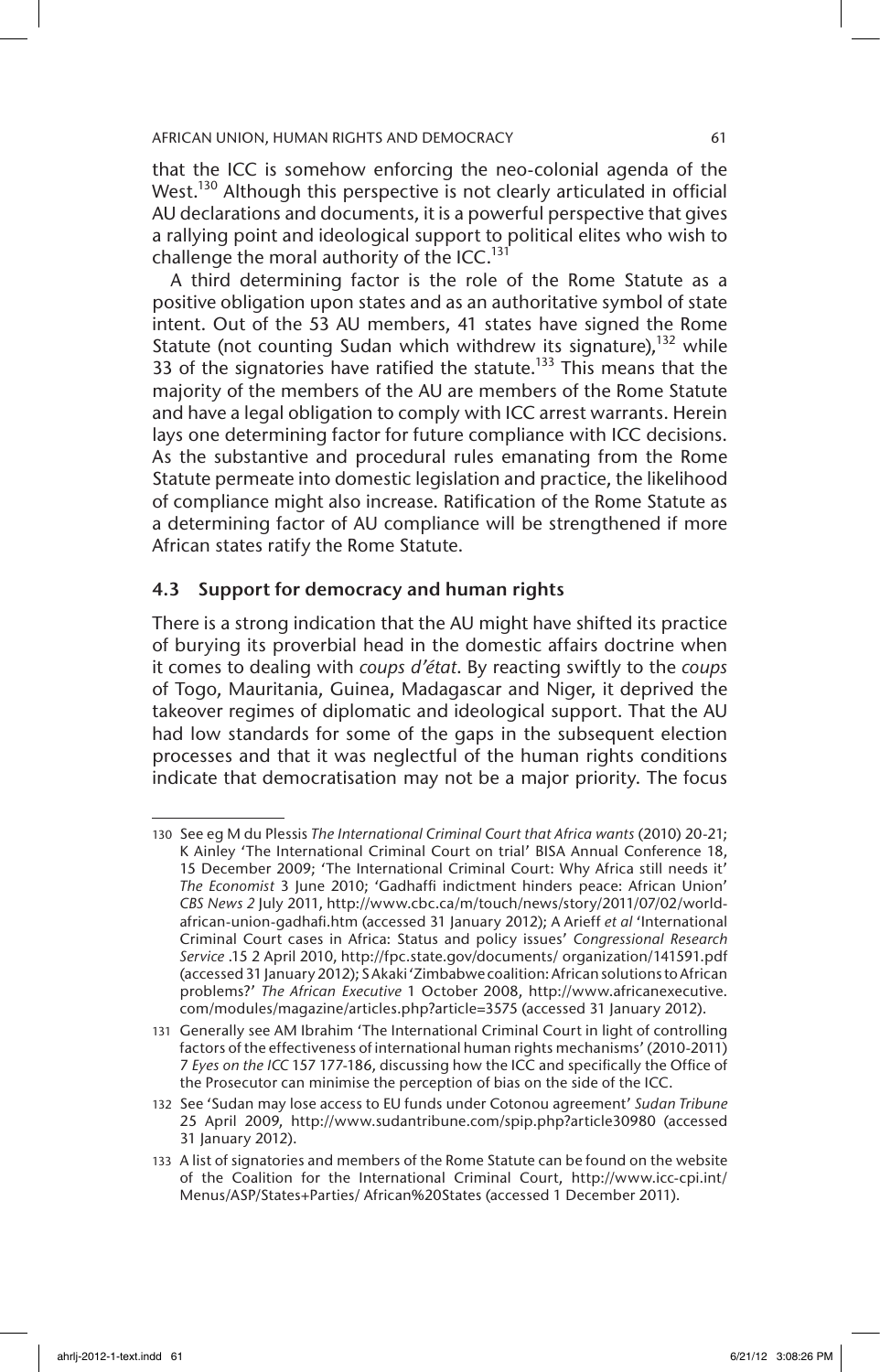rather is specifically on ensuring that the continent is cleared of *coups d'état* that have marred African history. As a sign of authoritative communication, the AU Constitutive Act confirms the view that there is an intent to focus exclusively on *coups d'état* rather than a real consolidation of democracy on the continent. A cumulative reading of articles 4(p) and 30 of the AU Constitutive Act gives the impression that the AU is more interested in preventing the overthrow of existing governments through unconstitutional means rather than in prohibiting the retention of power by the ruling elites through unconstitutional means.<sup>134</sup>

A construct of future trends in which the AU would react harshly against *coups d'état* that disturb the *status quo*, but would tolerate *status quos* that are maintained through unconstitutional means, is confirmed by a look at the conditioning factors of the AU's decisions in this regard. Since the most important policy decisions that shape the direction in which the AU is moving are taken by the Assembly, it is important to look at what motivates the members of the Assembly. Economist Intelligence Unit's 'Democracy Index for 2011' categorises one AU member state as a 'full democracy', nine as 'flawed democracies', 13 as 'hybrid regimes' and 27 (50 per cent) as outright 'authoritarian regimes'.135 The Polity IV Dataset and the Polyarchy Dataset (Vanhanen Index) also support analogous conclusions about member states of the AU.<sup>136</sup> Hence, it is only natural that the political elites of member states, three quarters of which are either authoritarian or hybrid regimes, do not want the AU to conduct critical inquiries into the election, re-election and re-re-election of their rulers.

Past trends in the decisions of the AU also indicate that the human rights mechanisms of the AU are not going to make any noticeable difference in the human rights condition of Africans. Again, these conditioning factors point to the interests of member states and those of their political elites. According to Freedom House's 'Map of Freedom', out of the 53 member states of the AU, nine (17 per cent) can be characterised as 'free', 23 (43 per cent) as 'partly free' and 21 (40

<sup>134</sup> Art 4(g) states: 'The Union shall function in accordance with the following principles: … (g) condemnation and rejection of unconstitutional *changes* of governments'(my emphasis); and art 30 states: 'Governments which shall come to power through unconstitutional means shall not be allowed to participate in the activities of the Union.'

<sup>135</sup> Economist Intelligence Unit, Democracy Index 2011: Democracy Under Stress 4 (2011); also see Economist Intelligence Unit, Democracy Index 2010: Democracy Under Stress 3 (2010) (giving South Africa the same score for 2010) that translates roughly as 2% full democracies, 16,6% flawed democracies, 24% hybrid regimes and 50% authoritarian regimes.

<sup>136</sup> Generally see MG Marshall & K Jaggers (Principal Investigators), Polity IV Country Reports 2010, Authority Trends, 1946-2010: South Africa, http:// www.systemicpeace.org/polity/polity06.htm; Polyarchy dataset, Measures of democratisation 1999-2000 (April 2002) http://www.prio.no/sptrans/1141086495/ file42500\_democracy\_1999-2000.pdf (accessed 31 January 2012).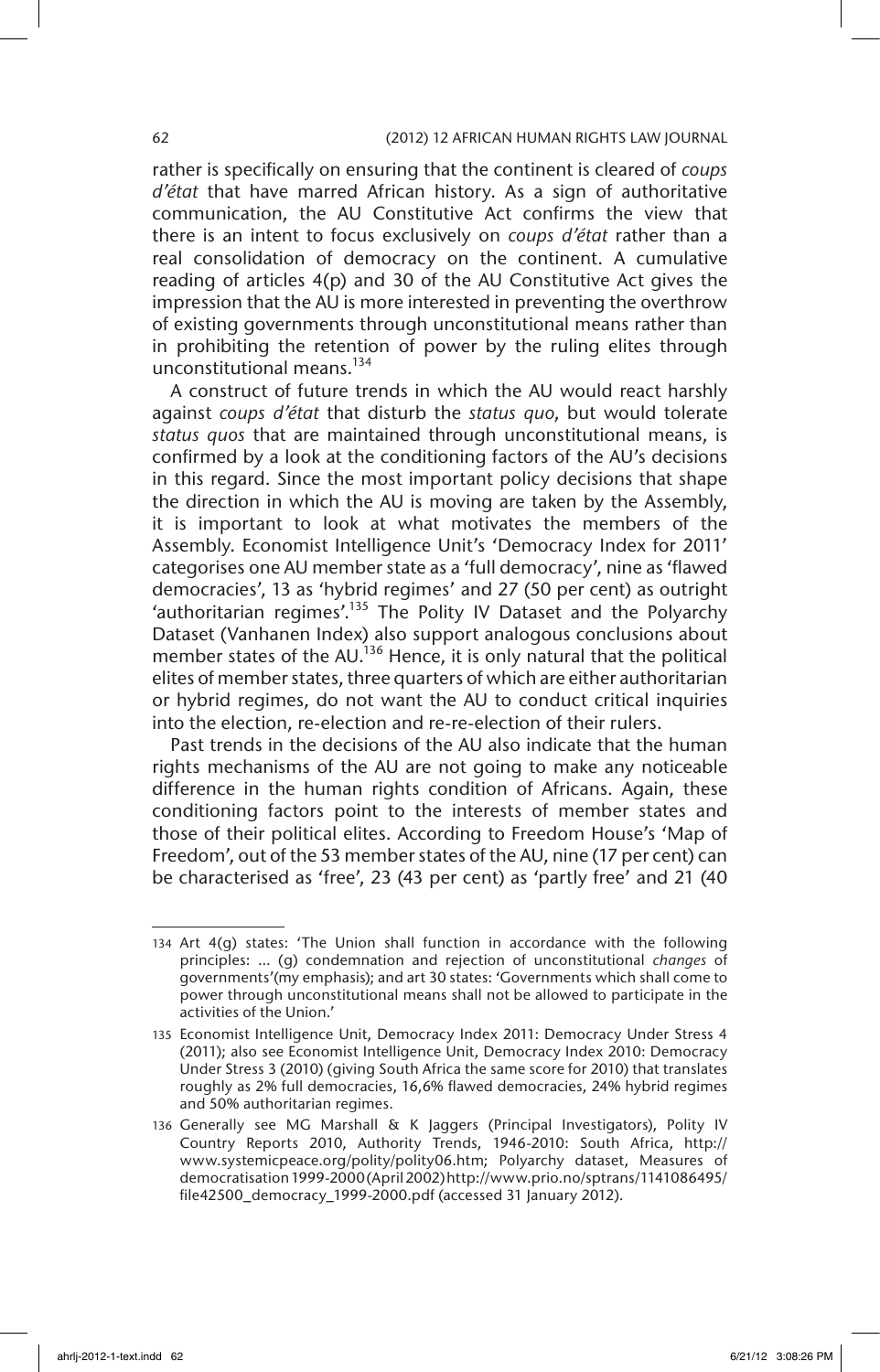per cent) as 'not free'.<sup>137</sup> The same study conducted in previous years shows that there is no improvement in human rights conditions in Africa.<sup>138</sup> Such statistics warrant the conclusion that the states covered in this report are more likely to want to avoid criticism from the AU and shield each other from such criticism. Even the minority that has a better human rights record is unlikely to actively champion the cause of human rights because it would be diplomatically imprudent to criticise and shame the majority of fellow member states.

Since the state parties and the Assembly are not going to easily erode their own domestic jurisdiction, whatever modest improvements in the system that could be achieved will depend on the activism of the African Commission. The Commission is deprived of resources to the extent that it does not have the financial capacity to hire or pay its professional and non-professional staff.<sup>139</sup> The Commission has, however, managed with remittent incomes from governmental (primarily European) and non-governmental sources and has been successful in recording the bare facts of violations on the continent. Therefore, whether the Commission will make modest contributions will largely depend on whether the Commission will be able to direct

<sup>137</sup> Freedom House 'Freedom in the world 2011: Subscores (2011)' http://www. freedomhouse.org/template.cfm?page=635; Freedom House 'Map of freedom: Sub-Saharan Africa' (2010) http://www.freedomhouse.org/uploads/fiw10/ FIW\_2010\_Map\_Africa.pdf; Freedom House, Map of Freedom: Middle East and North Africa (2010) http://www.freedomhouse.org/uploads/fiw10/FIW\_2010\_ Map\_MENA.pdf. Freedom House produced its index based on a seven-point scale (with 1 representing the most free and 7 the least free) in which questions relating to the electoral process (three questions), political pluralism and participation (4), and functioning of government (3), freedom of expression and belief (4), associational and organisational rights (3), rule of law (4), and personal autonomy and individual rights (4) are used to scale states as 'free' (1.0 to 2.5), 'partly free' (3.0 to 5.0) and 'not free' (5.5 to 7.0). See Freedom House *Methodology* (2008) http:// www.freedomhouse.org/template.cfm?page=351&ana\_page=341&year=2008; see also J Sarkin 'Dealing with Africa's human rights problems: The role of the United Nations, the African Union and Africa's sub-regional organisations in dealing with Africa's human rights problems: Connecting humanitarian intervention and the responsibility to protect' Hofstra University Legal Studies Research Paper 09-01, (2009) *Journal of African Law* 1-2, describing the findings of numerous other statistics sowing to a similar conclusion.

<sup>138</sup> Freedom House *Map of freedom: Sub-Saharan Africa* (2009) http://www.freedomhouse. org/ uploads/fiw09/MOF09\_SSAfrica\_FINAL.pdf (accessed 31 January 2012).

<sup>139</sup> Viljoen (n 73 above) 63; also see Odinkalu (n 51 above) 398-400; Beyani (n 51 above) 587-588; D Olowu 'Regional integration, development and the African Union agenda: Challenges, gaps, and opportunities' (2003) 13 *Transnational Law and Contemporary Problems* 211 243-245, outlining the dire financial situation of the AU); also see n 74 and accompanying text above.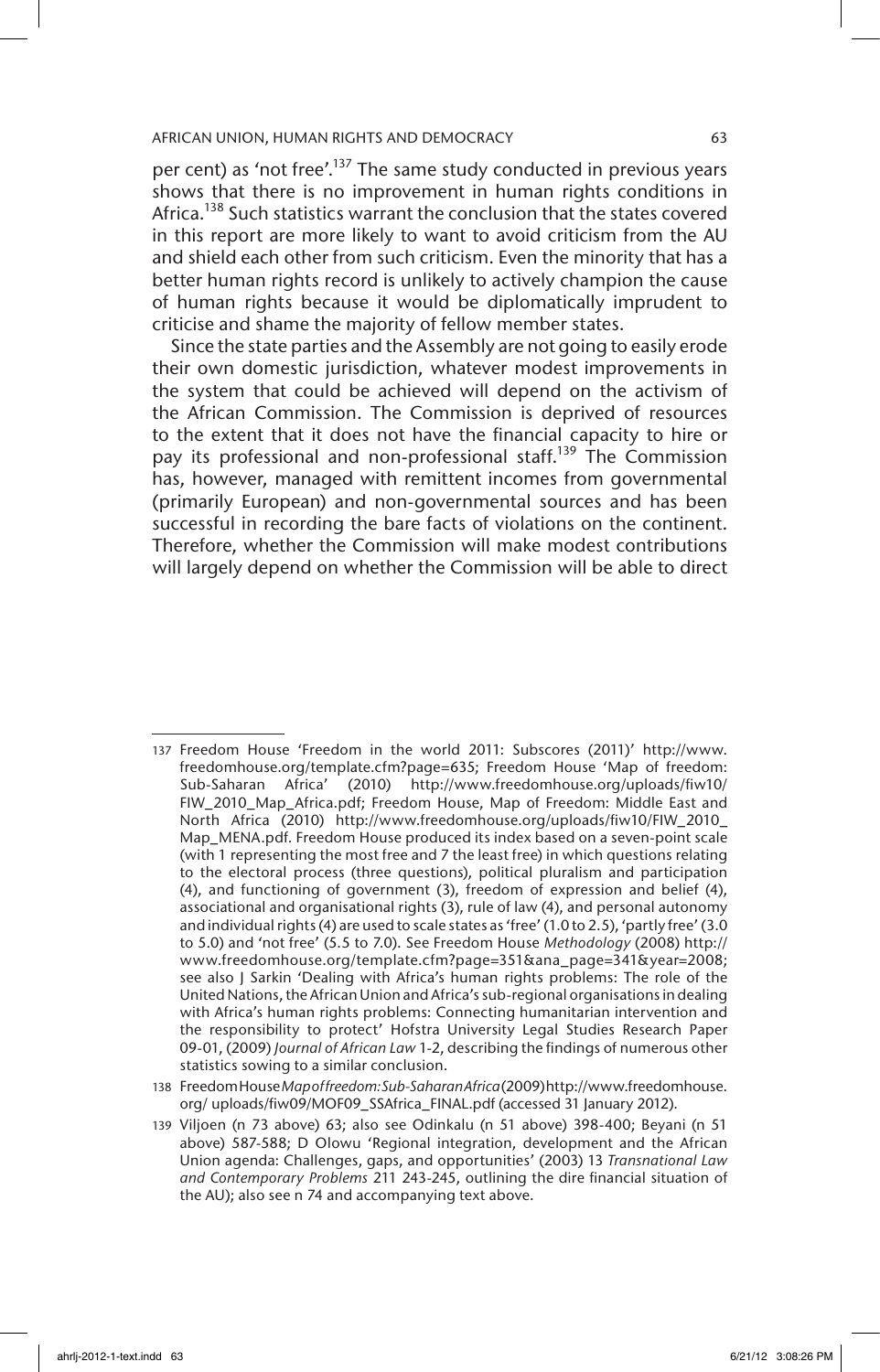public shame on states that it finds to have violated human rights.<sup>140</sup> Part of the Commission's contribution will depend on whether it allows the African Court to be relevant by referring cases to it. However, even in the best case scenario the contributions of the Commission and the Court are going to be gradual and indirect.

Behind the functioning of the African Commission, some credit should be attributed to the role of NGOs in the African human rights system. For instance, NGOs contribute financial support to the African human rights system, are the primary applicants to the African Commission, and have lobbied for the improvement of different aspects of the AU human rights system.<sup>141</sup> The role of human rights NGOs, such as Amnesty International and Human Rights Watch, can be felt in their human rights advocacy and their fact-finding endeavours.<sup>142</sup> In addition, one of the direct effects of international NGO activism has seen to the human rights violations of Western multinationals<sup>143</sup> and takes a lead role in human rights education.<sup>144</sup>

# 5 Conclusions and recommendations

The AU's first decade of work on human rights and democracy has shown significant improvement compared to the OAU. There seems to be a good amount of rhetorical impetus and positive legal

<sup>140</sup> The probability of the African Commission becoming successful in this respect is small. First, the Commission's proceedings are not open to the public. Second, publication of the Commission's reports is an annual affair and is contingent upon the Assembly's authorisation (the Assembly has not always been co-operative in this regard). Third, the Commission has always had problems with financial resources that are necessary for any public relations activity. See generally Heyns (n 77 above) 700-702; Welch (n 49 above) 555.

<sup>141</sup> See generally F Viljoen *International human rights law in Africa* (2007) 324-325; also Viljoen (n 73 above) 1 8-9, stating that NGOs have been lobbying for the formation of the African human rights court since the formation of the African Commission.

<sup>142</sup> Nyanduga (n 42 above) 261, concluding that the role of NGOs is crucial in the African Commission's conclusions and decisions, especially on the finding of facts.

<sup>143</sup> Eg note the withdrawal of Western multi-nationals from Darfur for fear that their public image may be tarnished by NGO human rights activism. See RO Matthews 'Sudan's humanitarian disaster: Will Canada live up to its responsibility to protect?' (2005) 60 *International Journal* 1049 1050-1053 1055, describing how Canadian civil society institutions were instrumental in influencing the withdrawal of Talisman from Sudan.

<sup>144</sup> Generally see JP Martin *et al* 'Promoting human rights education in a marginalised Africa' in GJ Andreopoulos & RP Claude (eds) *Human rights education for the twentyfirst century* (1997); also RP Claude 'The right to education and human rights education' (2005) 2 *SUR International Journal on Human Rights*, describing the activities of NGOs in human rights education, including in Africa and elsewhere; Andreopoulos & Claude (above) 436, describing in detail the activities of NGOs independent of the African regional political system.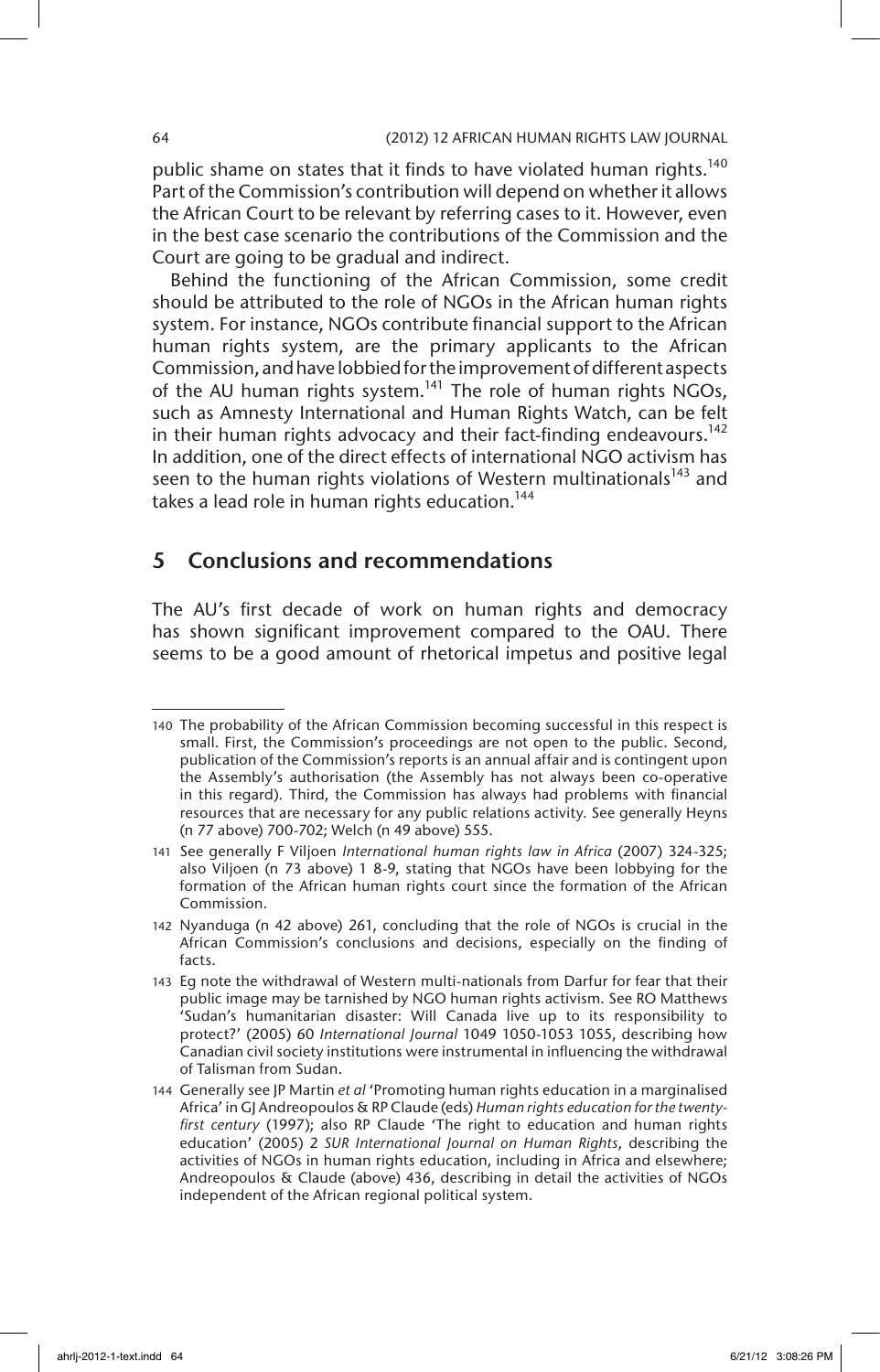development on the protection of human rights and democracy. Significant steps have also been taken to protect constitutionalism. However, the improvements are modest and for the main part lacking in consistency. As much as the AU has had achievements, it has either failed to act in certain situations and adversely contributed in others. A number of recurring conditioning factors of the AU's actions pertaining to human rights and democracy are identified, each having different levels of influence in different situations. While the domestic political arrangements of member states have proven to be a primary conditioning factor for the effectiveness of the AU in promoting the cause of human rights and democracy, the pressure created by the international community, based on the member states' legal obligations, pressure from pan-African sentiment within the AU and pressure from the AU's human rights organs, have played a secondary role.

A lack of willingness and incentive of Africa's political elite to protect human rights and democracy in their own territory, not least in other states, is the strongest conditioning factor. With some generalisation, it can be concluded that African domestic elites have an incentive and certainly a willingness to violate human rights. This has led to a tendency of African states to ignore or tolerate the violation of rights and the abrogation of democracy by other African states and to expect reciprocal treatment. It is, therefore, unreasonable to expect much change in the AU's practice unless there is a change in the members of the organisation.

A long-term solution to the problem of the domestic unwillingness to uphold human rights can only be achieved through the liberalisation and democratisation of members of the AU. Democratic transition and subsequent consolidation of democracy may significantly change the collective behaviour in the AU. In the meantime, however, political elites are unlikely to allow the AU to stand behind the pro-democracy movements that have sprung up throughout the continent. If anything, Tahrir-like movements are a threat to the current domestic political structures in most African countries.<sup>145</sup> In the short run, it is unlikely that the Arab Spring states (assuming they will consolidate democracy) will back democratisation or human rights on the rest

<sup>145</sup> Not counting states in which the level of repression precluded demonstrations. Arab Spring-inspired demonstrations have taken place in Uganda, Zimbabwe, Angola, Malawi, Burkina Faso, Sudan, Djibouti, Mauritania and South Africa. See C Ero 'The political changes in North Africa and the Middle East and the implications for sub-Saharan Africa' Open Society Institute – Africa Governance Monitoring and Advocacy Project, August 2011.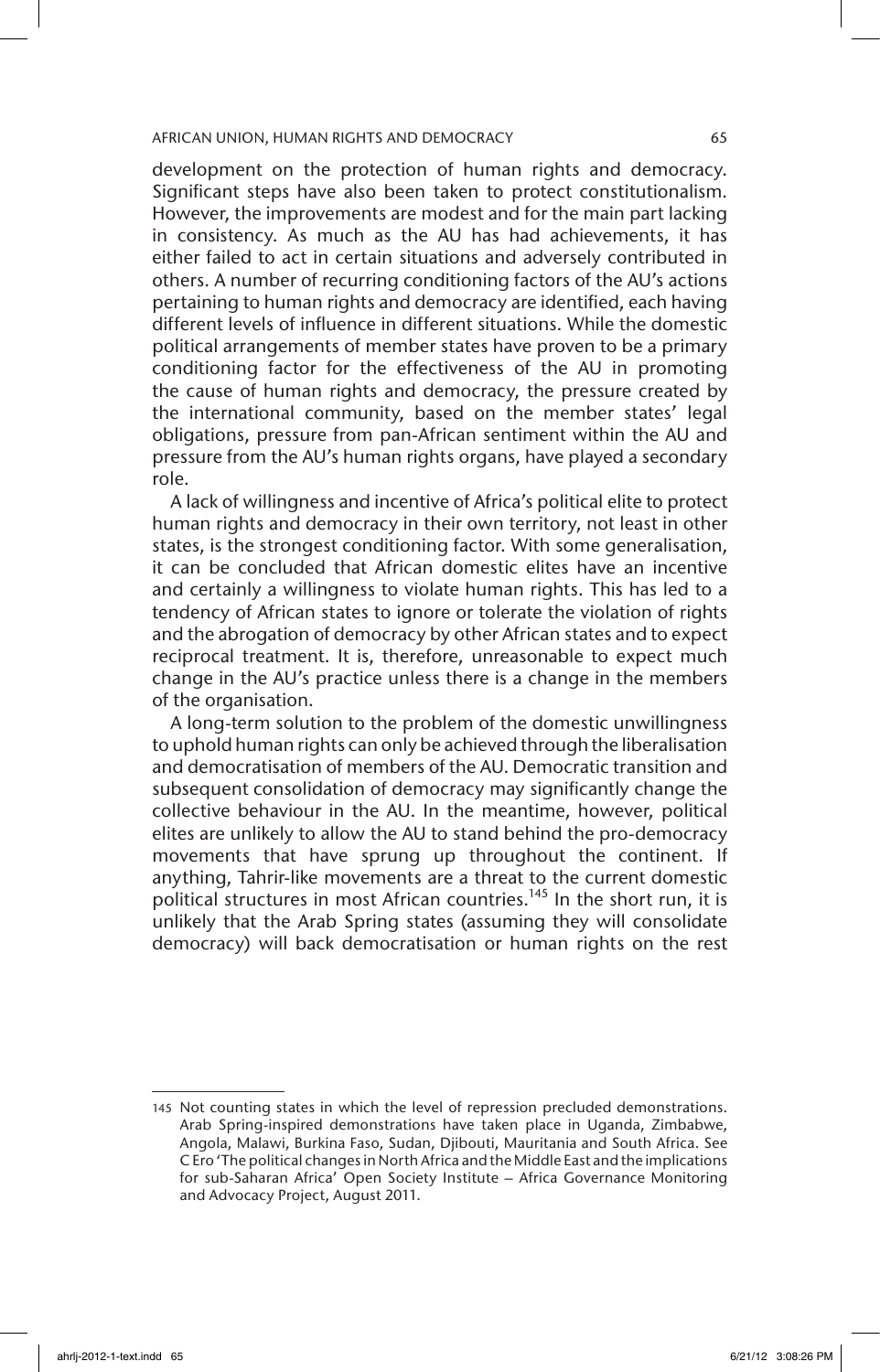of the continent.<sup>146</sup> Considering the fact that the interests of the domestic undemocratic elites are the strongest and most consistent conditioning factor for the AU's human rights and democracy failures, the AU's record will remain unimpressive. It will, however, be dotted by an inconsistent patchwork of success brought about by intervening but generally weaker conditioning factors.

Closely related to AU member states' political motivations is the resurgence of a pan-Africanist sentiment that has created a common ideological platform. This has energised the push for the formation of the AU and has influenced its subsequent actions. Particularly, the African peace and security architecture and its activities in keeping the peace, including its opposition to *coups d'état*, can be explained partly as an expression of this pan-Africanist sentiment. In some situations, however, this sentiment has been used to support the disregard of a public order of human dignity. Examples of the latter are the Zimbabwean, Libyan and Darfur situations where this notion was a rallying point to support dictators who were committing grave violations of human rights. In sum, it can be concluded that pan-Africanist resurgence has generally been the conditioning factor for movements in support of human rights and democracy. However, in specific situations where there is a perception of Western interference, this sentiment may be summoned even at the expense of human rights and democracy.

The rise of African and international legislation supportive of human rights and democracy, including a wider acceptance of the Rome Statute, can be seen as a positive conditioning factor. Positive legislation will create a potential for future action by the political and (quasi-)judicial organs of the AU. However, considering the lack of enthusiasm of AU member states to fully enforce these laws gives one reason to be highly sceptical of their motivation. Additionally, the fact that leaders like Gaddafi were the patrons of some of these laws suggests that there is a lack of genuineness in making these human rights and democratic commitments.

About five centuries ago Machiavelli wrote that 'it is unnecessary for a prince to have all the good [ethical] qualities … but it is very necessary to appear to have them'.<sup>147</sup> It looks as if the political elites in the majority of these states may be agreeing to an expanding

<sup>146</sup> Young democracies have been shown to be reluctant regarding the promotion of democracy in their foreign policy. See PB Mehta 'Do new democracies support democracy?' (2011) 22 *Journal of Democracy* 101; T Carothers & R Youngs 'Looking for help: Will rising democracies become international democracy supporters?' (2011) *The Carnegie Papers*; T Piccone 'Do new democracies support democracy? The multilateral dimension' (2011) 22 *Journal of Democracy* 139.

<sup>147</sup> N Machiavelli (trans WK Marriott) *The prince* (2005) 92.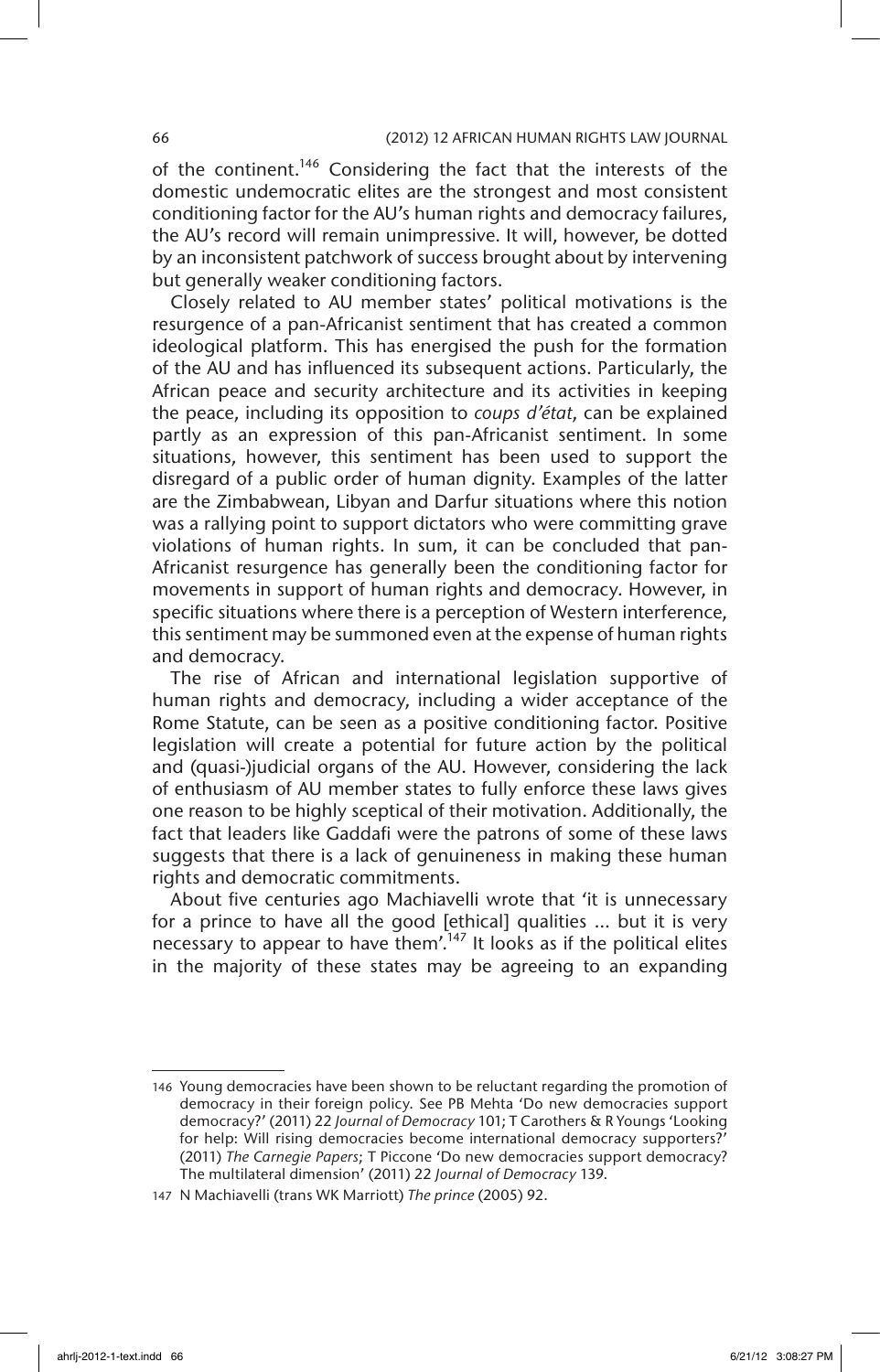number of regional human rights standards for sanctimoniousness.<sup>148</sup> Nevertheless, because these ethical standards are being legislated into positive law and morality, it will increasingly be possible to pressure current and future leaders to live up to these undertakings.<sup>149</sup> Once the ink with which these commitments were signed has dried, it is up to Africa's citizenry and supporters of human rights and democracy to call upon Africa's elites to respect their promises by demanding and pleading *pacta sunt servanda*.

A final set of conditioning factors relate to the effectiveness of judicial organs of the AU. The professionalism and assertiveness of the members of the African Commission and the activism of NGOs working with the Commission have been noted for the development of the AU's human rights mechanisms.<sup>150</sup> While the African Commission is commended for making the best of the limited legal framework in which it is born, at present it is presented with a novel opportunity to make its assertive input. As it is the gatekeeper of the African Court, the Commission should begin referring cases that have jurisprudential significance.<sup>151</sup> If the Commission fails to refer cases to the Court, then both bodies' potential contributions to human rights will be foiled. Another point that underscores the importance of referring cases to the Court is that the Court's proceedings are open to the public, whereas the Commission's proceedings are confidential until their publication in the annual report is authorised by the Assembly. Both the Commission and the Court need to direct more funds to public relations endeavours, as their main, if not only, real power lies in their capacity to shame states that transgress against positive standards of the regional treaty system.

An analysis of the conditioning factors portrays a clear picture of where energies should be placed so as to get the most out of the AU system with regard to promoting human rights and democracy. Exertions on the secondary conditioning factors will have a limited impact and ought to be perused with the full knowledge that they wield only minor results over long periods of time. The fact remains that the most potent conditioning factor for the AU's success or failure

<sup>148</sup> See M Killander 'The African Peer Review Mechanism and human rights: The first reviews and the way forward' (2008) 30 *Human Rights Quarterly* 41 54, concluding that, while most African states have not made any effort to live up to their human rights promises and norms, they show overwhelming acceptance of the rights in their rhetoric.

<sup>149</sup> Full membership of AU states to the Rome Statute would certainly be helpful in this respect.

<sup>150</sup> The lack of funding has been the most persistent problem facing the African Commission. However, this is primarily a failure of the political organs rather than the Commission itself.

<sup>151</sup> While the African Commission's referral of the Libyan situation is interesting, there was no point in referring this case to the Court since the Commission could itself had issued an interim measure according to Rule 111 of its Rules of Procedure. The Commission should refer cases that have a jurisprudential significance.